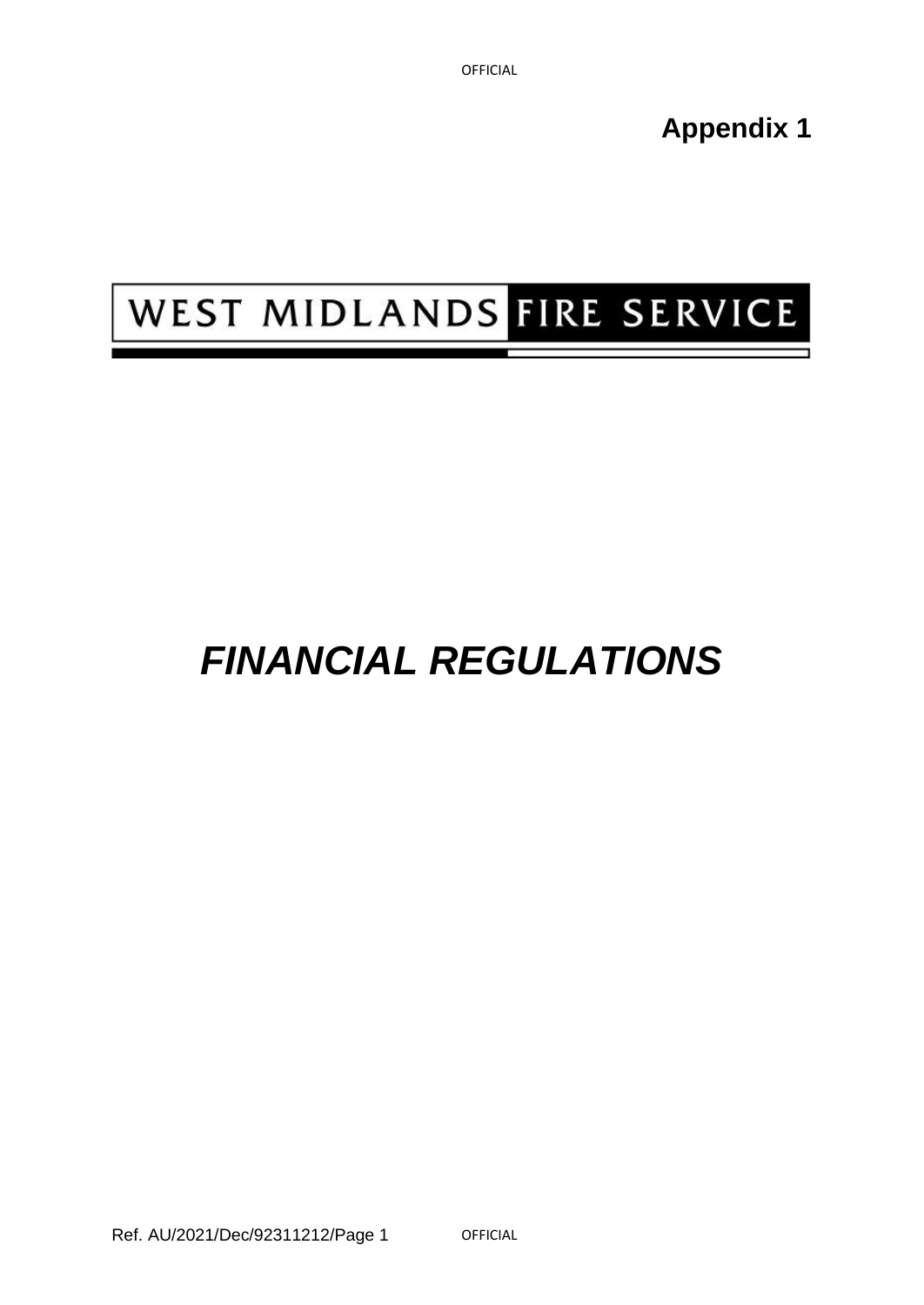## *Contents*

OFFICIAL

| <b>INTRODUCTION</b>                                                                                                                                                                                      | Page<br>3                              |
|----------------------------------------------------------------------------------------------------------------------------------------------------------------------------------------------------------|----------------------------------------|
| <b>FINANCIAL MANAGEMENT</b><br>Financial management standards<br>Managing expenditure<br><b>Accounting policies</b><br>Accounting records and returns<br>The annual statement of accounts                | 4<br>5<br>8<br>10<br>12                |
| <b>FINANCIAL PLANNING</b><br>Corporate plans<br><b>Budgeting</b><br>Budgets and medium term planning<br><b>Resource allocation</b><br>Maintenance of reserves                                            | 13<br>14<br>17<br>19<br>22             |
| AUDIT, RISK MANAGEMENT AND INTERNAL CONTROL<br>Risk management<br>Internal controls<br>Audit requirements<br><b>External audit</b><br>Preventing fraud and corruption<br><b>Assets</b><br>Asset disposal | 23<br>26<br>28<br>30<br>31<br>33<br>37 |
| <b>FINANCIAL SYSTEMS AND PROCEDURES</b><br>General<br>Income and expenditure<br>Taxation                                                                                                                 | 40<br>43<br>53                         |
| <b>EXTERNAL ARRANGEMENTS</b><br>Partnerships<br><b>External funding</b><br>Work for third parties                                                                                                        | 54<br>57<br>58                         |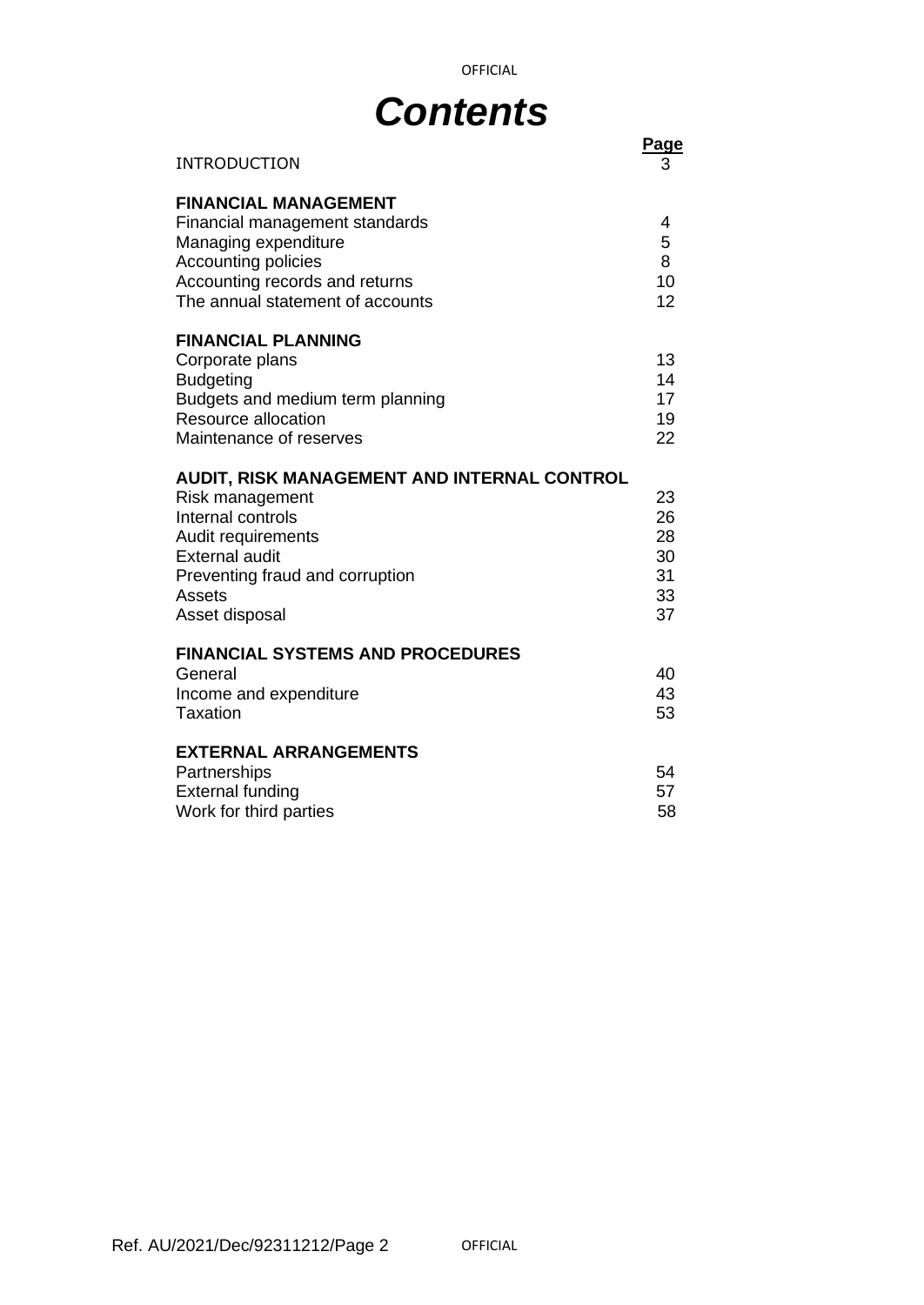## **Introduction**

- **1.1** To conduct its business efficiently, a Fire Authority needs to ensure that it has sound financial management policies in place and that they are strictly adhered to. Part of this process is the establishment of financial regulations that set out the financial policies of the Authority.
- **1.2** Financial regulations provide the framework for managing the Authority's financial affairs. They apply to every Member and officer of the Authority and anyone acting on its behalf.
- **1.3** The regulations identify the financial responsibilities of the Fire Authority, the Chief Financial Officer *(see note 1)* and the Chief Fire Officer *(see note 2)*. The Chief Fire Officer/Chief Financial Officer should maintain a written record where decision making has been delegated to members of their staff, including seconded staff. Where decisions have been delegated or devolved to other responsible officers, references to the Chief Fire Officer in the regulations should be read as referring to them.
- **1.4** All Members and staff have a general responsibility for taking reasonable action to provide for the security of the assets under their control, and for ensuring that the use of these resources is legal, is properly authorised, provides value for money and achieves best value.
- **1.5** The Chief Financial Officer is responsible for maintaining a continuous review of the financial regulations and submitting any additions or changes necessary to the Authority. The Chief Financial Officer is also responsible for reporting, where appropriate, breaches of the financial regulations to the Fire Authority.
- **1.6** The Chief Fire Officer is responsible for ensuring that all staff within the Fire Service are aware of the existence and content of the Authority's financial regulations and other internal regulatory documents and that they comply with them. He must also ensure that copies are available for reference within the Service.
- **1.7** The Chief Financial Officer is responsible for issuing advice and guidance to underpin the financial regulations that Members, officers and others acting on behalf of the Fire Authority are required to follow.
- *Note 1 Reference is made throughout the financial regulations to the responsibilities of the Chief Financial Officer. The title is used as a standard for the officer with section 151 responsibilities (currently held by the Treasurer to the Fire Authority) and is included in recognition that section 151 responsibility may be transferred to another officer who is a qualified accountant.*
- *Note 2 The Chief Fire Officer's responsibility may also be transferred to other Brigade Managers (i.e. Deputy Chief Fire Officer & Assistant Chief Officers) and the Strategic Enabler of Finance and Resources (SEF&R).*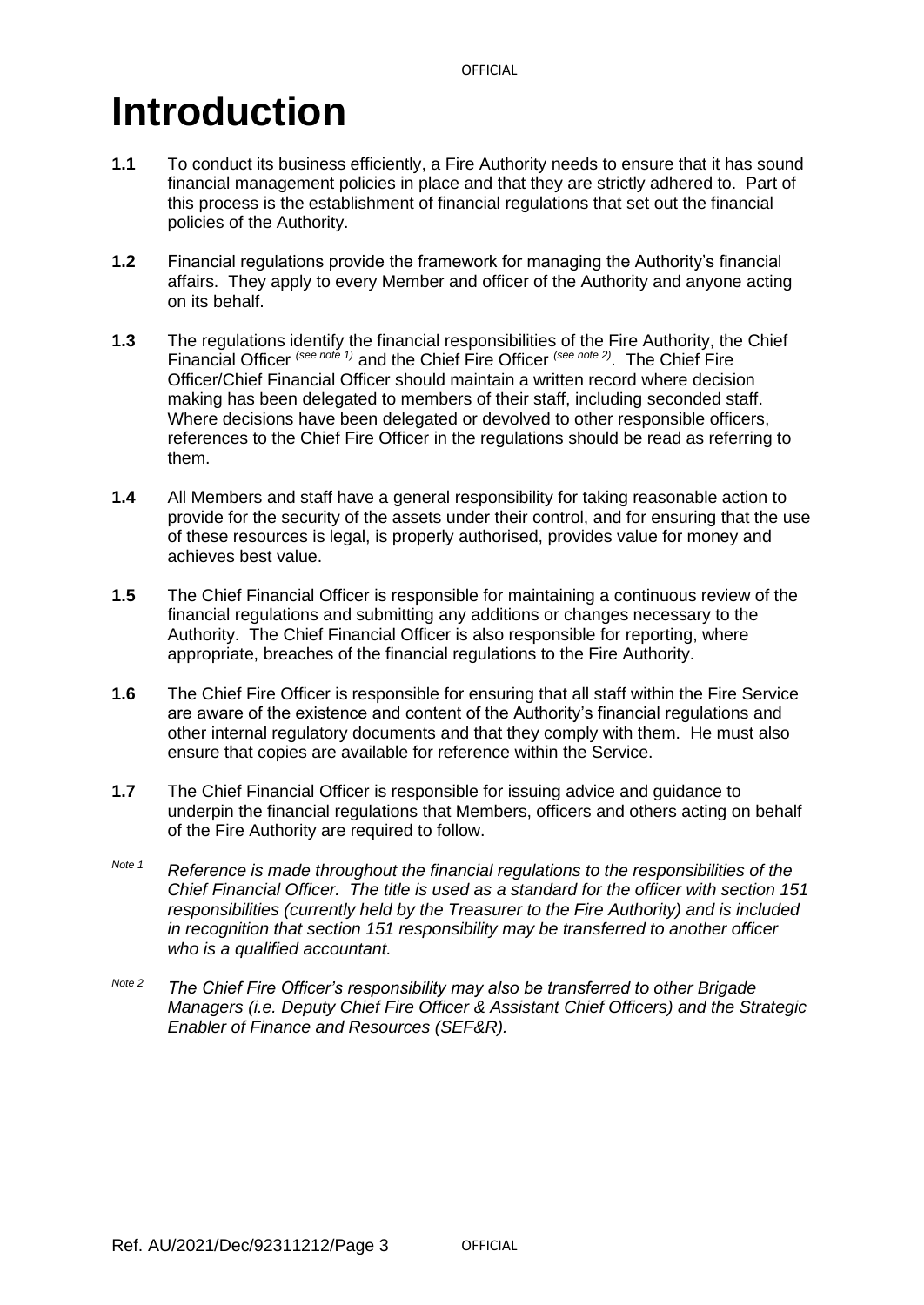## *Financial management*

## **FINANCIAL MANAGEMENT STANDARDS**

## **Why is this important?**

**1.01** All staff and Members have a duty to abide by the highest standards of probity in dealing with financial issues. This is facilitated by ensuring everyone is clear about the standards to which they are working and the controls that are in place to ensure that these standards are met. At the same time, staff and Members should ensure that any financial arrangements represent value for money to the organisation and should strive to identify efficiency savings when the opportunity exists.

## **Key Controls**

- **1.02** The key controls and control objectives for financial management standards are:
	- (a) their promotion throughout the Authority; and
	- (b) a monitoring system to review compliance with financial standards that is reported to the Strategic Enabling Team and the Fire Authority.

## **Responsibilities of the Chief Financial Officer**

- **1.03** To ensure the proper administration of the financial affairs of the Authority.
- **1.04** To set the financial management standards and to monitor compliance with them.
- **1.05** To ensure proper professional practices are adhered to and to act as head of profession in relation to the standards, performance and development of finance staff in the Authority.
- **1.06** To advise on the key strategic controls necessary to secure sound financial management.
- **1.07** To ensure that financial information is available to enable accurate and timely monitoring and reporting of comparisons of national and local financial performance indicators.

- **1.08** To promote the financial management standards set by the Chief Financial Officer and to monitor adherence to the standards and practices, liaising as necessary with the Chief Financial Officer.
- **1.09** To promote sound financial practices in relation to the standards, performance and development of staff within the Fire Service.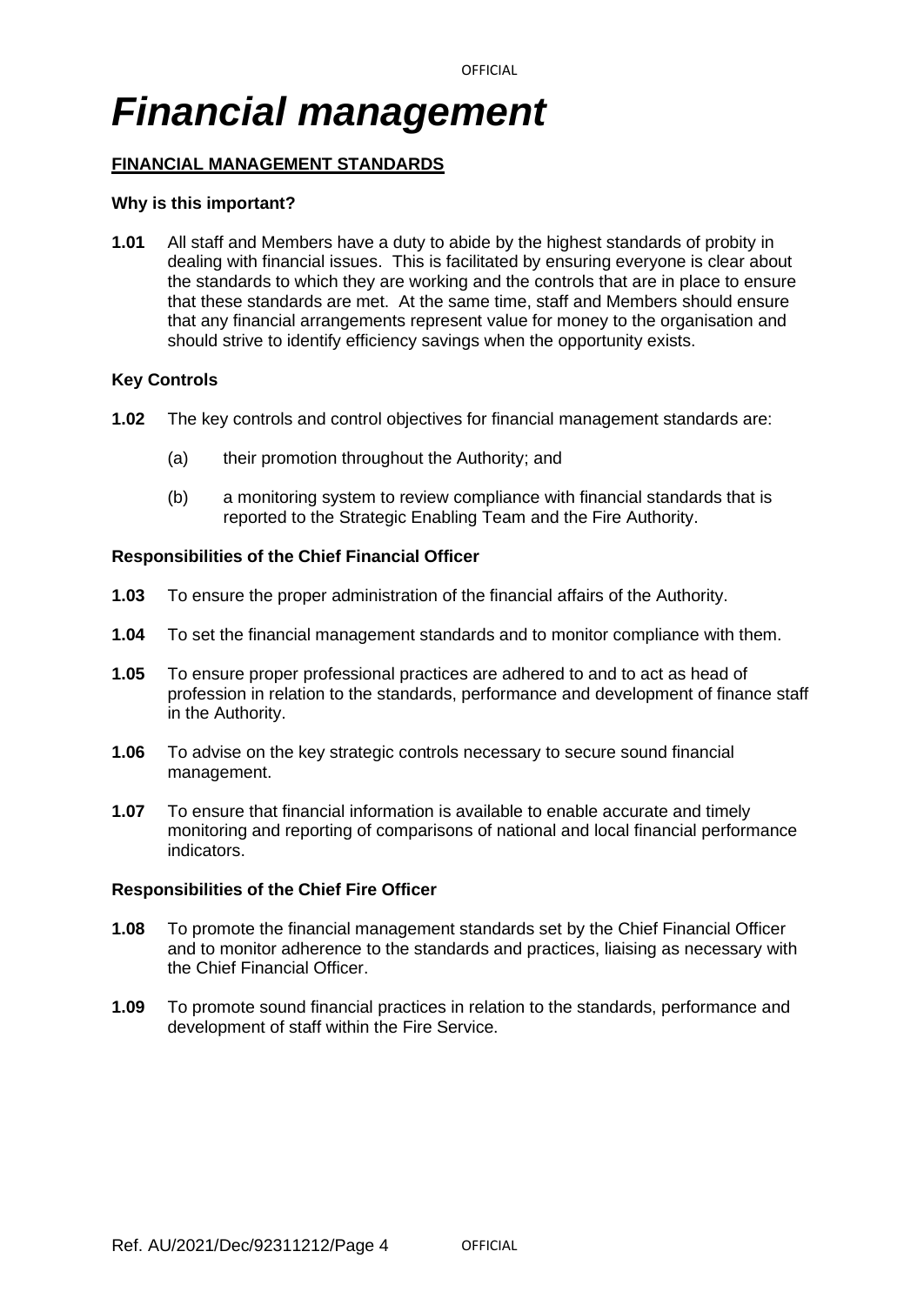## **MANAGING EXPENDITURE**

#### Scheme of Virement

#### **Why is this important?**

**1.10** The scheme of virement is intended to enable the Chief Fire Officer and his/her staff to manage budgets with a degree of flexibility within the overall policy framework determined by the Authority, and therefore to optimise the use of resources.

### **Key Controls**

- **1.11** Key controls for the scheme of virement are:
	- (a) It is administered by the Chief Financial Officer within guidelines set by the Authority. Any variation from this scheme requires the approval of the Fire Authority.
	- (b) The overall budget is agreed by the Strategic Enabling Team and approved by the Fire Authority. Budget Managers are therefore authorised to incur expenditure in accordance with the estimates that make up the budget. The rules below cover virement; that is, switching resources between approved estimates or heads of expenditure. For the purposes of this scheme, a budget head is considered to be a line in the approved budget report, or, as a minimum, at an equivalent level to the standard service sub-division as defined by CIPFA's Service Expenditure Analysis.
	- (c) Virement does not create additional overall budget liability Budget Managers are expected to exercise their discretion in managing their budgets responsibly and prudently. For example, they should aim to avoid supporting recurring expenditure from one-off sources of savings or additional income, or creating future commitments, including full-year effects of decisions made part way through a year, for which they have not identified future resources. Budget Managers must plan to fund such commitments from within their own budgets.

#### **Responsibilities of the Chief Financial Officer**

**1.12** To ensure arrangements are in place to monitor the Authority's scheme of virement.

- **1.13** The Chief Fire Officer may exercise virement on budgets under his/her control for amounts up to **£250,000** on any one budget head during the year, following notification to the Chief Financial Officer, subject to paragraph 1.17 below.
- **1.14** Virements up to **£250,000** may be exercised between budgets managed by different Budget Managers subject to the approval of all Budget Managers affected by the virement. Written confirmation of the agreed virement should be forwarded to the Chief Financial Officer who will ensure such amended figures are included in future monitoring reports.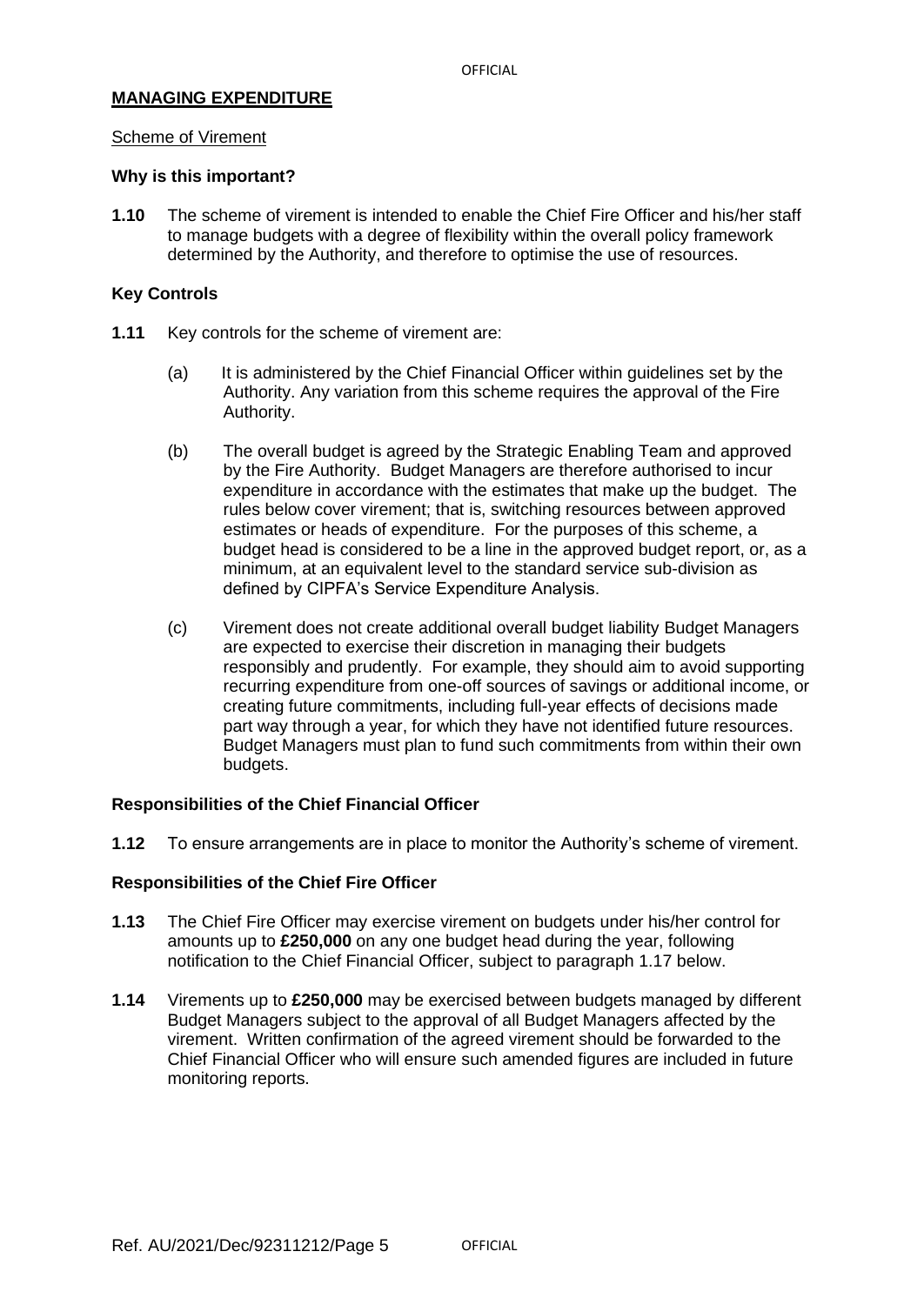- **1.15** Amounts greater than **£250,000** require the approval of the Authority, following a joint report by the Chief Financial Officer and the Chief Fire Officer, which must specify the proposed expenditure and the source of funding, and must explain the implications in the current and future financial year. The Chief Fire Officer can exceed the **£250,000** expenditure limit in exceptional circumstances. These exceptional circumstances would align specifically to operational decisions which require immediate approval, to ensure the Authority is effectively managing risk to its communities and ensuring public safety. A risk-based assessment will be undertaken which to support the need for this exemption to be applied in a timely manner. The CFO will retrospectively agree reporting requirements with the Chair to the Authority and Vice Chair.
- **1.16** Virement that is likely to impact on the level of service activity of another Budget Manager should be implemented only after agreement with the relevant Budget Manager.
- **1.17** No virement relating to a specific financial year should be made after 31<sup>st</sup> March in that year.
- **1.18** Where an approved budget is a development budget or contingency intended for allocation during the year, its allocation will not be treated as a virement, provided that:
	- (a) the amount is used in accordance with the purpose for which it has been established; and
	- (b) the Fire Authority has approved the basis and the terms, including financial limits, on which it will be allocated.

## Treatment of Year-End Balances

#### **Why is this important?**

- **1.19** The Authority's scheme of virement sets out the treatment of year-end balances on devolved budgets. It is administered by the Chief Financial Officer within guidelines set by the Fire Authority. Any variation from the scheme of virement (as set out above) requires the approval of the Fire Authority.
- **1.20** The rules below cover arrangements for the transfer of resources between accounting years, i.e. a carry-forward relating to devolved budgets. For the purposes of this scheme, a budget heading is a line in the budget report, or, as a minimum, at an equivalent level to the standard service sub-division as defined by CIPFA in its Service Expenditure Analysis.

## **Key Controls**

**1.21** Appropriate accounting procedures are in operation to ensure that carried-forward totals are correct.

- **1.22** To administer the scheme of carry-forward within the guidelines approved by the Authority.
- **1.23** To report all overspendings and underspendings on service estimates carried forward to the Strategic Enabling Team and the Fire Authority.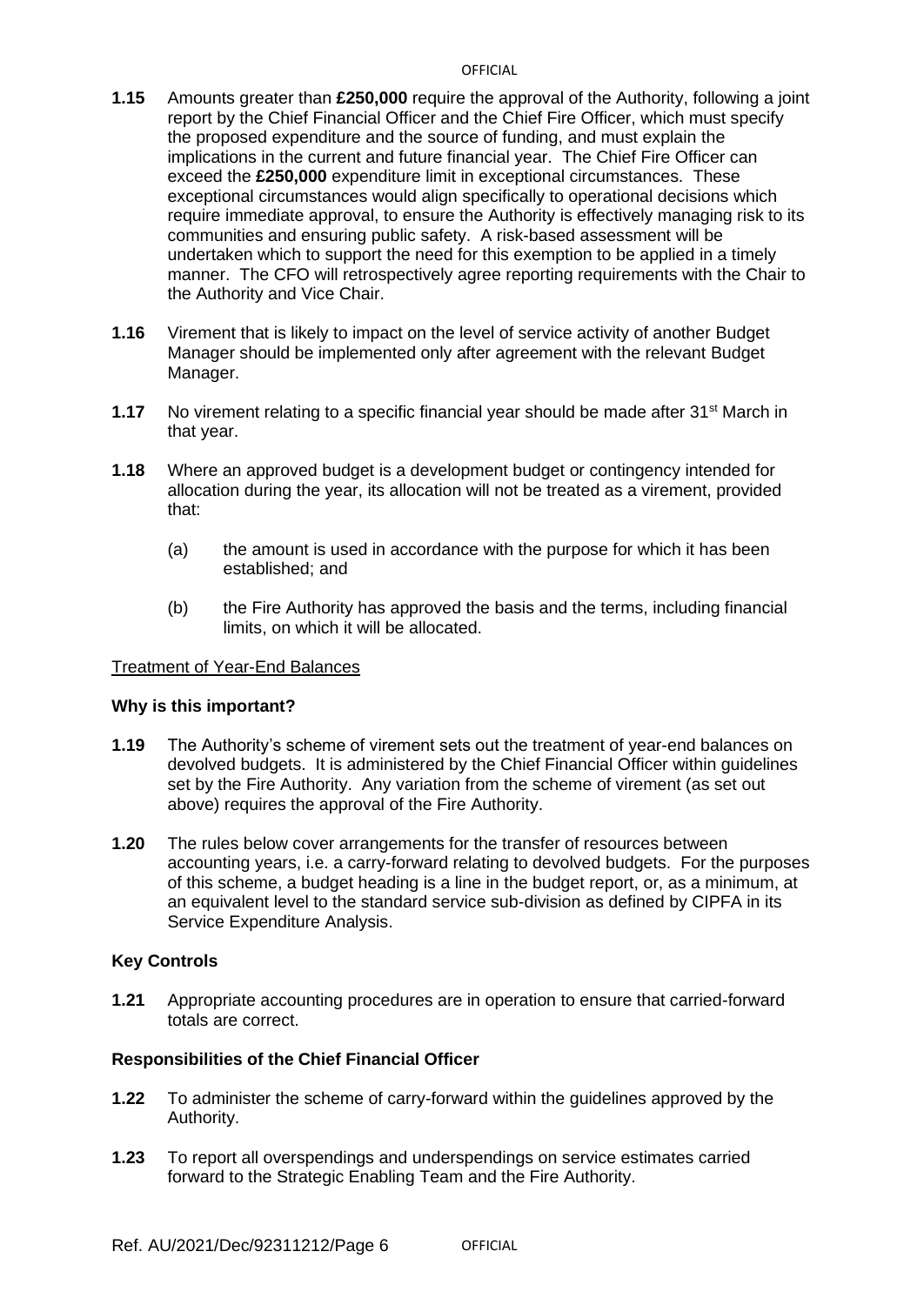- **1.24** Any overspending on service estimates in total on budgets which have been devolved under the control of the Chief Fire Officer must be carried forward to the following year, and will constitute the first call on service estimates in the following year. The Chief Financial Officer will report the extent of overspendings carried forward to the Strategic Enabling Team and the Fire Authority. The requirement to meet overspends from future year budget allocations can be waived by the Strategic Enabling Team if the circumstances of the overspend warrant this course of action.
- **1.25** Net underspendings on service estimates under the control of the Chief Fire Officer which have been devolved may be carried forward, subject to the approval by the Strategic Enabling Team and the Fire Authority of a report presented jointly by the Chief Fire Officer and the Chief Financial Officer regarding the source of underspending or additional income and the proposed application of those resources.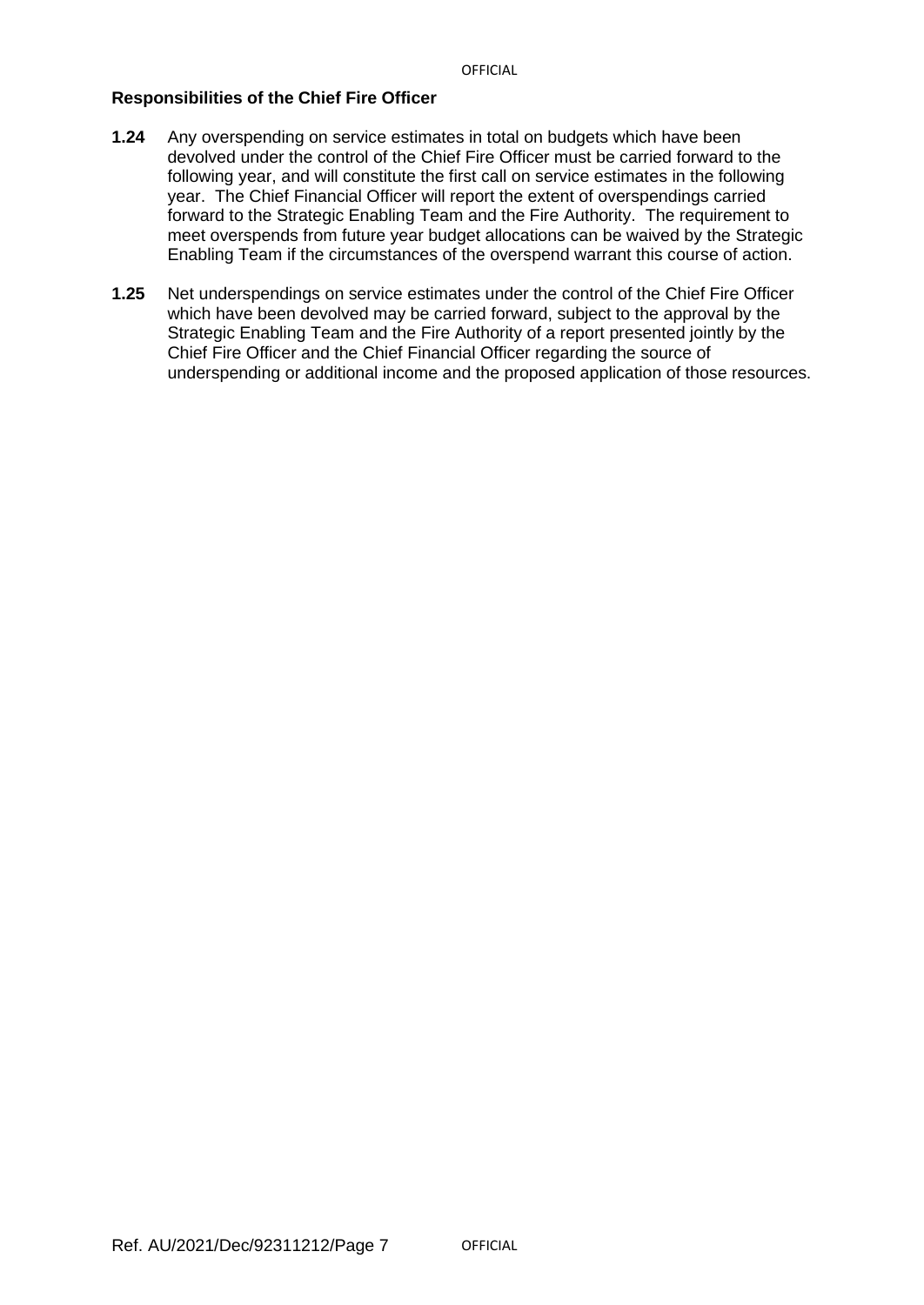## **ACCOUNTING POLICIES**

## **Why is this important?**

**1.26** The Chief Financial Officer is responsible for the preparation of the Authority's statement of accounts, in accordance with proper practices as set out in the format required by the *Code of Practice on Local Authority Accounting in the United Kingdom:* (the Code) (CIPFA/LASAAC), for each financial year ending 31st March.

## **Key Controls**

- **1.27** The key controls for accounting policies are:
	- (a) systems of internal control are in place that ensure that financial transactions are lawful;
	- (b) suitable accounting policies are selected and applied consistently;
	- (c) proper accounting records are maintained; and
	- (d) financial statements are prepared which present a true and fair view of the financial position of the Authority and its expenditure and income.

- **1.28** To select suitable accounting policies and to ensure that they are applied consistently. The accounting policies are set out in the statement of accounts, which is prepared at 31<sup>st</sup> March each year, and covers such items as:
	- (a) General principles;
	- (b) Accruals of income and expenditure;
	- (c) Acquisitions and discontinued operations;
	- (d) Cash and cash equivalents;
	- (e) Prior period adjustments, changes in accounting policies and estimates and errors;
	- (f) Charges to revenue for non-current assets;
	- (g) Council tax and non-domestic rates;
	- (h) Employee benefits;
	- (i) Events after the reporting period;
	- (j) Financial instruments;
	- (k) Government grants and contributions;
	- (l) Heritage assets;
	- (m) Intangible assets;
	- (n) Interests in companies and other entities;
	- (o) Inventories and long-term contracts;
	- (p) Investment property;
	- (q) Joint operations;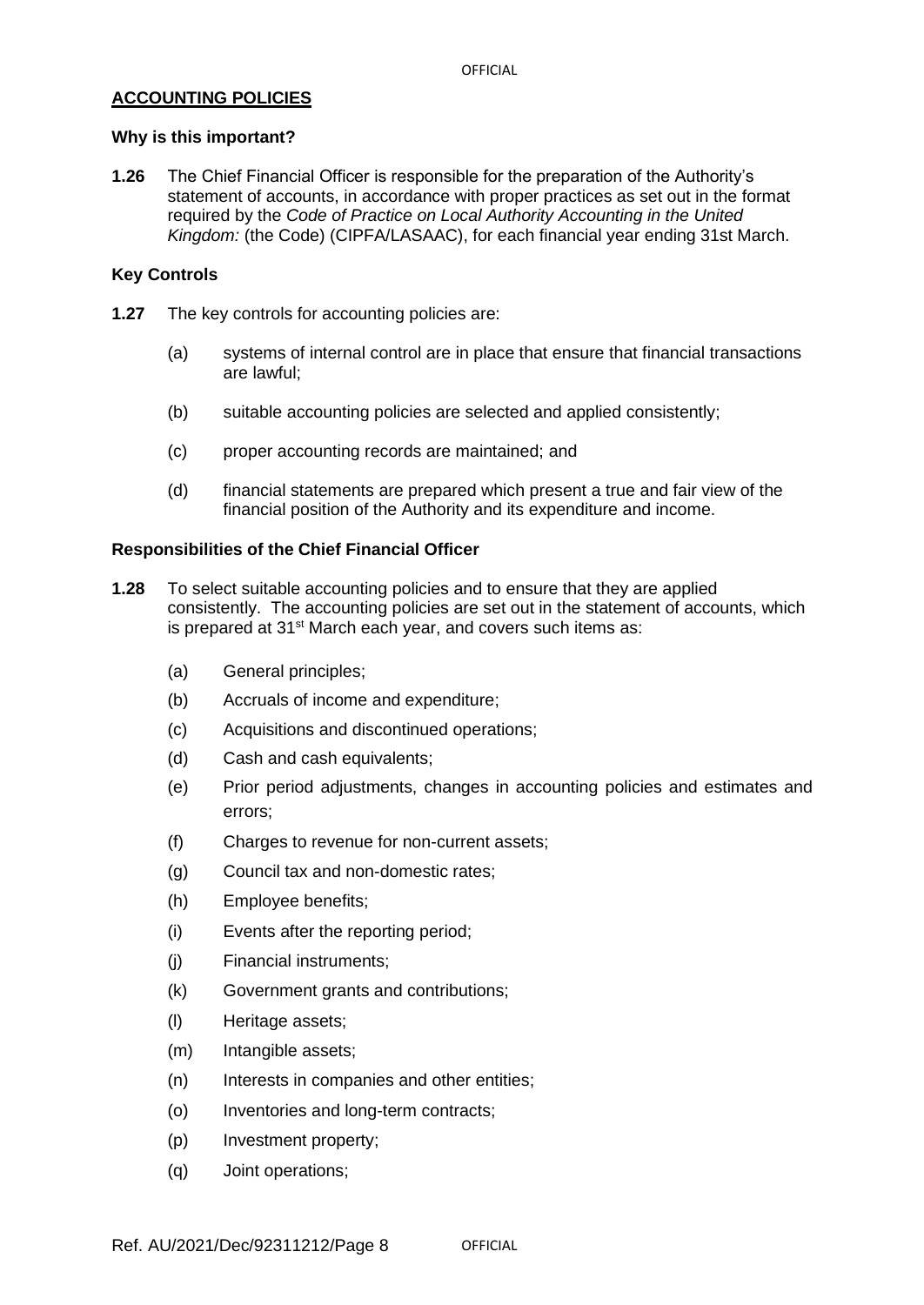- (r) Leases;
- (s) Overheads and support services;
- (t) Property, plant and equipment;
- (u) Private finance initiatives and similar contracts;
- (v) Provisions, contingent liabilities and contingent assets;
- (w) Reserves;
- (x) Revenue expenditure funded from capital under statute;
- (y) Value Added Tax; and
- (z) Fair value measurement of non-financial assets.

## **Responsibilities of the Chief Fire Officer**

**1.29** To adhere to the accounting policies and guidelines approved by the Chief Financial Officer.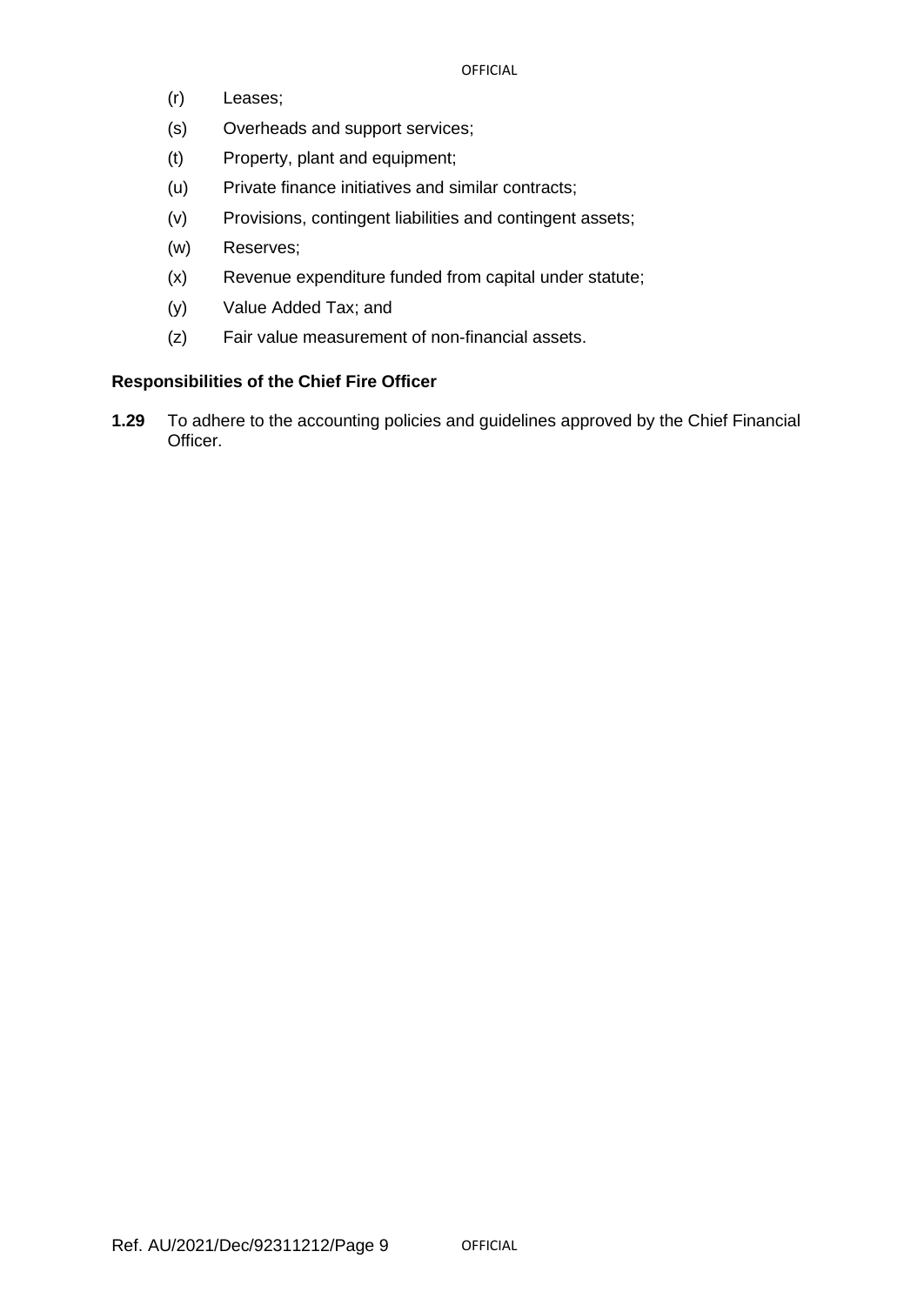## **ACCOUNTING RECORDS AND RETURNS**

## **Why is this important?**

**1.30** Maintaining proper accounting records is one of the ways in which the Authority discharges its responsibility for stewardship of public resources. The Fire Authority has a statutory responsibility to prepare its annual accounts to present a true and fair view of its operations during the year. These are subject to external audit. This audit provides assurance that the accounts are prepared properly, that proper accounting practices have been followed and that quality arrangements have been made for securing economy, efficiency and effectiveness in the use of the Authority's resources.

## **Key Controls**

- **1.31** The key controls for accounting records and returns are:
	- (a) all Budget Managers and finance staff operate within the required accounting standards and timetables;
	- (b) all the Authority's transactions, material commitments and contracts and other essential accounting information are recorded completely, accurately and on a timely basis;
	- (c) procedures are in place to enable accounting records to be reconstituted in the event of systems failure;
	- (d) reconciliation procedures are carried out to ensure transactions are correctly recorded; and
	- (e) prime documents are retained in accordance with legislative and other requirements.

- **1.32** To determine the accounting procedures and records for the Fire Authority.
- **1.33** To arrange for the compilation of all accounts and accounting records under his/her direction.
- **1.34** To comply with the following principles when allocating accounting duties:
	- (a) separating the duties of providing information about sums due to or from the Authority and calculating, checking and recording these sums from the duty of collecting or disbursing them; and
	- (b) employees with the duty of examining or checking the accounts of cash transactions must not themselves be engaged in these transactions.
- **1.35** To make proper arrangements for the audit of the Authority's accounts in accordance with the Accounts and Audit Regulations 2015.
- **1.36** To ensure that all claims for funds including grants are made by the due date.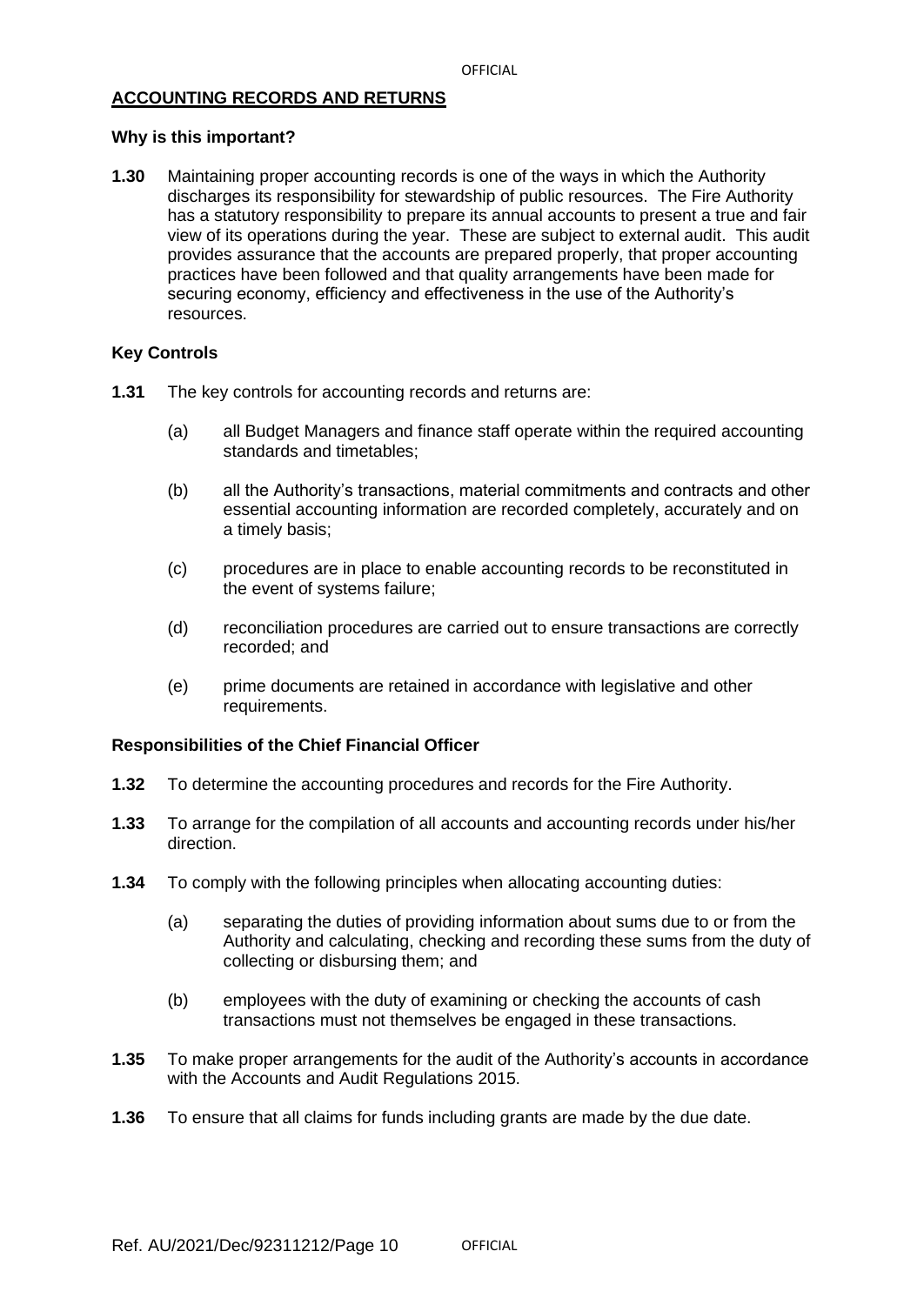- **1.37** To prepare and publish the audited accounts of the Authority for each financial year, in accordance with the statutory timetable and with the requirement for the Authority to approve the statement of accounts before 31<sup>st</sup> July.
- **1.38** To administer the Authority's arrangements for under and overspendings on devolved budgets to be carried forward to the following financial year.
- **1.39** To ensure the proper retention of financial documents in accordance with the legislative and operational requirements.

- **1.40** To consult and obtain the approval of the Chief Financial Officer before making any changes to accounting records and procedures.
- **1.41** To comply with the principles outlined in paragraph 1.34 when allocating accounting duties.
- **1.42** To maintain adequate records to provide a management trail leading from the source of income/expenditure through to the accounting statements.
- **1.43** To supply information required to enable the statement of accounts to be completed in accordance with guidelines issued by the Chief Financial Officer.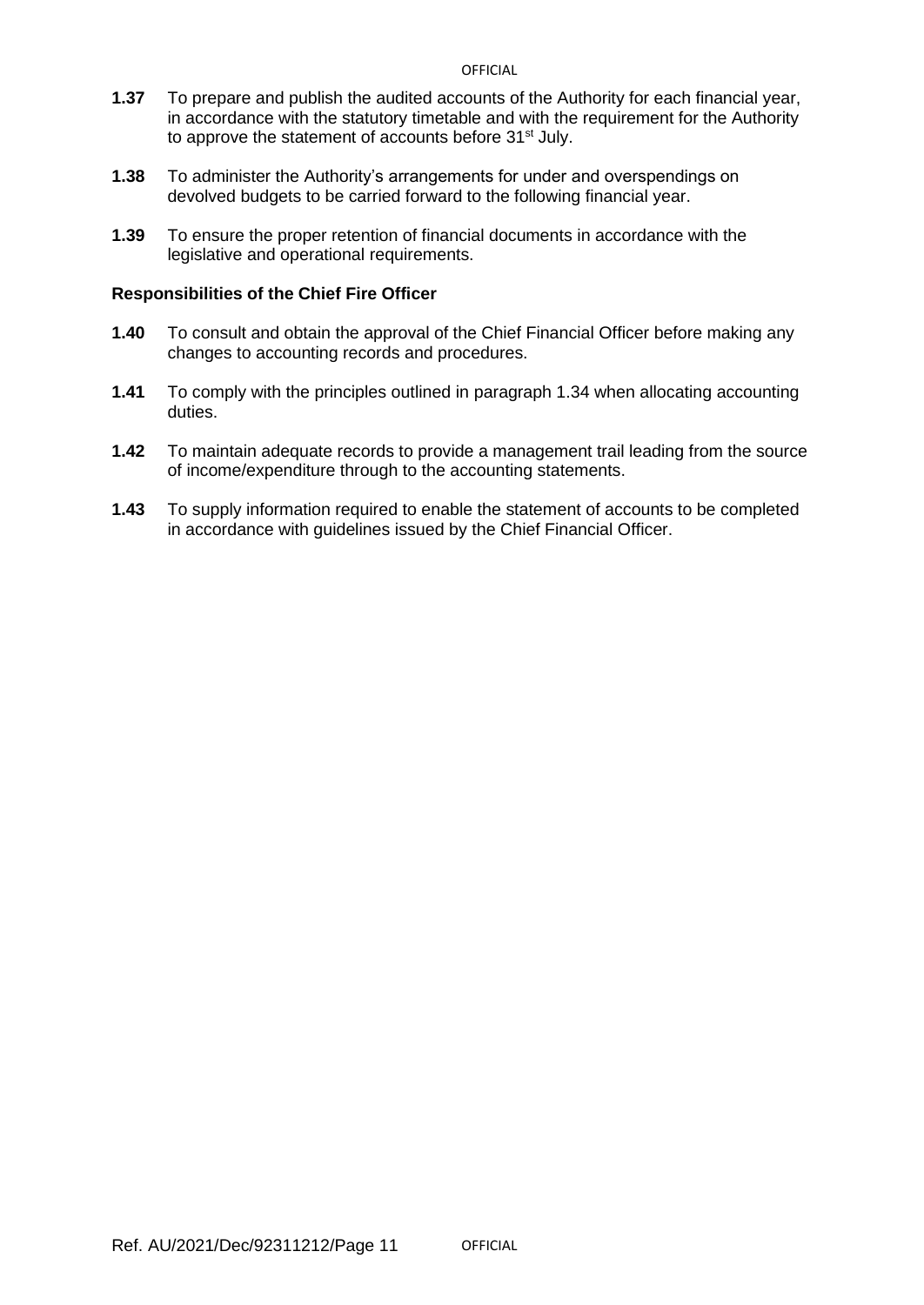## **THE ANNUAL STATEMENT OF ACCOUNTS**

#### **Why is this important?**

**1.44** The Fire Authority has a statutory responsibility to prepare its own accounts to present a true and fair view of its operations during the year. The Fire Authority is responsible for approving the statutory annual statement of accounts.

## **Key Controls**

- **1.45** The key controls for the annual statement of accounts are:
	- the Authority is required to make arrangements for the proper administration of its financial affairs and to secure that one of its officers has the responsibility for the administration of these affairs. In this Authority, that officer is the Treasurer to the Authority; and
	- the Authority's statement of accounts must be prepared in accordance with proper practices as set out in the *Code of Practice on Local Authority Accounting in the United Kingdom:* (the Code) (CIPFA/LASAAC).

## **Responsibilities of the Chief Financial Officer**

- **1.46** To select suitable accounting policies and to apply them consistently.
- **1.47** To make judgements and estimates that are reasonable and prudent.
- **1.48** To comply with the Code.
- **1.49** To sign and date the statement of accounts, stating that it presents a true and fair view of the financial position of the Authority at the accounting date and its income and expenditure for the year ended 31<sup>st</sup> March.
- **1.50** To draw up the timetable for final accounts preparation and to advise staff and external auditors accordingly.

#### **Responsibilities of the Chief Fire Officer**

**1.51** To comply with accounting guidance provided by the Chief Financial Officer and to supply the Chief Financial Officer with information when required.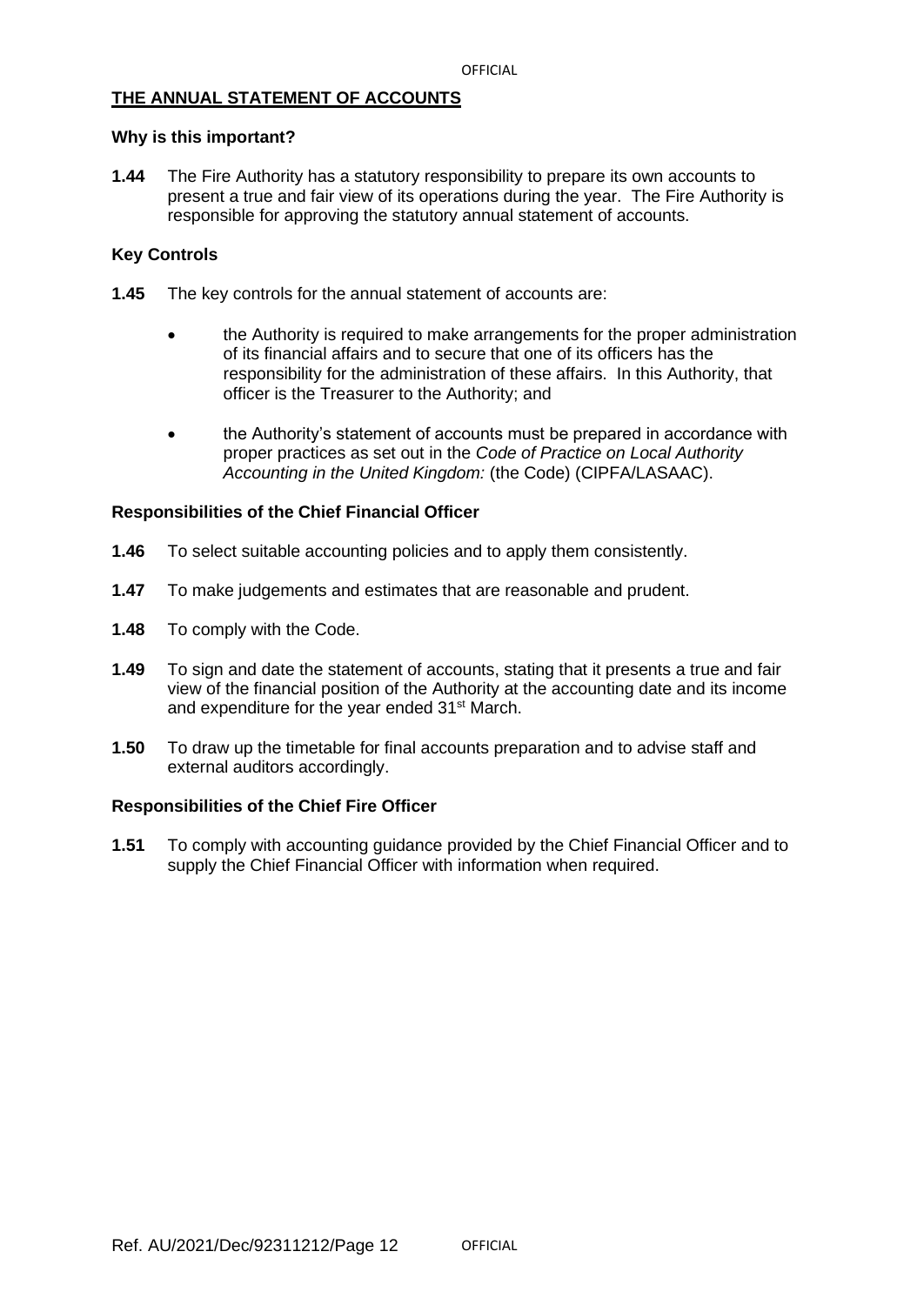## *Financial Planning*

## **CORPORATE PLANS**

### **Why is this important?**

**2.01** The Authority publishes an annual Corporate Plan called 'Our Plan' highlighting priorities and objectives and Statement of Accounts detailing past performance. In line with the Public Involvement in Health Act 2007, the Authority must still take into account and demonstrate the principles of best value and this is done through the ongoing development and review of the Corporate Plan and performance across the Authority. The Corporate Plan is a key element in the Authority's programme of engaging with the public.

## **Key Controls**

- **2.02** The key controls for performance plans are:
	- (a) to ensure that all relevant plans are produced and that they are consistent;
	- (b) to produce plans in accordance with statutory requirements;
	- (c) to meet the timetables set;
	- (d) to ensure that all performance information is accurate, complete and up to date; and
	- (e) to provide improvement targets which are meaningful, realistic and challenging.

### **Responsibilities of the Chief Financial Officer**

- **2.03** To advise and supply the financial information that needs to be included in performance plans in accordance with statutory requirements and agreed timetables.
- **2.04** To contribute to the development of corporate and service targets and objectives and performance information.
- **2.05** To ensure that systems are in place to measure activity and collect accurate information for use as performance indicators.
- **2.06** To ensure that performance information is monitored sufficiently frequently to allow corrective action to be taken if targets are not likely to be met.

- **2.07** To contribute to the development of performance plans in line with statutory requirements.
- **2.08** To contribute to the development of corporate and service targets and objectives and performance information.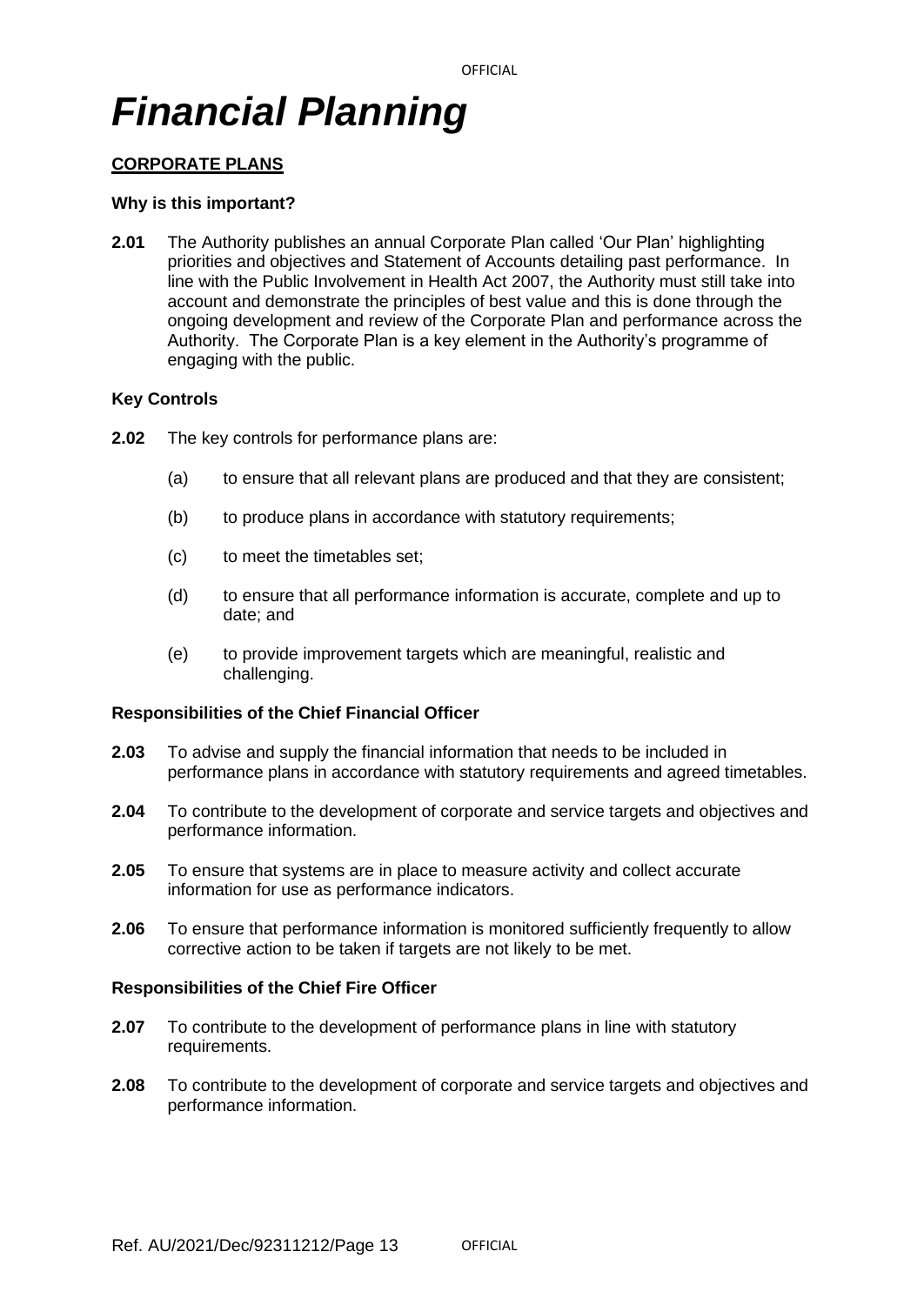## **BUDGETING**

Format of the Budget

#### **Why is this important?**

**2.09** The format of the budget determines the level of detail to which financial control and management will be exercised. The format shapes how the rules around virement operate, the operation of cash limits and sets the level at which funds may be reallocated within budgets.

### **Key Controls**

- **2.10** The key controls for the budget format are:
	- (a) the format complies with all legal requirements;
	- (b) the format complies with CIPFA's *Service Reporting Code of Practice;* and
	- (c) the format reflects the accountabilities of service delivery.

#### **Responsibilities of the Chief Financial Officer**

**2.11** To advise the Strategic Enabling Team on the format of the budget that is approved by the Fire Authority.

## **Responsibilities of the Chief Fire Officer**

**2.12** To comply with accounting guidance provided by the Chief Financial Officer.

Revenue Budget Preparation, Monitoring and Control

#### **Why is this important?**

- **2.13** Budget management ensures that once the budget has been approved by the Authority, resources allocated are used for their intended purposes and are properly accounted for. Budgetary control is a continuous process, enabling the Authority to review and adjust its budget allocations during the financial year. It also provides the mechanism that calls to account managers responsible for defined elements of the budget.
- **2.14** By continuously identifying and explaining variances against budgetary targets, the Authority can identify changes in trends and resource requirements at the earliest opportunity. The Authority itself operates within an annual cash limit, approved when setting the overall budget. To ensure that the Authority in total does not overspend, each functional area is required to manage its own expenditure within the cashlimited budget allocated to it.
- **2.15** For the purposes of budgetary control by managers, a budget will normally be the planned income and expenditure for a functional area or cost centre. However, budgetary control may take place at a more detailed level if this is required by the Chief Fire Officer's scheme of delegation.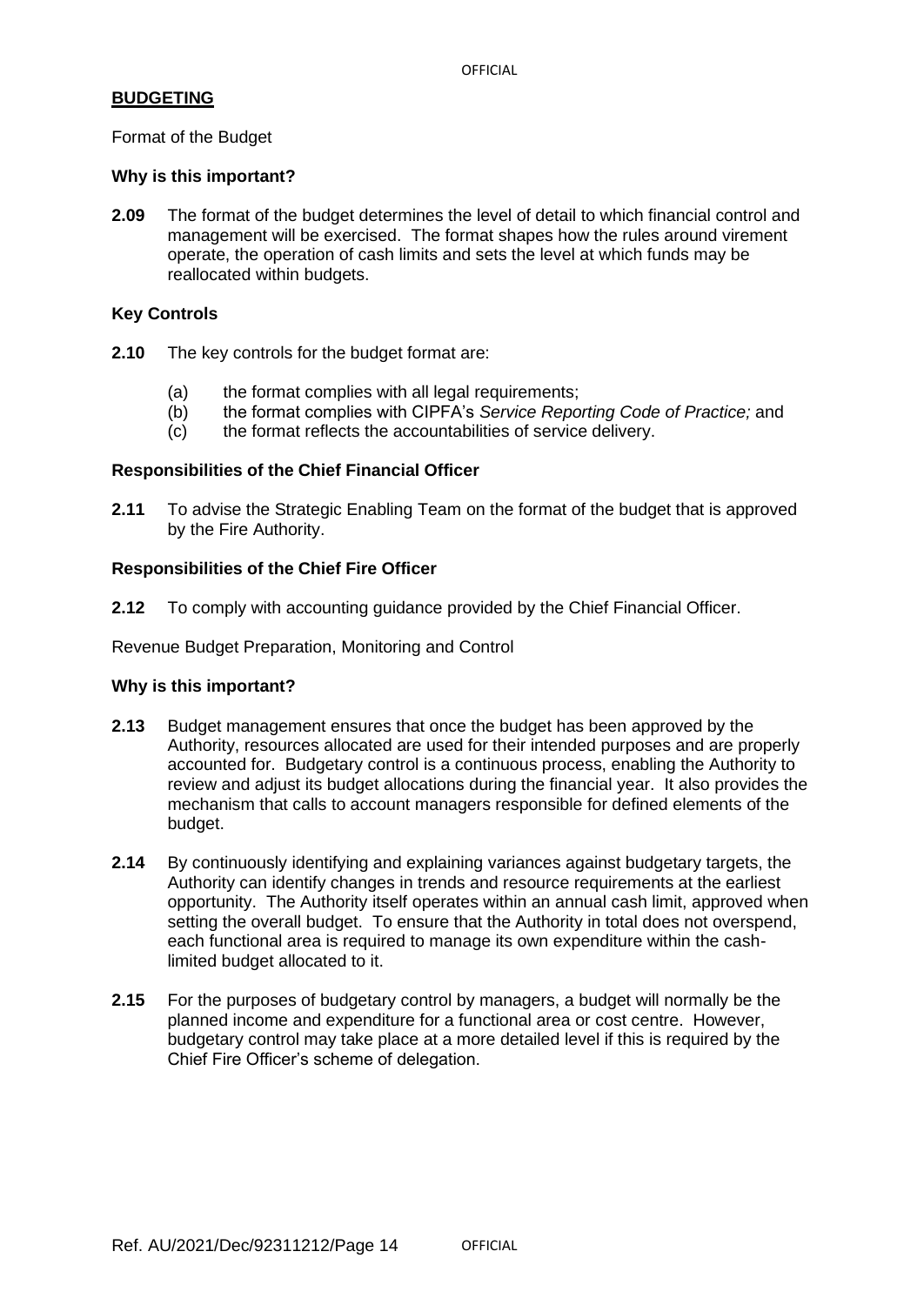## **Key Controls**

- **2.16** The key controls for managing and controlling the revenue budget are:
	- (a) there is a nominated budget manager for each cost centre or account code heading;
	- (b) budget managers accept accountability for their budgets and the level of service to be delivered and understand their financial responsibilities;
	- (c) budget managers follow an approved certification process for all expenditure;
	- (d) income and expenditure are properly recorded and accounted for; and
	- (e) performance levels/levels of service are monitored in conjunction with the budget and necessary action is taken to align service outputs and budget.

- **2.17** To establish an appropriate framework of budgetary management and control that ensures that:
	- (a) budget management is exercised within annual cash limits;
	- (b) The Chief Fire Officer has available timely information on receipts and payments on each budget which is sufficiently detailed to enable managers to fulfil their budgetary responsibilities;
	- (c) expenditure is committed only against an approved budget head;
	- (d) all officers responsible for committing expenditure comply with relevant guidance, and the financial regulations;
	- (e) each cost centre or account code has a single named manager, determined by the relevant Budget Manager. As a general principle, budget responsibility should be aligned as closely as possible to the decision-making processes that commits expenditure; and
	- (f) significant variances from approved budgets are investigated and reported by Budget Managers regularly.
- **2.18** To administer the Authority's scheme of virement.
- **2.19** To submit reports to the Strategic Enabling Team and to the Fire Authority, in consultation with the Chief Fire Officer, where a Budget Manager is unable to balance expenditure and resources within existing approved budgets under his/her control.
- **2.20** To prepare and submit reports on the Authority's projected income and expenditure compared with the budget on a regular basis to the Fire Authority.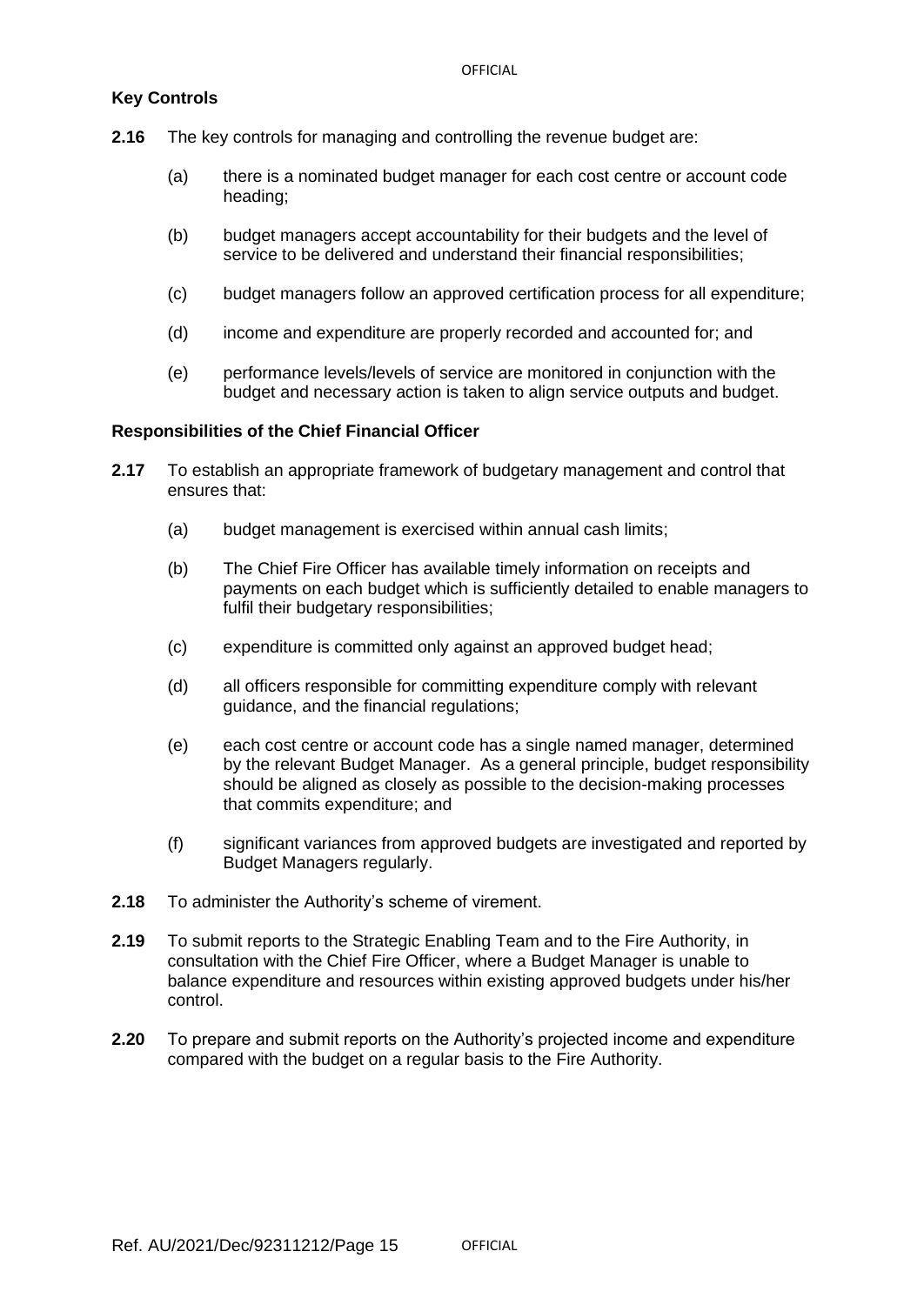## **Responsibilities of the Chief Fire Officer**

- **2.21** To maintain budgetary control within the Fire Service, in adherence to the principles in 2.17, and to ensure that all income and expenditure are properly recorded and accounted for.
- **2.22** To ensure that an accountable budget manager is identified for each item of income and expenditure under the control of the Chief Fire Officer (grouped together in a series of cost centres). As a general principle, budget responsibility should be aligned as closely as possible to the decision-making that commits expenditure.
- **2.23** To ensure that budgets are set on a value for money basis to support the service delivery level required*.*
- **2.24** To ensure that spending remains within the Service's overall cash limit, and that individual budget heads are not overspent, by monitoring the budget and taking appropriate corrective action where significant variations from the approved budget are forecast.
- **2.25** To ensure that a monitoring process is in place to review performance levels/levels of service in conjunction with the budget and is operating effectively.
- **2.26** To prepare and submit to the Fire Authority reports on the Fire Service's projected expenditure compared to its budget, in consultation with the Chief Financial Officer.

To ensure prior approval by the Authority for new proposals, of whatever amount, that:

- (a) create financial commitments in future years;
- (b) change existing policies, initiate new policies or cease existing policies; and
- (c) materially extend or reduce the Authority's services.
- **2.27** To ensure compliance with the scheme of virement.
- **2.28** To determine with the relevant Budget Manager where it appears that a budget proposal, including a virement proposal, may impact materially on another functional area or Budget Manager's level of service activity.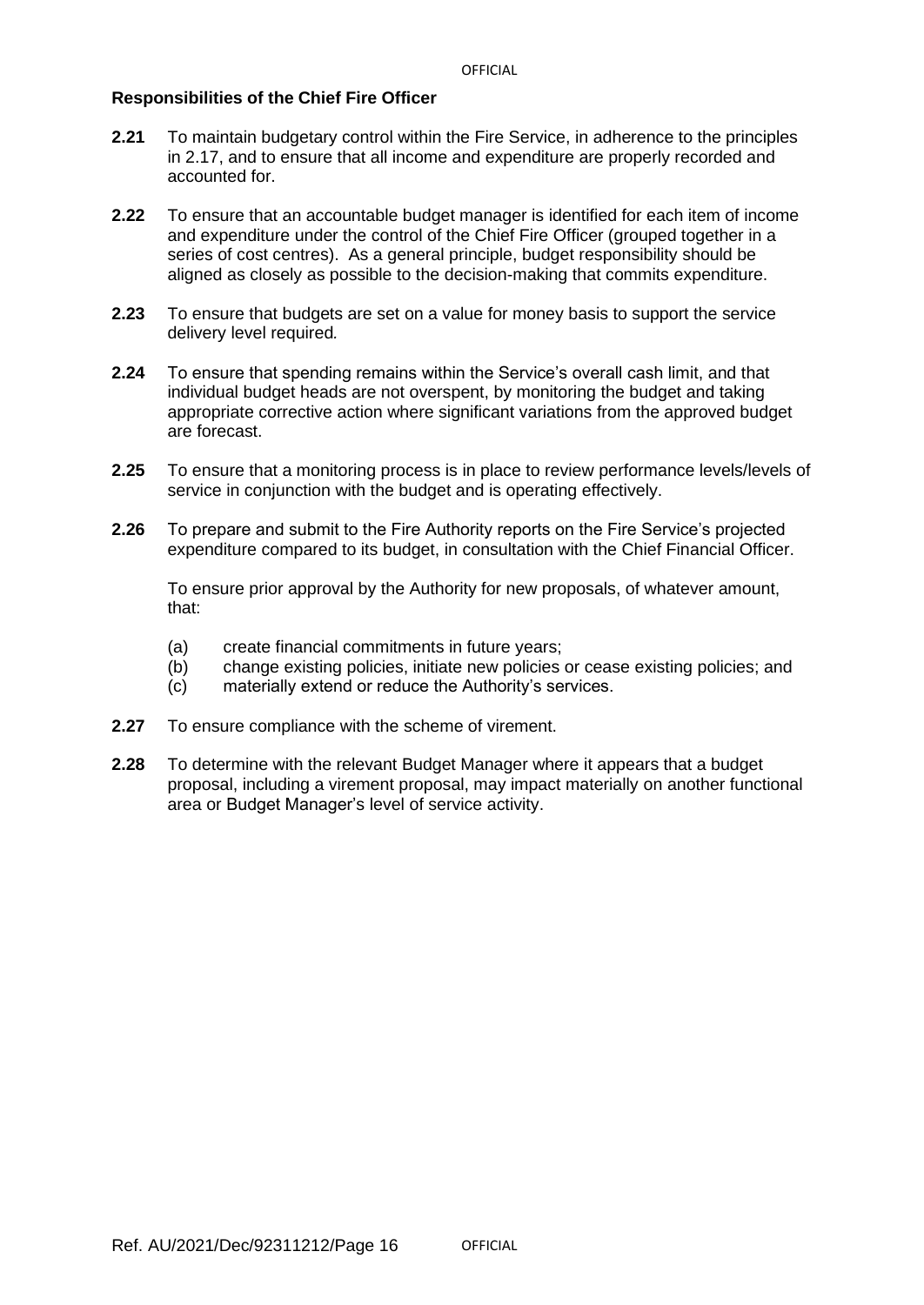## **BUDGETS AND MEDIUM-TERM PLANNING**

### **Why is this important?**

- **2.29** The Authority is a complex organisation responsible for delivering a wide variety of services. It needs to plan effectively and to develop systems to enable scarce resources to be allocated in accordance with carefully weighed priorities. The budget is the financial expression of the Authority's plans and policies.
- **2.30** The revenue budget must be constructed so as to ensure that resource allocation properly reflects the service plans and priorities of the Authority. Budgets (spending plans) are needed so that the Authority can plan, authorise, monitor and control the way money is allocated and spent. It is illegal for an authority to budget for a deficit.
- **2.31** Medium-term planning (or a three to five-year planning system) involves a planning cycle in which managers develop their own plans. As each year passes, another future year will be added to the medium-term plan. This ensures that the Authority is always preparing for events in advance.

## **Key Controls**

- **2.32** The key controls for budgets and medium-term planning are:
	- (a) specific budget approval for all expenditure;
	- (b) budget managers are consulted in the preparation of the budgets for which they will be held responsible and accept accountability within delegations set by the Strategic Enabling Team for their budgets and the level of service to be delivered; and
	- (c) a monitoring process is in place to review regularly the effectiveness and operation of budget preparation and to ensure that any corrective action is taken.

- **2.33** To prepare and submit reports on budget prospects to the Strategic Enabling Team and the Fire Authority, including resource constraints set by the Government. Reports should take account of medium-term prospects, where appropriate.
- **2.34** To determine the detailed form of revenue estimates and the methods for their preparation, consistent with the budget approved by the Authority, and after consultation with the Strategic Enabling Team.
- **2.35** To prepare and submit reports to the Fire Authority on the spending plans of the Fire Service and on the resources available to fund them, identifying, where appropriate, the implications for the level of council tax to be levied.
- **2.36** To advise on the medium-term implications of spending decisions.
- **2.37** To encourage the best use of resources and value for money by working with the Chief Fire Officer to identify opportunities to improve economy, efficiency and effectiveness, and by encouraging good practice in conducting financial appraisals of development or savings options, and in developing financial aspects of service planning.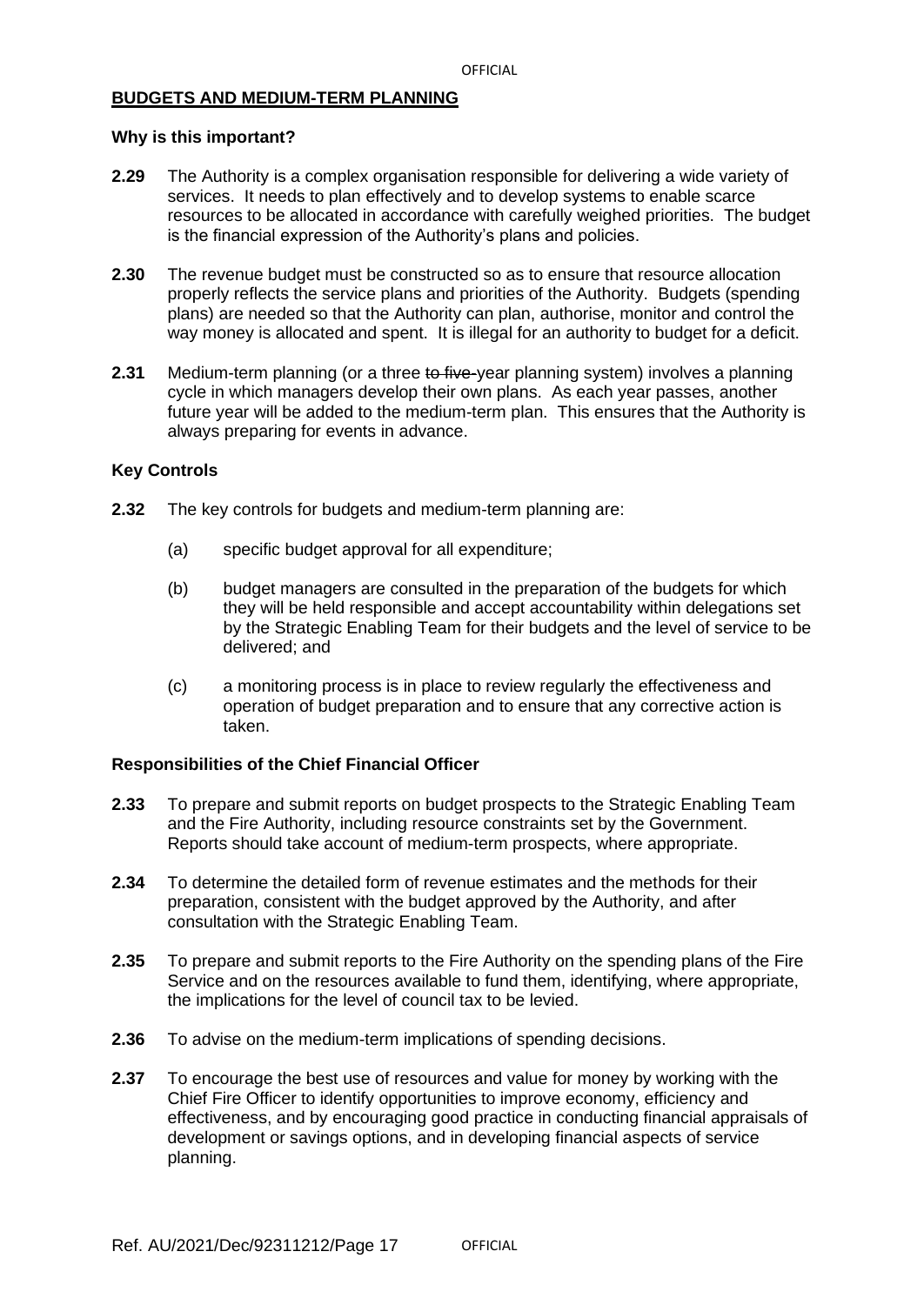**2.38** To advise the Fire Authority on Strategic Enabling Team proposals in accordance with his/her responsibilities under section 151 of the Local Government Act 1972.

- **2.39** To prepare estimates of income and expenditure, in consultation with the Chief Financial Officer, to be submitted to the Strategic Enabling Team and the Fire Authority.
- **2.40** To prepare budgets that are consistent with the Authority's annual budget cycle and any relevant cash limits. The format should be prescribed by the Chief Financial Officer in accordance with the Fire Authority's general directions.
- **2.41** To integrate financial and budget plans into service planning, so that budget plans can be supported by financial and non-financial performance measures.
- **2.42** In consultation with the Chief Financial Officer and in accordance with the laid-down guidance and timetable, to prepare detailed draft revenue and capital budgets for consideration by the Fire Authority.
- **2.43** When drawing up draft budget requirements, to have regard to:
	- (a) spending patterns and pressures revealed through the budget monitoring process;
	- (b) legal requirements;
	- (c) policy requirements as defined by the Authority in the approved policy framework;
	- (d) initiatives already under way; and
	- (e) efficiency targets.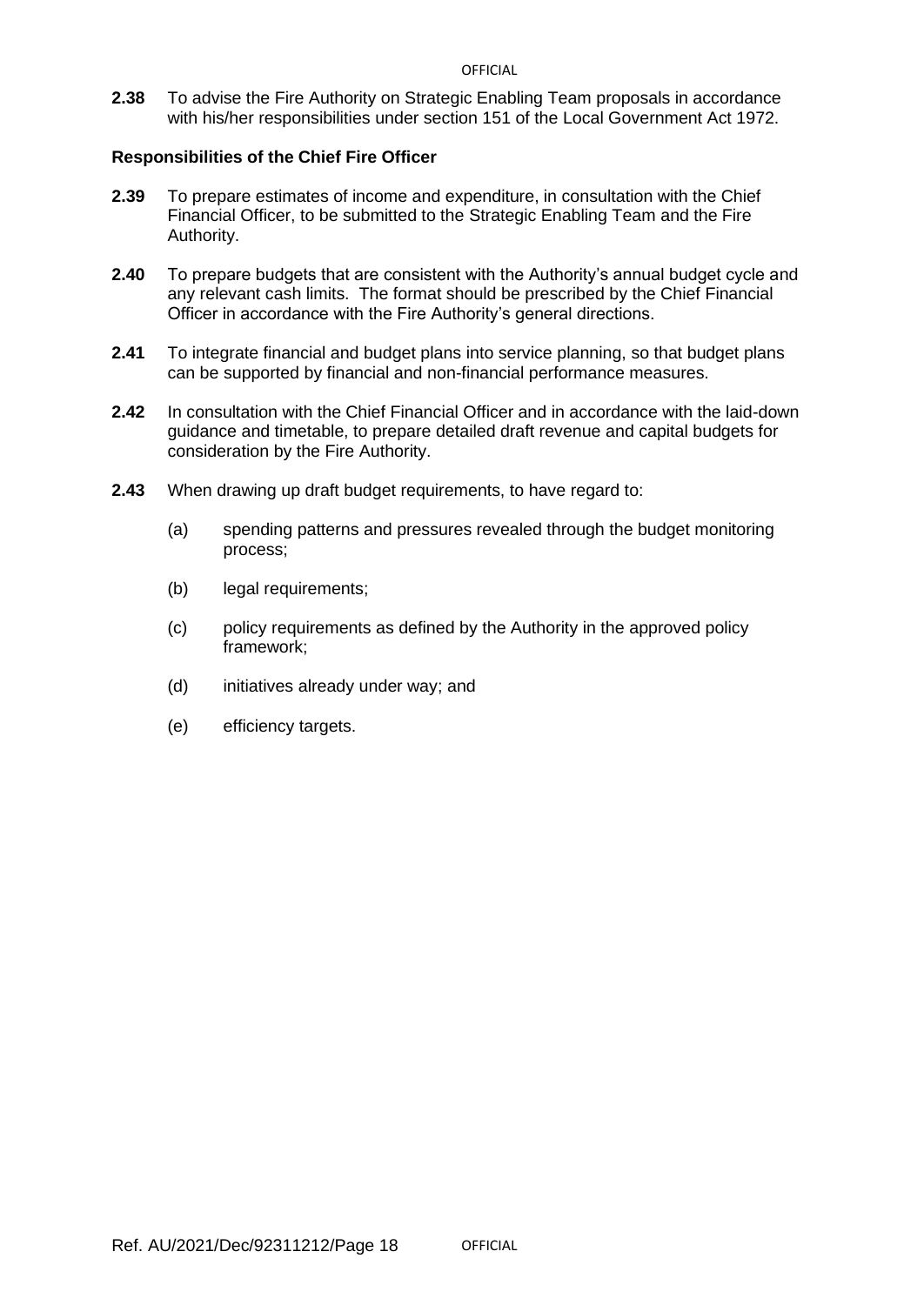## **RESOURCE ALLOCATION**

## **Why is this important?**

**2.44** A mismatch often exists between available resources and required resources. A common scenario is that available resources are not adequate to fulfil need/desire. It is therefore imperative that needs/desires are carefully prioritised and that resources are fairly allocated, in order to fulfil all legal responsibilities. Resources may include staff, money, equipment, goods and materials.

## **Key Controls**

- **2.45** The key controls for resource allocation are:
	- (a) resources are acquired in accordance with the law and using an approved authorisation process;
	- (b) resources are used only for the purpose intended, to achieve the approved policies and objectives, and are properly accounted for;
	- (c) resources are securely held for use when required; and
	- (d) resources are used with the minimum level of waste, inefficiency or loss for other reasons.

## **Responsibilities of the Chief Financial Officer**

- **2.46** To advise on methods available for the funding of resources, such as grants from central government and borrowing requirements.
- **2.47** To assist in the allocation of resources to budget managers.

## **Responsibilities of the Chief Fire Officer**

- **2.48** To work within budget limits and to utilise resources allocated, and further allocate resources, in the most efficient, effective and economic way to ensure value for money.
- **2.49** To identify opportunities to minimise or eliminate resource requirements or consumption without having a detrimental effect on service delivery, thereby contributing to Fire Service efficiency targets.

## **Capital Programmes**

#### **Why is this important?**

- **2.50** Capital expenditure involves acquiring or enhancing non-current assets with a longterm value to the Authority, such as land, buildings, and major items of plant, equipment or vehicles. Capital assets shape the way services are delivered in the long term and create financial commitments for the future in the form of financing costs and revenue running costs.
- **2.51** The Government places strict controls on the financing capacity of the Authority. This means that capital expenditure should form part of an investment strategy and should be carefully prioritised in order to maximise the benefit of scarce resources.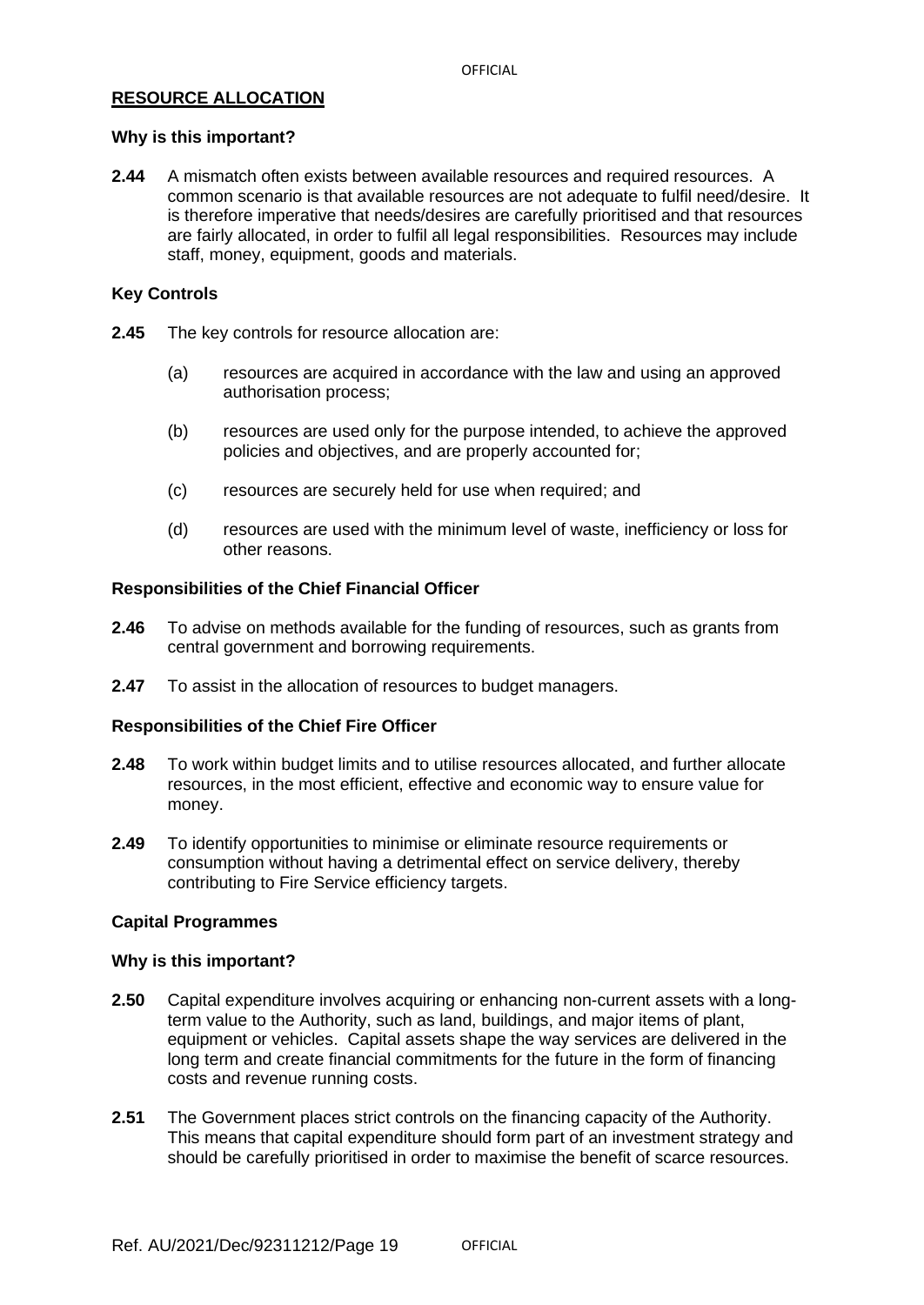## **Key Controls**

- **2.52** The key controls for capital programmes are:
	- (a) specific approval by the Fire Authority for the programme of capital expenditure;
	- (b) expenditure on any capital scheme, irrespective of funding stream (i.e. borrowing approval, grant, revenue), is subject to the approval of the Strategic Enabling Team and the Fire Authority;
	- (c) a capital scheme appraisal, including project plan, objective, capital costs and intended funding, progress targets and associated revenue expenditure is prepared for each capital project, for approval by the Strategic Enabling Team and Fire Authority;
	- (d) the development and implementation of asset management plans;
	- (e) accountability for each proposal is accepted by a named Manager; and
	- (f) monitoring of progress in conjunction with expenditure and comparison with approved budget.

## **Responsibilities of the Chief Financial Officer**

- **2.53** To prepare capital estimates jointly with the Chief Fire Officer and to report them to the Strategic Enabling Team for approval. The Strategic Enabling Team will make recommendations on the capital estimates and on any associated financing requirements to the Fire Authority.
- **2.54** To prepare and submit reports to the Strategic Enabling Team and Fire Authority on the projected income, expenditure and resources compared with the approved estimates.
- **2.55** To issue guidance concerning capital schemes and controls, for example, on project appraisal techniques. The definition of 'capital' will be determined by the Chief Financial Officer, having regard to government regulations and accounting requirements.
- **2.56** To prepare regular reports reviewing the capital programme for the Authority as a whole, highlighting any associated financial issues and remedial action required.

- **2.57** To comply with guidance concerning capital schemes and controls issued by the Chief Financial Officer.
- **2.58** To ensure that all capital proposals have undergone a project appraisal in accordance with guidance issued by the Chief Financial Officer.
- **2.59** To prepare regular reports reviewing the capital programme provisions for the Fire Service and also prepare a monthly return of estimated final costs of schemes in the approved capital programme for submission to the Chief Financial Officer.
- **2.60** To ensure that adequate records are maintained for all capital contracts.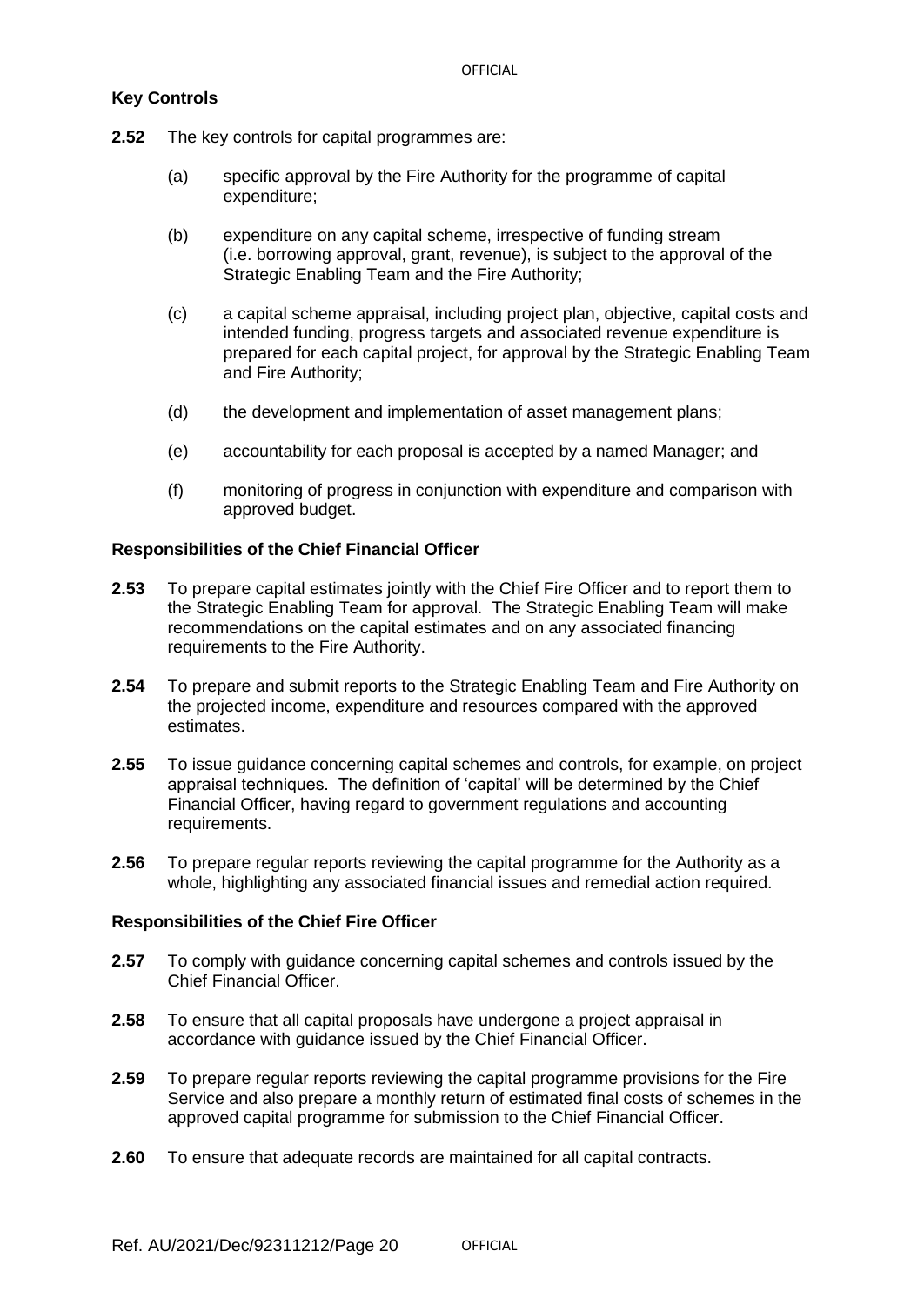- **2.61** To proceed with projects only when there is adequate provision in the capital programme and with the agreement of the Chief Financial Officer.
- **2.62** To prepare and submit reports, jointly with the Chief Financial Officer, to the Authority of any variation in contract costs greater than the approved limits.
- **2.63** To prepare and submit reports, jointly with the Chief Financial Officer, to the Authority, on completion of all contracts where the final expenditure exceeds the approved contract sum by more than the specified amount.
- **2.64** To ensure that credit arrangements, such as leasing agreements, are not entered into without the prior approval of the Chief Financial Officer and, if applicable, approval of the scheme through the capital programme.
- **2.65** To consult with the Chief Financial Officer and to seek Authority approval where the Chief Fire Officer proposes to bid for capital grant funding to be issued by government departments to support expenditure that has not been included in the current year's capital programme.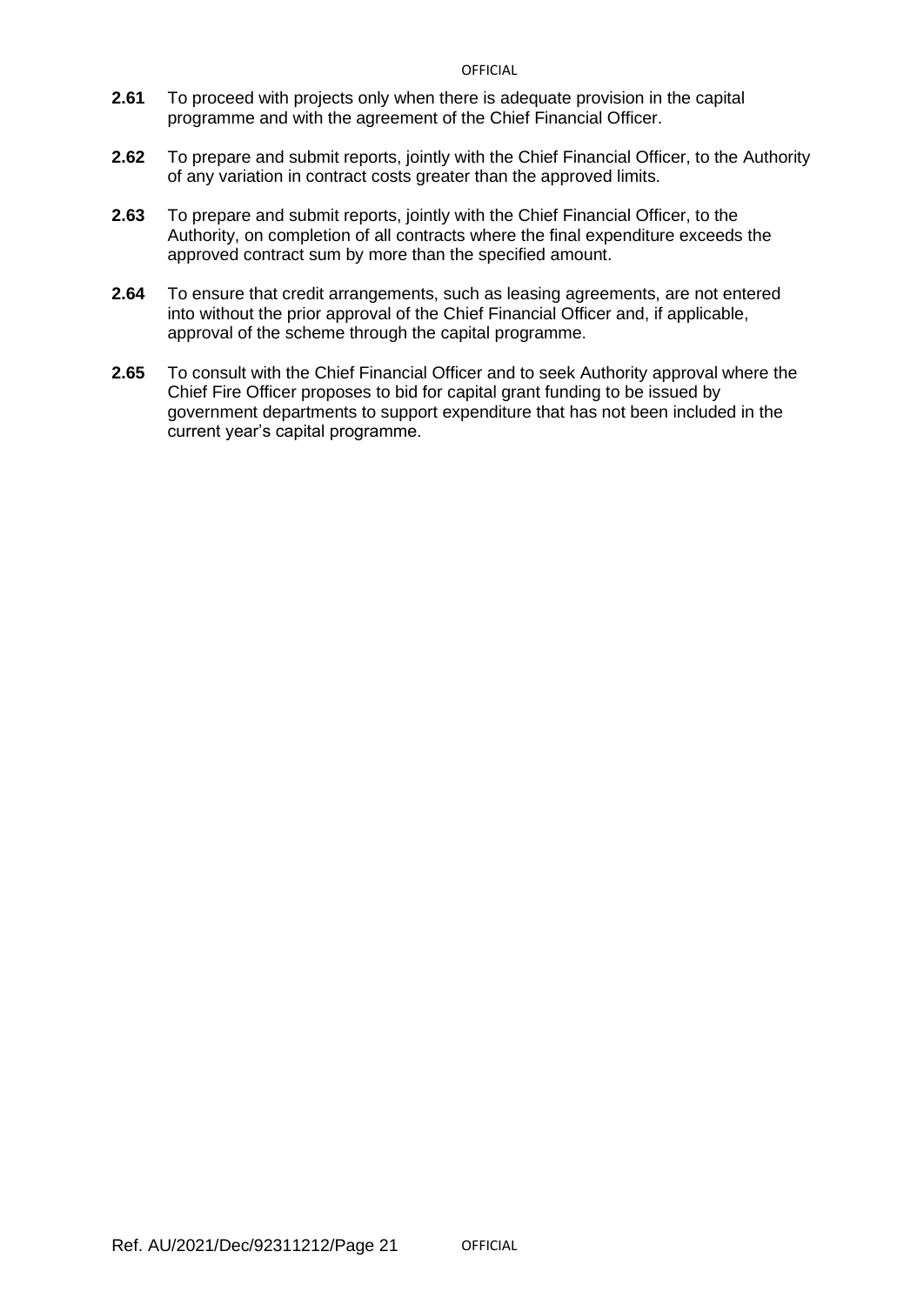#### **MAINTENANCE OF RESERVES**

#### **Why is this important?**

**2.66** The Fire Authority must decide the level of general reserves it wishes to maintain before it can decide the level of council tax. Reserves are maintained as a matter of prudence. They enable the Authority to provide for unexpected events and thereby protect it from overspending, should such events occur. Reserves for specific purposes may also be maintained, such as the purchase or renewal of capital items.

#### **Policy on the Level and Nature of Reserves**

**2.67** The level of general reserves should not be allowed to fall below the lower of 2.5% of the Authority's annual net revenue budget or £2.5 million. The Chief Financial Officer, in considering the corporate risks facing the Authority, will make particular reference to the forecast level of general reserves during the Authority's annual budget setting process and report on the actual level of balances during the closedown of accounts process.

Earmarked reserves will be maintained to meet specific purposes as determined by the Chief Financial Officer and reported to the Authority as part of the closedown of accounts process.

## **Key Controls**

- **2.68** To maintain reserves in accordance with the *Code of Practice on Local Authority Accounting in the United Kingdom:* (the Code) (CIPFA/LASAAC) and agreed accounting policies.
- **2.69** For each reserve established, the purpose, usage and basis of transactions should be clearly identified.
- **2.70** Authorisation and expenditure from reserves by the Chief Fire Officer in consultation with the Chief Financial Officer.

#### **Responsibilities of the Chief Financial Officer**

**2.71** To advise the Strategic Enabling Team and the Fire Authority on prudent levels of reserves for the Authority, and to take account of the advice of the external auditor in this matter.

#### **Responsibilities of the Chief Fire Officer**

**2.72** To ensure that resources are used only for the purposes for which they were intended.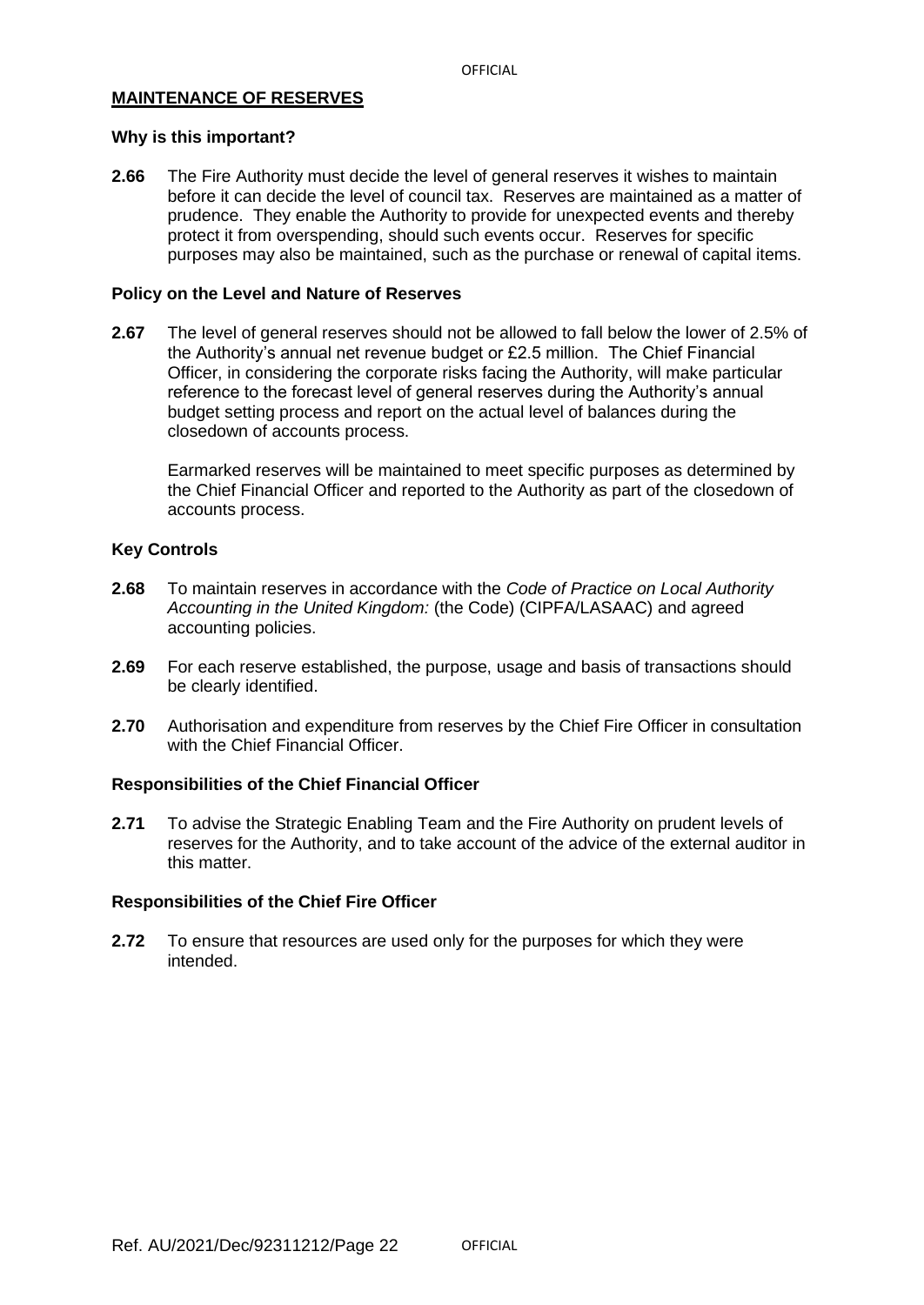## *Audit, Risk Management and Internal Control*

### **RISK MANAGEMENT**

### **Why is this important?**

- **3.01** All organisations, whether private or public sector, face risks to people, property and continued operations. Risk is the chance or possibility of loss, damage, injury or failure to achieve objectives caused by an unwanted or uncertain action or event. Risk management is the planned and systematic approach to the identification, evaluation and control of risk. Its objectives are to secure the assets of the organisation and to ensure the continued financial and organisational wellbeing of the organisation. In essence it is, therefore, an integral part of good business practice. Risk management is concerned with evaluating the measures an organisation already has in place to manage identified risks and then recommending the action the organisation needs to take to control these risks effectively.
- **3.02** It is the overall responsibility of the Audit and Risk Committee to approve the Authority's risk management arrangements, and to promote a culture of risk management awareness throughout the authority.

## **Key Controls**

- **3.03** The key controls for risk management are:
	- (a) procedures are in place to identify, assess, prevent or contain material known risks, and these procedures are operating effectively throughout the Authority;
	- (b) a monitoring process is in place to review regularly the effectiveness of risk reduction strategies and the operation of these controls. The risk management process should be conducted on a continuing basis;
	- (c) managers know that they are responsible for managing relevant risks and are provided with relevant information on risk management initiatives;
	- (d) provision is made for losses that might result from the risks that remain;
	- (e) procedures are in place to investigate claims within required timescales;
	- (f) acceptable levels of risk are determined and insured against where appropriate; and
	- (g) the Authority has identified business continuity plans for implementation in the event of a disaster that results in significant loss or damage to its resources.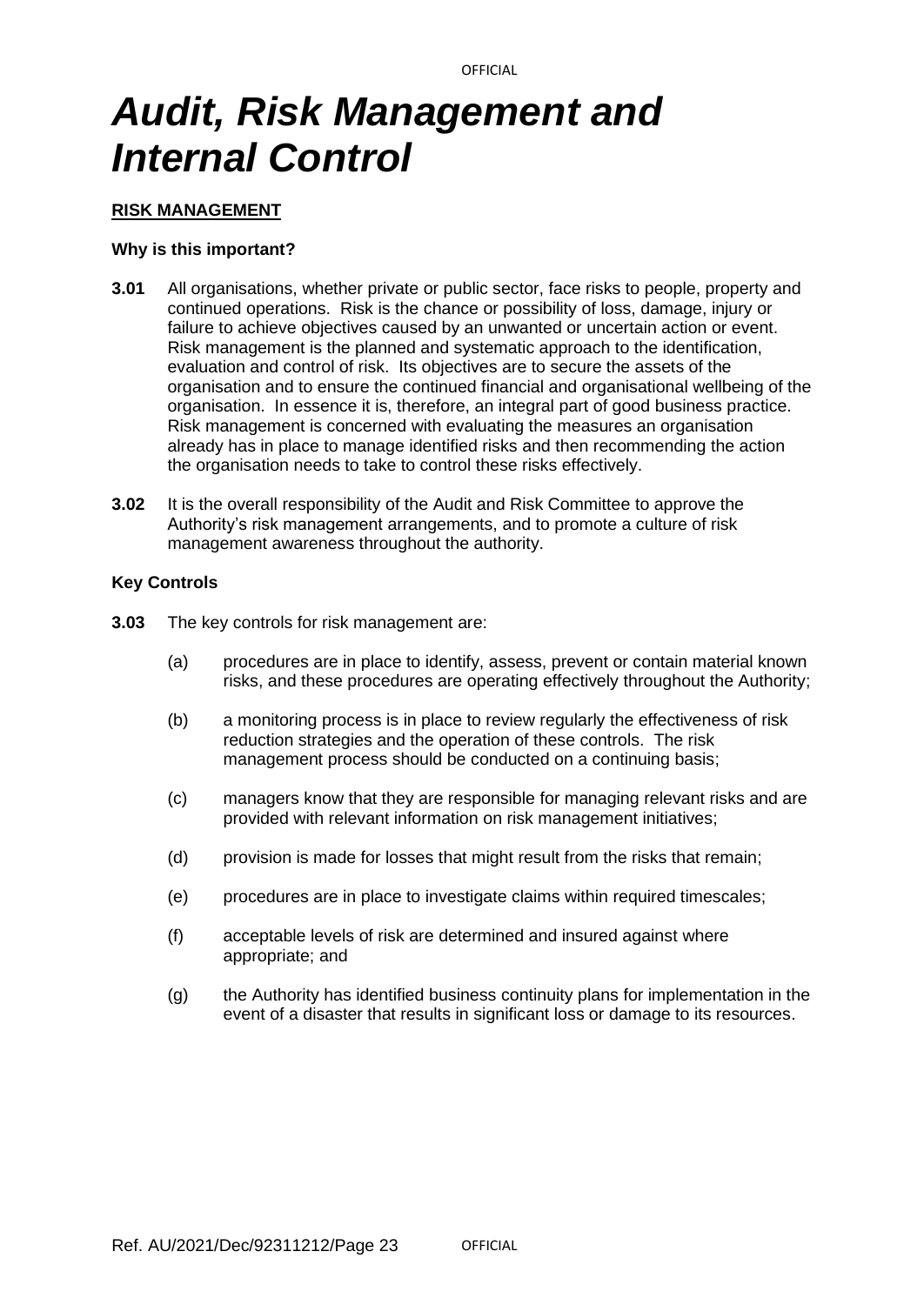## **Responsibilities of the Chief Financial Officer**

- **3.04** To contribute to and promote the Authority's risk management arrangements.
- **3.05** To develop risk management controls in conjunction with the Chief Fire Officer.
- **3.06** To effect corporate insurance cover, through external insurance and internal funding, and to negotiate all claims in consultation with other officers, where necessary.
- **3.07** To provide for the provision of a professional advisory and co-ordinating services to the Chief Fire Officer on the management of risk within the Fire Authority. The Chief Fire Officer should provide the Chief Financial Officer with such information as is required for the carrying out of this responsibility.
- **3.08** To effect all insurance cover in a manner he determines and shall carry out all negotiations and pay claims in consultation with the Chief Fire Officer where necessary. Such insurance will include suitable fidelity guarantee insurance.

- **3.09** In accordance with the Authority's own Corporate Risk Management arrangements, to take responsibility for the identification, assessment and management of risk within the Fire Service, with a view to ensuring that all threats to the Services' objectives are minimised and controlled, leading to the reduction of costs associated with risk and the continuance of service provision.
- **3.10** To prepare and maintain a risk register, identifying each risk, its likelihood of occurrence and the impact on service delivery/resources.
- **3.11** To ensure that there are regular reviews of risk within their service areas and to include the management of risk specifically within the Service Business Planning process, so that risk related threats/weaknesses are addressed within action plans.
- **3.12** To notify the Chief Financial Officer immediately of any loss, liability or damage that may lead to a claim against the Fire Authority, together with any information or explanation required by the Chief Financial Officer or the authority's insurers.
- **3.13** To ensure that sound arrangements for the security and continuity of service in the event of disaster are in place.
- **3.14** To ensure that the recommendations of the Risk Manager are actioned within the Fire Service and will ensure that support is given to the Chief Financial Officer in the role of furthering the Risk Management arrangements of the Fire Authority.
- **3.15** To ensure that claims information is passed to the Chief Financial Officer within a reasonable time.
- **3.16** To ensure that the Chief Financial Officer is notified promptly of all new risks, property, vehicle and other assets which require to be insured and of any alterations or deletions affecting insurance cover.
- **3.17** To ensure that records are properly maintained and securely held.
- **3.18** To prepare and maintain a record of all assets under their control in accordance with procedures laid down by the Chief Financial Officer, and shall supply such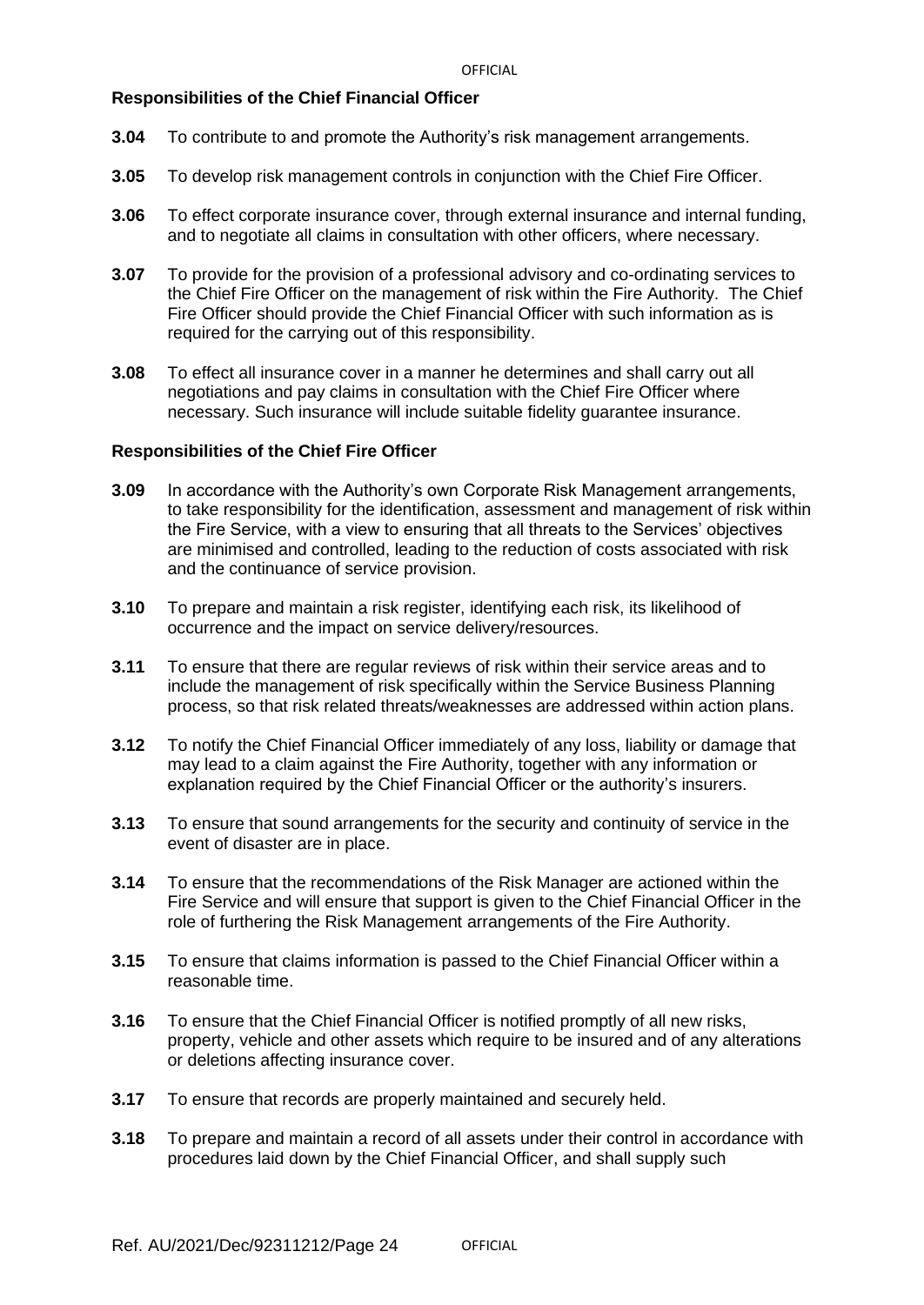information as required to enable the Chief Financial Officer to fulfil his/her responsibilities to effect necessary insurance arrangements.

- **3.19** To consult the Chief Financial Officer on the terms of any indemnity that the Fire Authority is requested to give.
- **3.20** To ensure that employees, or anyone covered by the Authority's insurances, do not admit liability or make any offer to pay compensation that may prejudice the assessment liability in respect of any insurance claim.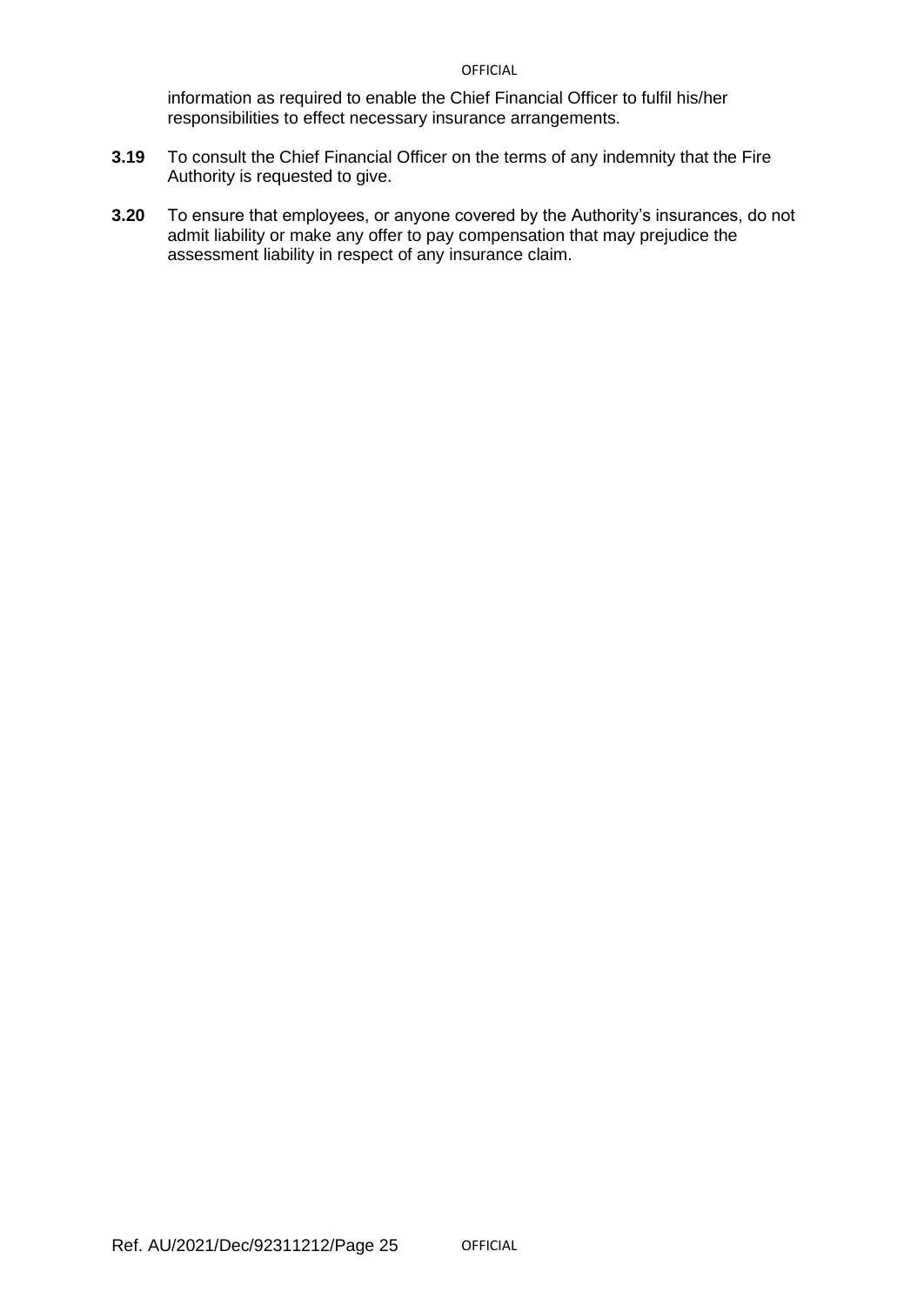## **INTERNAL CONTROLS**

#### **Why is this important?**

- **3.21** The Authority is complex and beyond the direct control of individuals. It therefore requires internal controls to manage and monitor progress towards strategic objectives.
- **3.22** The Authority has statutory obligations, and therefore requires internal controls to identify, meet and monitor compliance with these obligations.
- **3.23** The Authority faces a wide range of financial, administrative and commercial risks, both from internal and external factors, which threaten the achievement of its objectives. Internal controls are necessary to manage these risks.
- **3.24** The system of internal controls is established in order to provide measurable achievement of:
	- (a) efficient and effective operations;
	- (b) reliable financial information and reporting:
	- (c) compliance with laws and regulations; and
	- (d) risk management.

#### **Key Controls**

- **3.25** The key controls and control objectives for internal control systems are:
	- (a) key controls should be reviewed on a regular basis and the Authority should make a formal statement annually to the effect that it is satisfied that the systems of internal control are operating effectively;
	- (b) managerial control systems, including defining policies, setting objectives and plans, monitoring financial and other performance and taking appropriate anticipatory and remedial action. The key objective of these systems is to promote ownership of the control environment by defining roles and responsibilities;
	- (c) financial and operational control systems and procedures, which include physical safeguards for assets, segregation of duties, authorisation and approval procedures and information systems; and
	- (d) an effective internal audit function that is properly resourced. It should operate in accordance with the principles contained in the Public Sector Internal Audit Standards and with any other statutory obligations and regulations.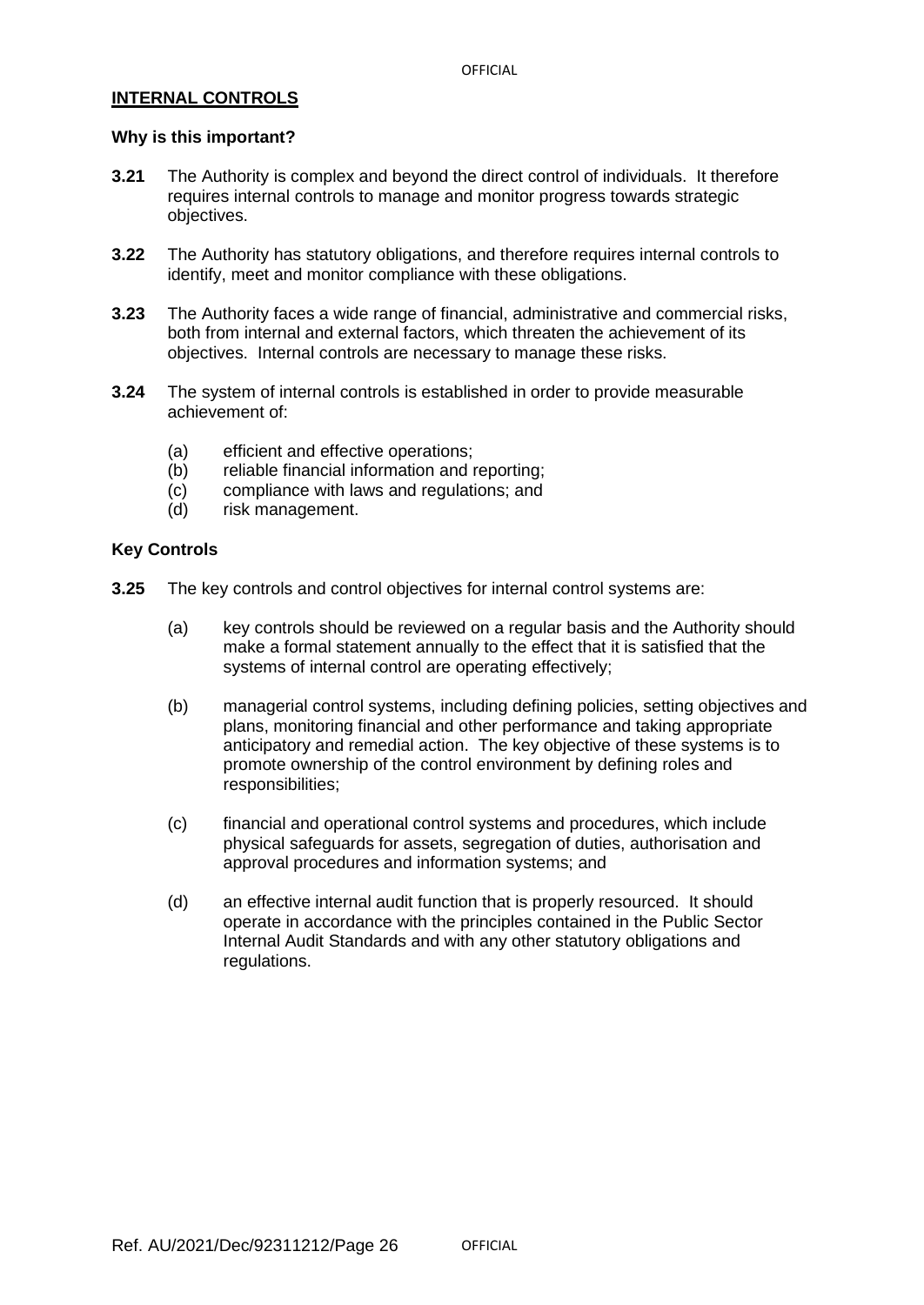### **Responsibilities of the Chief Financial Officer**

- **3.26** To assist the Authority to put in place an appropriate control environment and effective internal controls which provide reasonable assurance of effective and efficient operations, financial stewardship, probity and compliance with laws and regulations.
- **3.27** To prepare and complete the annual Governance Statement and report within the Statement of Accounts to comply with the Accounts and Audit Regulations 2015.

- **3.28** To manage processes to check that established controls are being adhered to and to evaluate their effectiveness, in order to be confident in the proper use of resources, achievement of objectives and management of risks.
- **3.29** To review existing controls in the light of changes affecting the Authority and to establish and implement new ones in line with guidance from the Chief Financial Officer.
- **3.30** To ensure staff have a clear understanding of the consequences of lack of control.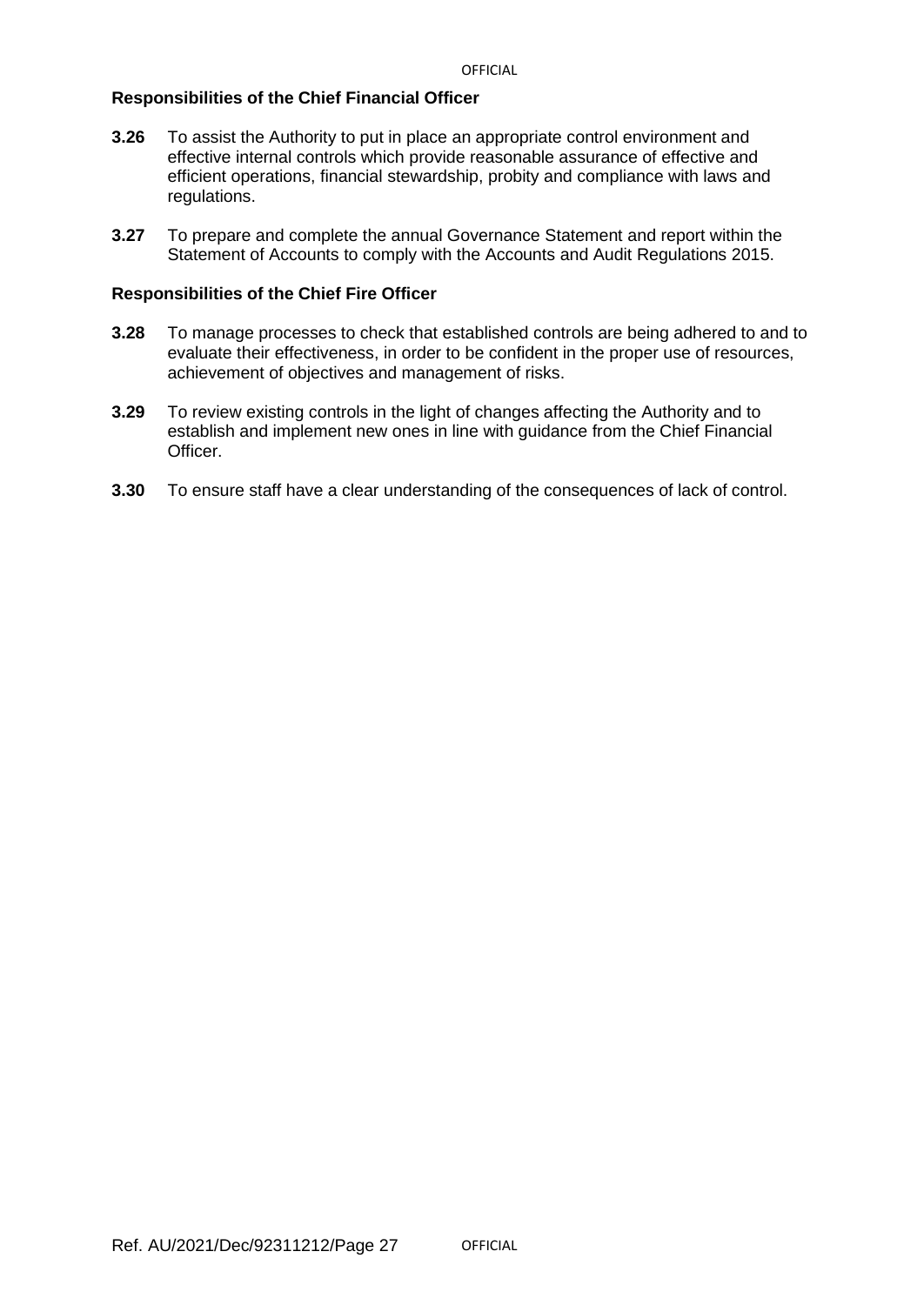## **AUDIT REQUIREMENTS**

#### **Internal Audit**

### **Why is this important?**

- **3.31** The requirement for an internal audit function for authorities is implied by section 151 of the Local Government Act 1972, which requires that authorities "make arrangements for the proper administration of their financial affairs". The Accounts and Audit Regulations 2015, more specifically require that a "relevant body must maintain an adequate and effective system of internal audit of its accounting records and of its system of internal control in accordance with proper practice in relation to internal controls".
- **3.32** Accordingly, internal audit is an independent and objective appraisal function established by the Authority for reviewing the system of internal control. It examines, evaluates and reports on the adequacy of internal control as a contribution to the proper, economic, efficient and effective use of resources.

## **Key Controls**

- **3.33** The key controls for internal audit are:
	- (a) that it is independent in its planning and operation;
	- (b) the head of internal audit has direct access to all levels of management and to elected Members; and
	- (c) the internal auditors comply with the Public Sector Internal Audit Standards.

- **3.34** To carry out an internal audit on whatever basis he determines of the financial and related operations of the Authority and its Services and Officers. In determining the manner in which the Audit is undertaken, the chief financial officer will have regard to his/her statutory responsibilities under section 151 of the Local Government Act 1972 and the Accounts and Audit Regulations as delegated, and any guidelines issued by C.I.P.F.A.
- **3.35** To ensure that internal auditors have the authority to:
	- (a) access Authority premises at reasonable times;
	- (b) access all assets, records, documents, correspondence and control systems;
	- (c) receive any information and explanation considered necessary concerning any matter under consideration;
	- (d) require any employee of the Authority to account for cash, inventories or any other Authority asset under his/her control;
	- (e) access records belonging to third parties, such as contractors, when required; and
	- (f) directly access the Chief Fire Officer and the Fire Authority.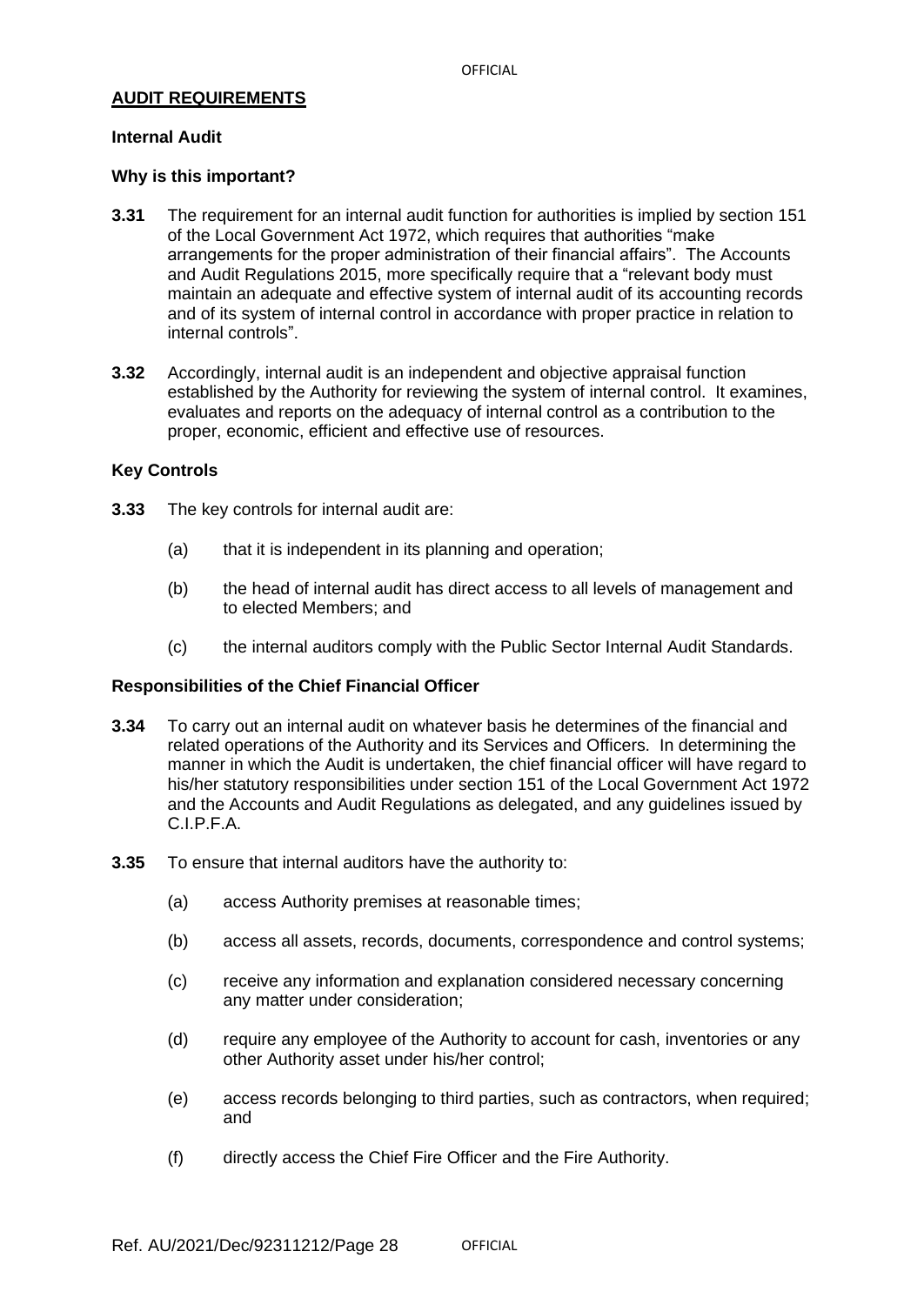- **3.36** To approve the strategic and annual audit plans prepared by the internal Audit Services Manager (Sandwell MBC), which take account of the characteristics and relative risks of the activities involved.
- **3.37** To ensure that effective procedures are in place to investigate promptly any fraud or irregularity.
- **3.38** To prepare reports to the Chief Fire Officer setting out the audit work carried out in the relevant service areas during the previous financial year. To prepare an annual report covering the audit work carried out in all service areas for submission to the Audit and Risk Committee.

- **3.39** To ensure that internal auditors are given access at all reasonable times to premises, personnel, documents and assets that the auditors consider necessary for the purposes of their work.
- **3.40** To ensure that auditors are provided with any information and explanations that they seek in the course of their work.
- **3.41** To consider audit reports promptly and reply to recommendations, unless otherwise requested within four weeks of the date of the audit report.
- **3.42** To ensure that agreed audit recommendations are implemented, including the identification of an appropriate officer responsible for implementation and the timescale required.
- **3.43** To notify the Chief Financial Officer immediately of any suspected fraud, theft, irregularity, improper use or misappropriation of the Authority's property or resources. Pending investigation and reporting, the Chief Fire Officer should take all necessary steps to prevent further loss and to secure records and documentation against removal or alteration.
- **3.44** To ensure that new systems for maintaining financial records, or records of assets, or changes to such systems, are discussed with and agreed by the audit services Manager and Chief Financial Officer prior to implementation.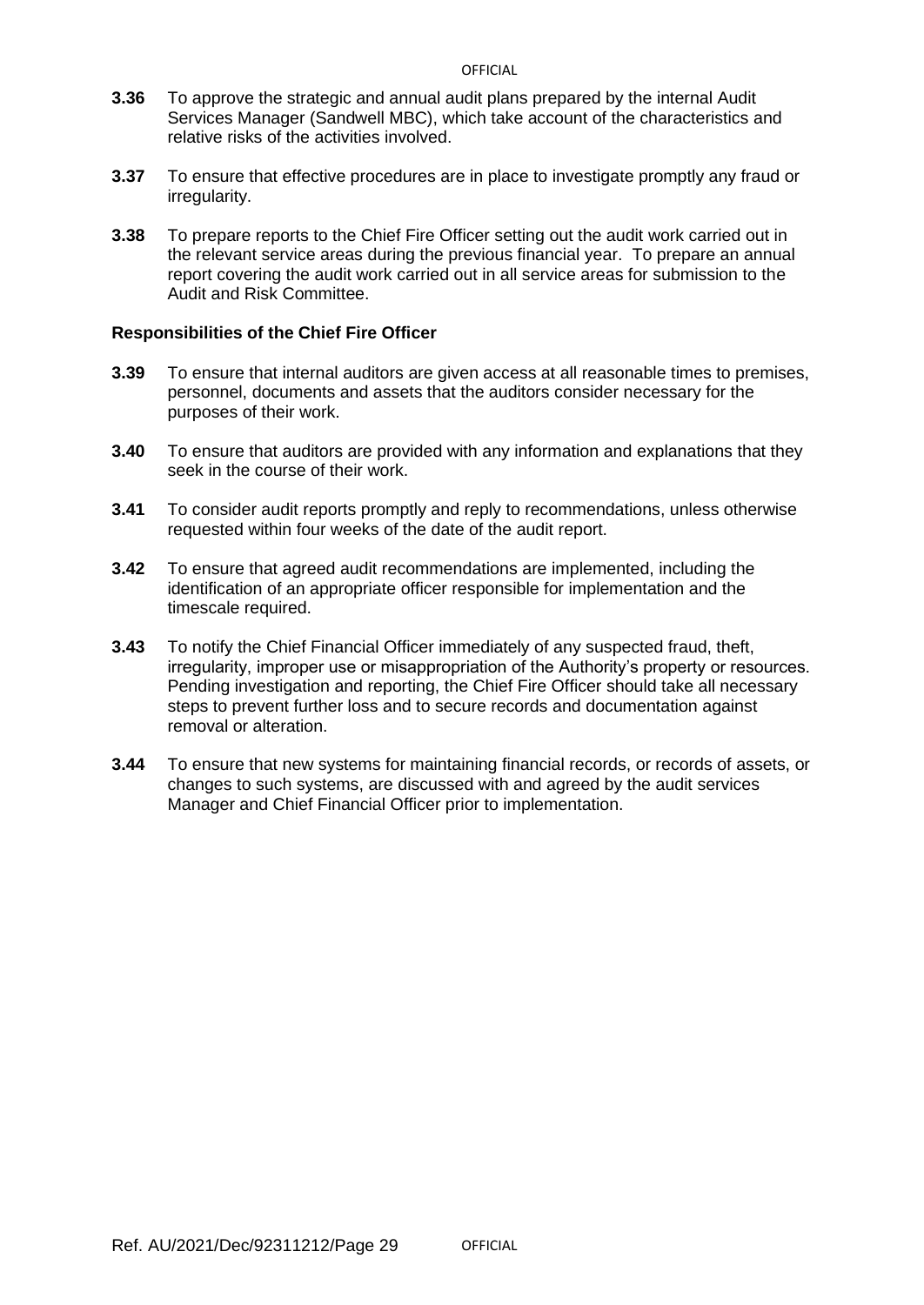## **EXTERNAL AUDIT**

#### **Why is this important?**

- **3.45** The Local Government Finance Act 1982 set up the Audit Commission, which is responsible for appointing external auditors to each local authority in England and Wales. The external auditor has rights of access to all documents and information necessary for audit purposes.
- **3.46** The basic duties of the external auditor are defined in the Audit Commission Act 1998 and the Local Government Act 1999. In particular, section 4 of the 1998 Act requires the Audit Commission to prepare a code of audit practice, which external auditors follow when carrying out their duties. The code of audit practice sets out the auditor's objectives to review and report upon:
	- (a) the financial aspects of the audited body's corporate governance arrangements;
	- (b) the audited body's financial statements; and
	- (c) Whether the audited body has put in place proper arrangements to secure economy, efficiency and effectiveness in its use of resources – this conclusion is the VFM conclusion.
- **3.47** The Authority's accounts are scrutinised by external auditors, who must be satisfied that the statement of accounts 'presents a true and fair view of' the financial position of the Authority and its income and expenditure for the year in question and complies with the legal requirements.

## **Key Controls**

**3.48** External auditors are appointed by the Audit Commission normally for a minimum period of five years. The Audit Commission prepares a code of audit practice, which external auditors follow when carrying out their audits.

## **Responsibilities of the Chief Financial Officer**

- **3.49** To ensure that external auditors are given access at all reasonable times to premises, personnel, documents and assets that the external auditors consider necessary for the purposes of their work.
- **3.50** To ensure there is effective liaison between external and internal audit.
- **3.51** To work with the external auditor and advise the Members and the Chief Fire Officer on their responsibilities in relation to external audit.

- **3.52** To ensure that external auditors are given access at all reasonable times to premises, personnel, documents and assets which the external auditors consider necessary for the purposes of their work.
- **3.53** To ensure that all records and systems are up to date and available for inspection.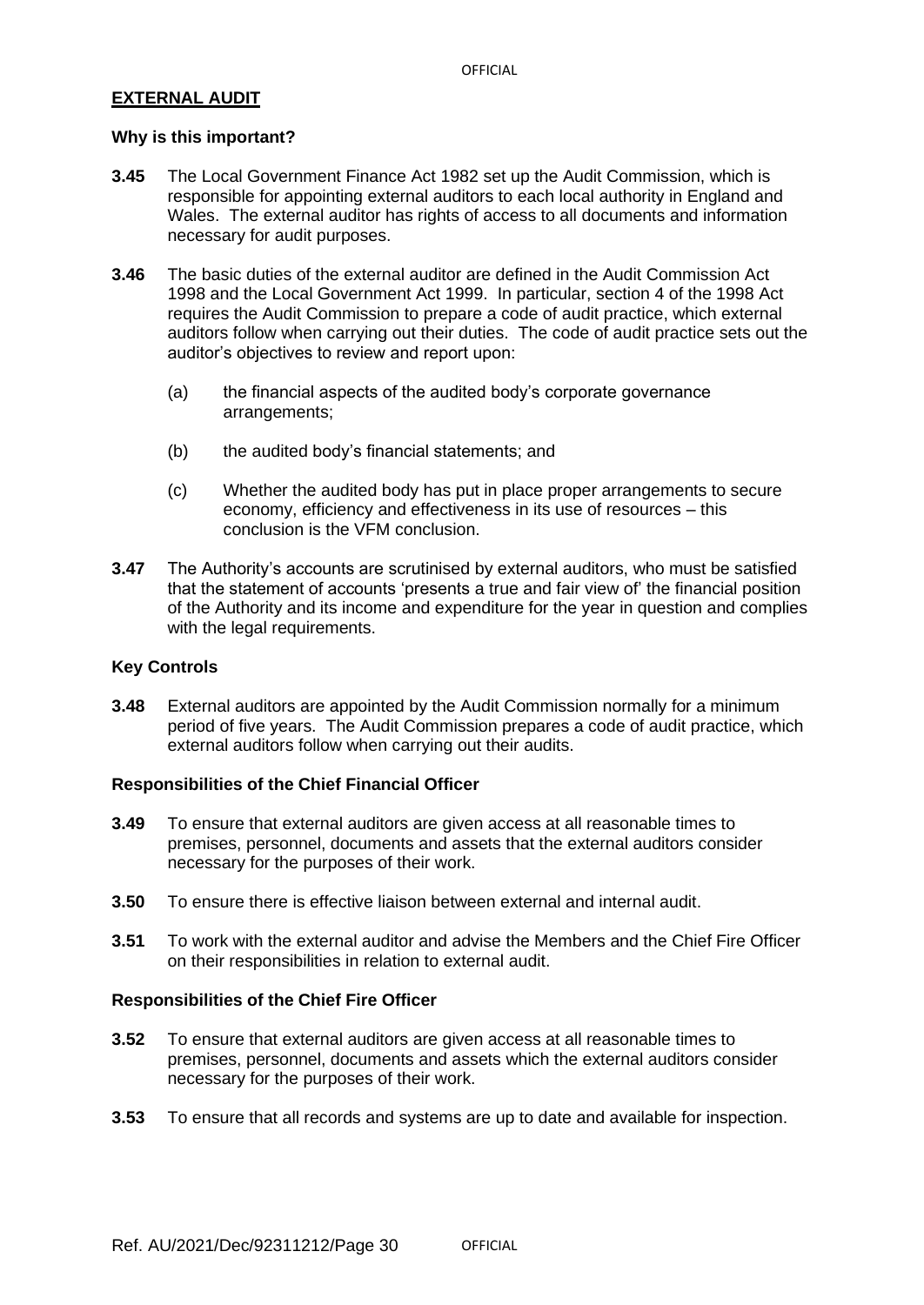## **PREVENTING FRAUD AND CORRUPTION**

#### **Why is this important?**

- **3.54** The Authority is totally committed to creating an environment where fraud and corruption are not tolerated whether from inside or outside the Authority and has approved an Anti-Fraud and Corruption policy. Where fraud or corruption are found firm action will be taken against the instigator(s).
- **3.55** The Authority's expectation of propriety and accountability is that Members and staff at all levels will lead by example in ensuring adherence to legal requirements, rules, procedures and practices.
- **3.56** The Authority also expects that individuals and organisations (e.g. suppliers, contractors, service providers) with whom it comes into contact will act towards the Authority with integrity and without thought or actions involving fraud and corruption.

#### **Key Controls**

- **3.57** The key controls regarding the prevention of financial irregularities are that:
	- (a) the Authority has an effective anti-fraud and anti-corruption policy and maintains a culture that will not tolerate fraud or corruption;
	- (b) all Members and staff act with integrity and lead by example;
	- (c) Senior managers are required to deal swiftly and firmly with those who defraud or attempt to defraud the Authority or who are corrupt;
	- (d) high standards of conduct are promoted amongst Members by the Standards Committee;
	- (e) the maintenance of a register of interests in which any hospitality or gifts accepted must be recorded;
	- (f) whistle blowing procedures are in place and operate effectively; and
	- (g) legislation including the Public Interest Disclosure Act 1998 is adhered to.

- **3.58** To develop and maintain an anti-fraud and anti-corruption policy.
- **3.59** To maintain adequate and effective internal control arrangements.
- **3.60** To ensure that all irregularities are reported to the Audit Services Manager, the Chief Fire Officer, and the Fire Authority.
- **3.61** To ensure that where financial impropriety is discovered and where sufficient evidence exists to believe that a criminal offence may have been committed, the police are called in to determine with the Crown Prosecution Service whether any prosecution will take place. The Chief Financial Officer shall inform the Chief Fire Officer of the decision to involve the police in any investigation.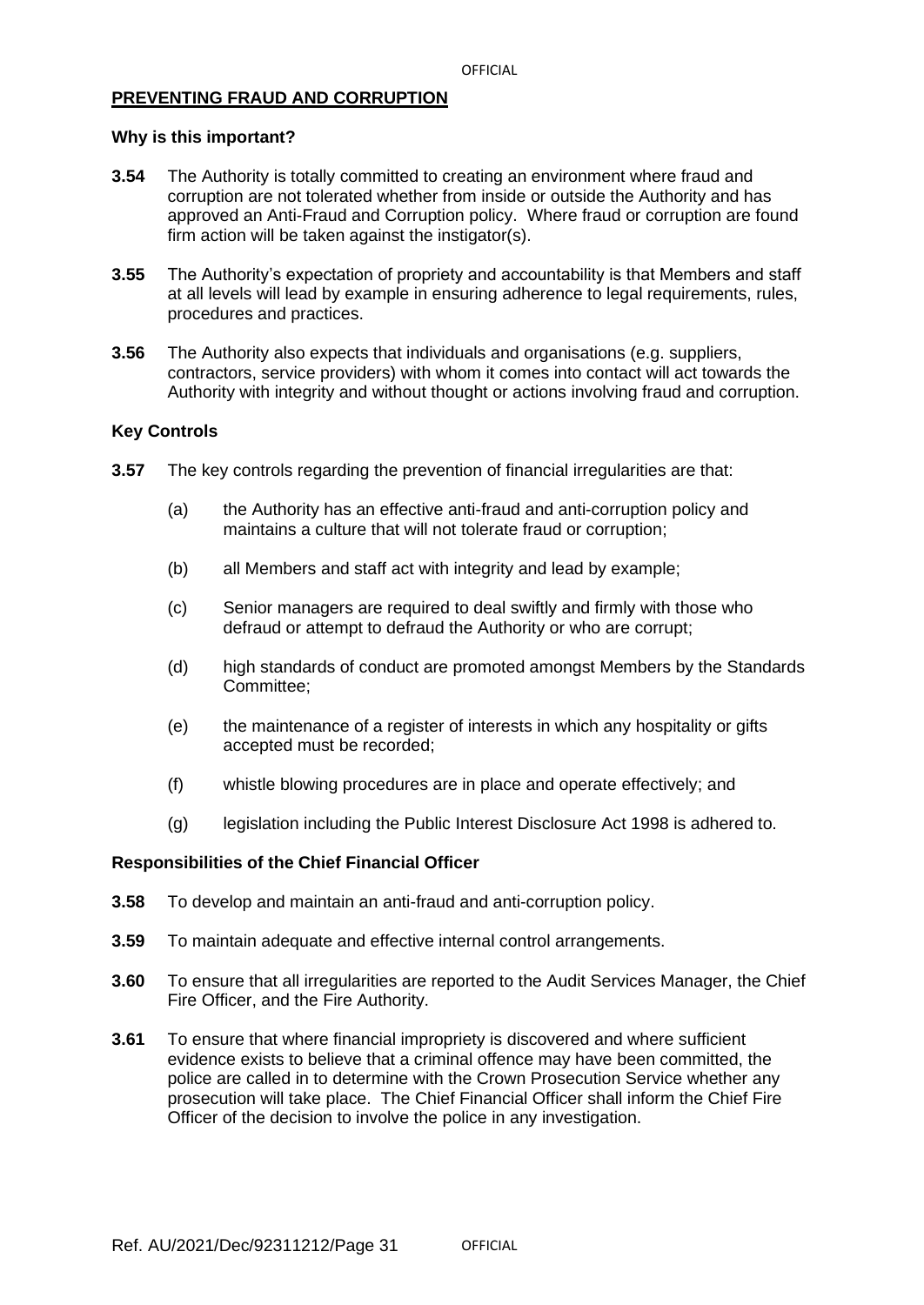- **3.62** To ensure that all suspected irregularities are reported to the Audit Services Manager.
- **3.63** To instigate the Authority's disciplinary procedures where the outcome of an audit investigation indicates improper behaviour.
- **3.64** To maintain a register of interests.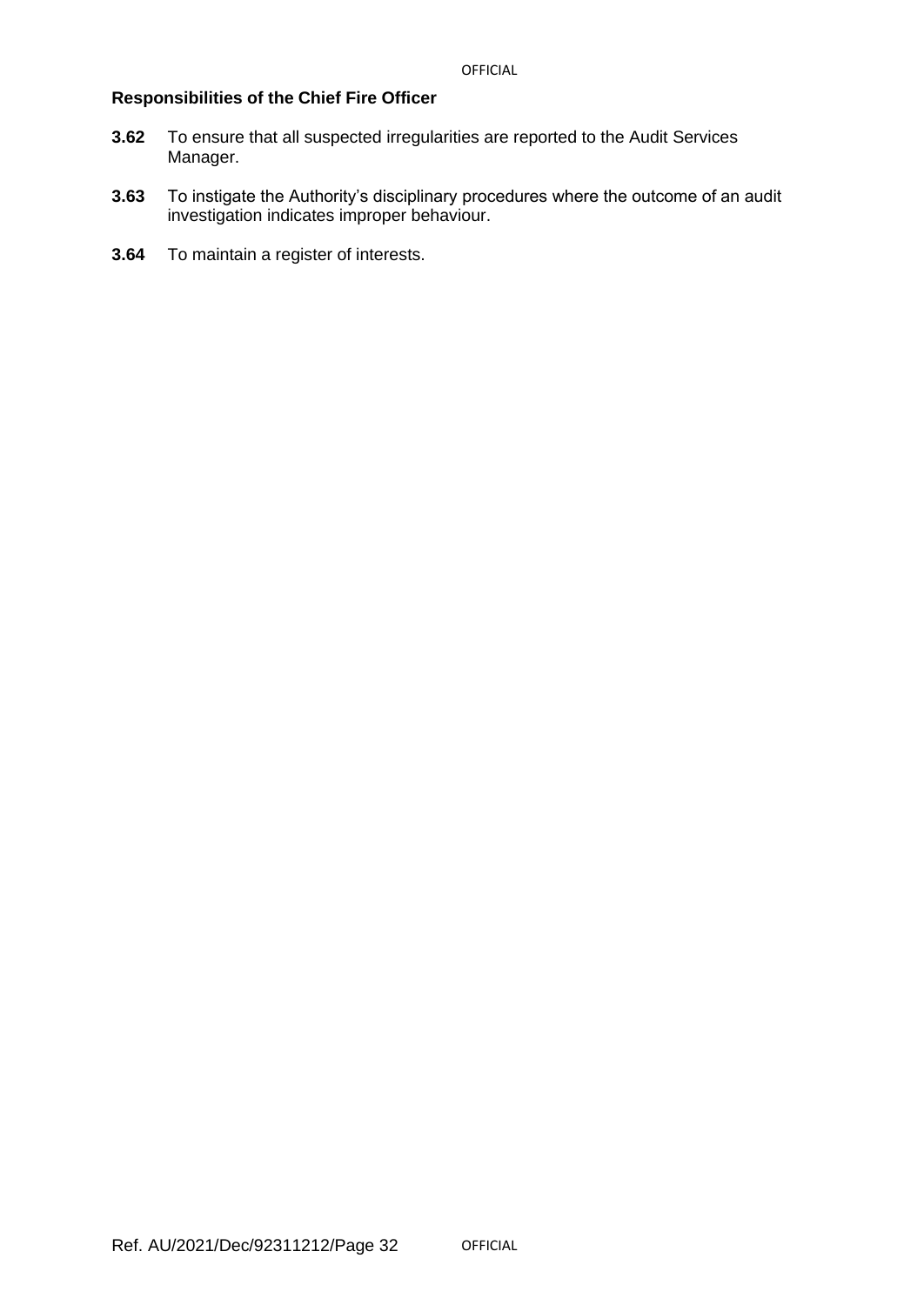## **ASSETS**

## **Security and Control**

## **Why is this important?**

**3.65** The Authority holds assets in the form of property, vehicles, equipment, furniture and other items worth many millions of pounds. It is important that assets are safeguarded and used efficiently in service delivery, and that there are arrangements for the security of both assets and information required for service operations. An up-to-date asset register is a prerequisite for proper non-current assets accounting and sound asset management.

## **Key Controls**

- **3.66** The key controls for the security of resources such as land, buildings, fixed plant machinery, equipment, software and information are:
	- (a) resources are used only for the purposes of the Authority and are properly accounted for;
	- (b) resources are available for use when required;
	- (c) resources no longer required are disposed of in accordance with the law and the regulations of the Authority so as to maximise benefits;
	- (d) an asset register is maintained for the Authority. Assets are recorded when they are acquired by the Authority and this record is updated as changes occur with respect to the location and condition of the asset;
	- (e) all staff are aware of their responsibilities with regard to safeguarding the Authority's assets and information, including the requirements of the Data Protection Act and software copyright legislation; and
	- (f) all staff are aware of their responsibilities with regard to safeguarding the security of the Authority's computer systems, including maintaining restricted access to the information held on them and compliance with the Authority's computer and internet security policies.

- **3.67** To ensure that an asset register is maintained in accordance with good practice for all non-current assets with a value in excess of £10,000. The function of the asset register is to provide the Authority with information about non-current assets so that they are:
	- safeguarded
	- used efficiently and effectively
	- adequately maintained.
- **3.68** To receive the information required for accounting, costing and financial records from each chief officer.
- **3.69** To ensure that assets are valued in accordance with the *Code of Practice on Local Authority Accounting in the United Kingdom:* (the Code) (CIPFA/LASAAC).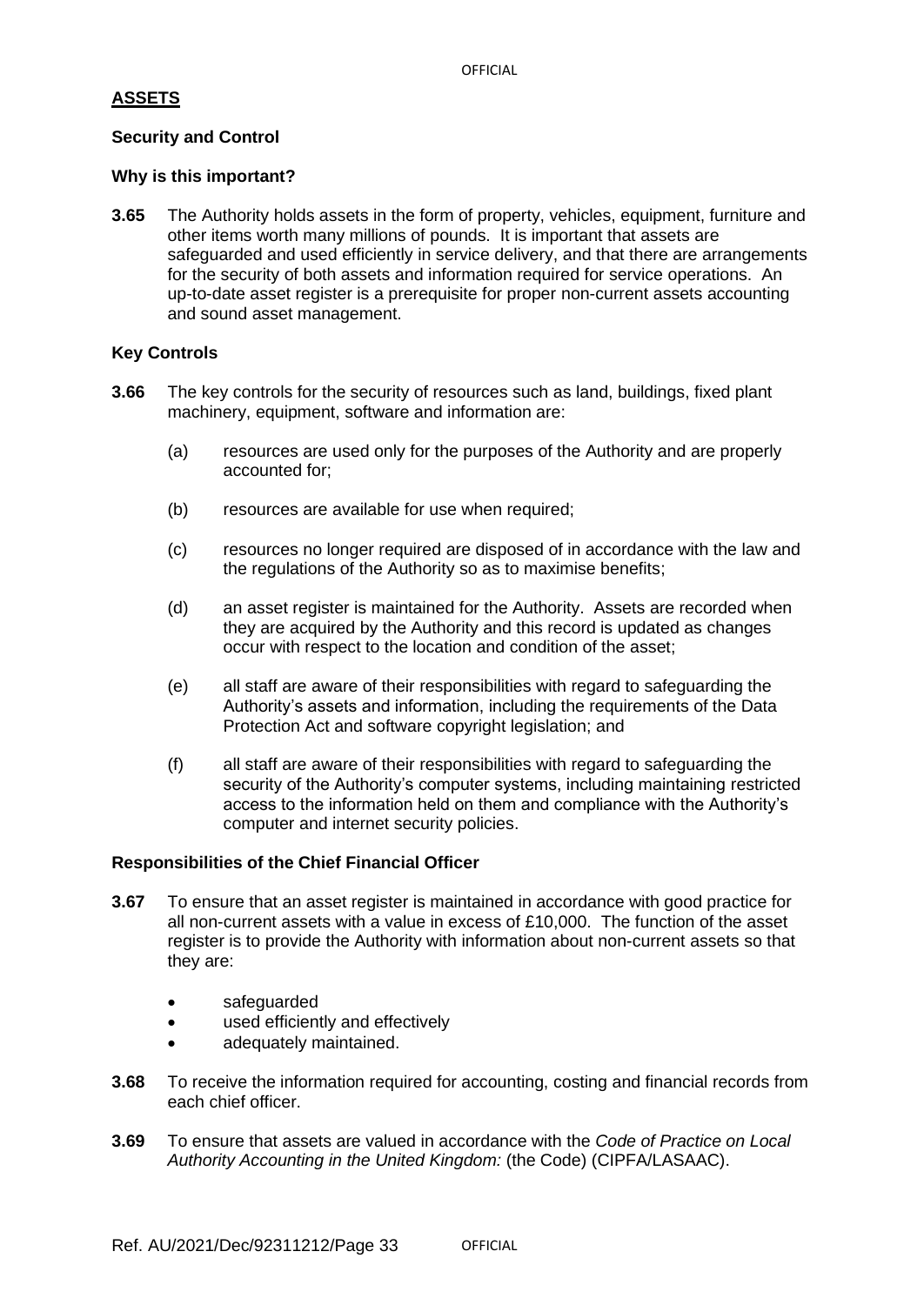- **3.70** The appropriate Budget Manager shall maintain a property database in a form approved by the Chief Financial Officer for all land and buildings currently owned or used by the Authority. Any use of property by a service or establishment other than for direct service delivery should be supported by documentation identifying terms, responsibilities and duration of use.
- **3.71** To ensure that lessees and other prospective occupiers of land owned by the Authority are not allowed to take possession or enter the land until a lease or agreement, in a form approved by the Chief Fire Officer in consultation with the Chief Financial Officer, has been established as appropriate.
- **3.72** To ensure the proper security of all buildings and other assets under their control.
- **3.73** Where land or buildings are surplus to requirements, a recommendation for sale should be the subject of a joint report by the Chief Fire Officer and the Chief Financial Officer.
- **3.74** To pass title deeds to the appropriate Budget Manager who is responsible for custody of all title deeds.
- **3.75** To ensure that no Authority asset is subject to personal use by an employee without proper authority.
- **3.76** To ensure the safe custody of vehicles, equipment, furniture, inventories and other property belonging to the Authority.
- **3.77** To ensure that the service maintains a register of moveable assets in accordance with arrangements defined by the Chief Financial Officer.
- **3.78** To ensure that assets are identified, their location recorded and that they are appropriately marked as Fire Brigade property and insured.
- **3.79** To consult the Chief Financial Officer in any case where security is thought to be defective or where it is considered that special security arrangements may be needed.
- **3.80** To consult the Chief Financial Officer in any case where security of cash is concerned and to ensure cash holdings on premises are kept within limits agreed with the Chief Financial Officer.
- **3.81** To ensure that keys to safes and similar receptacles are kept secure at all times; loss of any such keys must be reported to the Chief Financial Officer as soon as possible.
- **3.82** To ensure the disposal of assets is normally by competitive tender or public auction, unless, following consultation with the Chief Financial Officer, the Strategic Enabling Team agrees otherwise.
- **3.83** To arrange for the valuation of assets for accounting purposes to meet requirements specified by the Chief Financial Officer.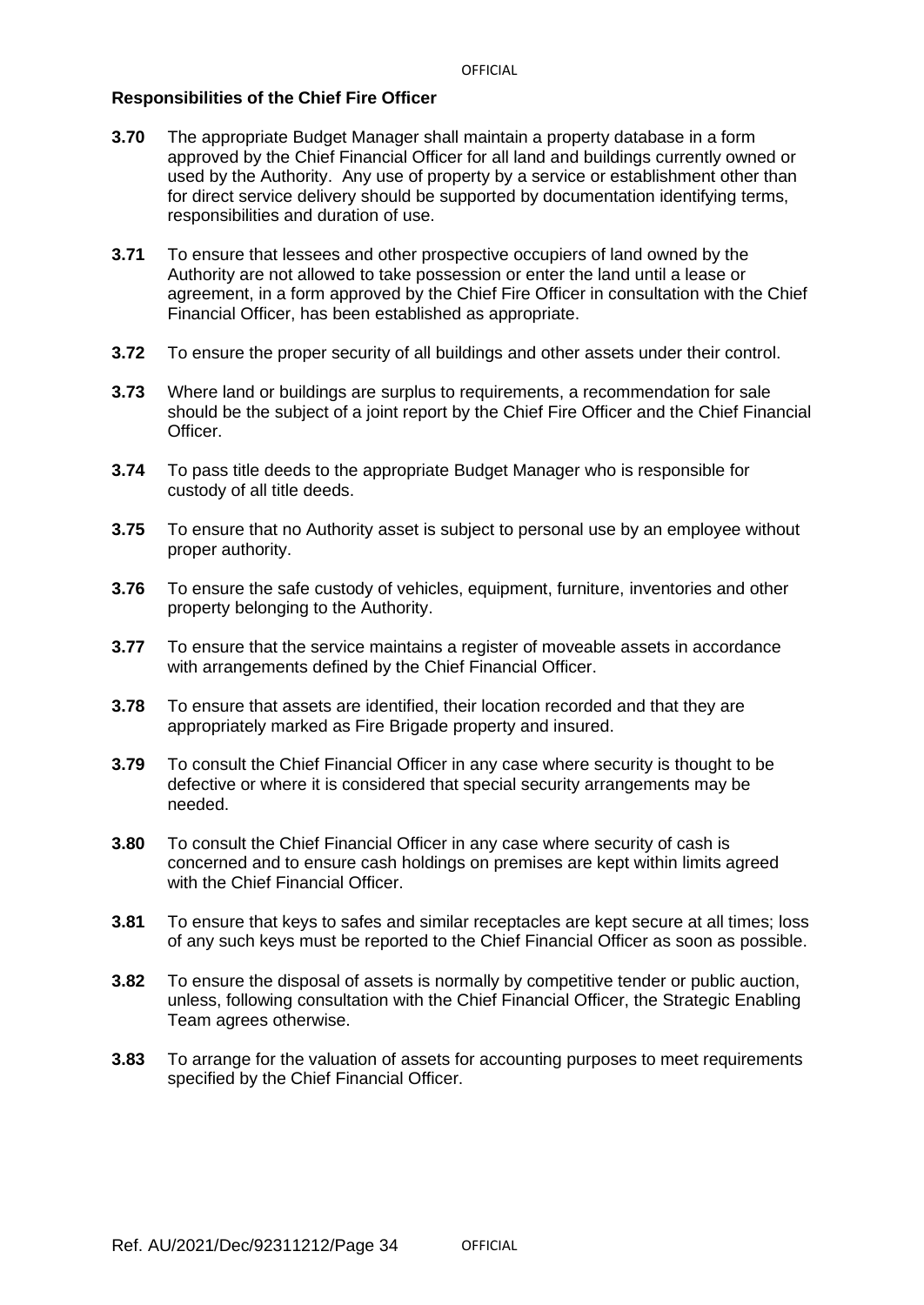**3.84** To ensure that all employees are aware that they have a personal responsibility with regard to the protection and confidentiality of information, whether held in manual or computerised records. Information may be sensitive or privileged, or may possess some intrinsic value, and its disclosure or loss could result in a cost to the Authority in some way.

## **Responsibilities of the Chief Fire Officer – Stocks and Stores Inventories**

- **3.85** To make arrangements for the care, custody, physical control and security of stocks and stores in the service and for the maintenance of a proper stores control system and stores records.
- **3.86** To ensure stocks are maintained at reasonable levels and are subject to a regular independent physical check. All discrepancies should be investigated and pursued to a satisfactory conclusion. Records of stocks checked and discrepancies found are to be kept.
- **3.87** To certify the quantity and value of the stocks and stores in his/her service and forward a copy of the certification to the Chief Financial Officer at least annually.
- **3.88** To investigate and remove from the Authority's records (i.e. write off) discrepancies as necessary, or to obtain Authority approval if they are in excess of a predetermined limit. The Chief Financial Officer is to be notified of discrepancies written off.
- **3.89** To authorise or write off disposal of redundant stocks and equipment. Procedures for disposal of such stocks and equipment should be by competitive quotations or auction, unless, following consultation with the Chief Financial Officer, approved otherwise in a particular case.
- **3.90** To keep all stores accounts and records in connection with the accounting stocks in such a manner and form as may be approved by the Chief Financial Officer.
- **3.91** The Chief Financial Officer, in collaboration with the appropriate officers, is to:
	- determine the method to be followed in the valuation of stores for the purposes of charging out stores for evaluating stock in hand at the end of the financial year; and
	- determine and review the appropriate rate(s) of overhead charge arising from stocks and stores.
- **3.92** To supply the Chief Financial Officer with such returns about stocks and stores under his/her control as the Chief Financial Officer may require.
- **3.93** To designate suitable officers who shall be responsible for:
	- (a) custody of stocks and stores;
	- (b) the maintenance of stores and accounting records;
	- (c) authorising the issue of stocks and stores; and
	- (d) carrying out the stocktaking of all stores.

Except with the agreement of the Chief Financial Officer, no officer shall be responsible for more than one of the functions of (a), (b), (c) or (d) above.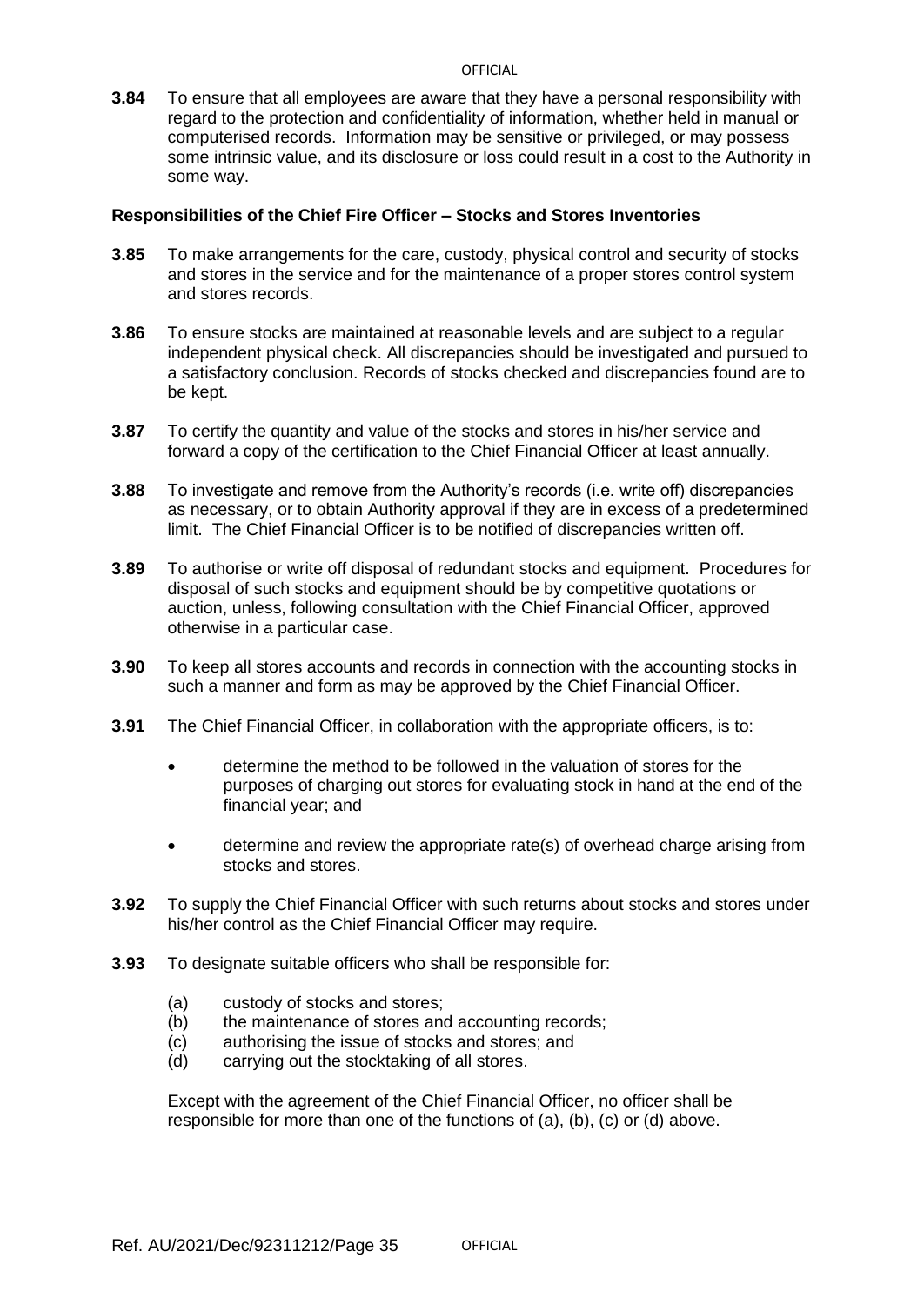## **Responsibilities of the Chief Fire Officer – Other Inventories**

- **3.94** To maintain inventories in a manner agreed with the Chief Financial Officer. Inventories are to record an adequate description (including serial number where possible) above £500 in value per item of any office equipment, any equipment or moveable plant and machinery and any equipment collectively of a non-operational nature. Items below this value may be included where it is felt that they are particularly attractive or desirable.
- **3.95** To carry out an annual check of all items on the inventory in order to verify location, review, condition and to take action in relation to surpluses or deficiencies, annotating the inventory accordingly. Attractive and portable items such as computers, cameras and video recorders should be identified with security markings as belonging to the Authority.
- **3.96** Any surplus or deficiency revealed by the annual inventory check shall be notified to the SEF&R who shall take such action as is deemed necessary.
- **3.97** To make sure that property is only used in the course of the Authority's business, unless the Chief Fire Officer has given permission otherwise.
- **3.98** To ensure obsolete items are disposed of in accordance with Authority's Regulations as per section 3.107.

#### **Intellectual Property**

#### **Why is this important?**

- **3.99** Intellectual property is a generic term that includes inventions and writing. If these are created by the employee during the course of employment, then, as a general rule, they belong to the employer, not the employee. Various acts of Parliament cover different types of intellectual property.
- **3.100** Certain activities undertaken within the Authority may give rise to items that may be patentable, for example, software development. These items are collectively known as intellectual property.

#### **Key Controls**

**3.101** In the event that the Authority decides to become involved in the commercial exploitation of inventions, the matter should proceed in accordance with the Copyright, Designs and Patents Policy.

## **Responsibilities of the Chief Financial Officer**

**3.102** To develop and disseminate good practice through the Authority's intellectual property procedures.

#### **Responsibilities of the Chief Fire Officer**

**3.103** To ensure that controls are in place so that staff do not carry out private work in Authority time and that staff are aware of an employer's rights with regard to intellectual property.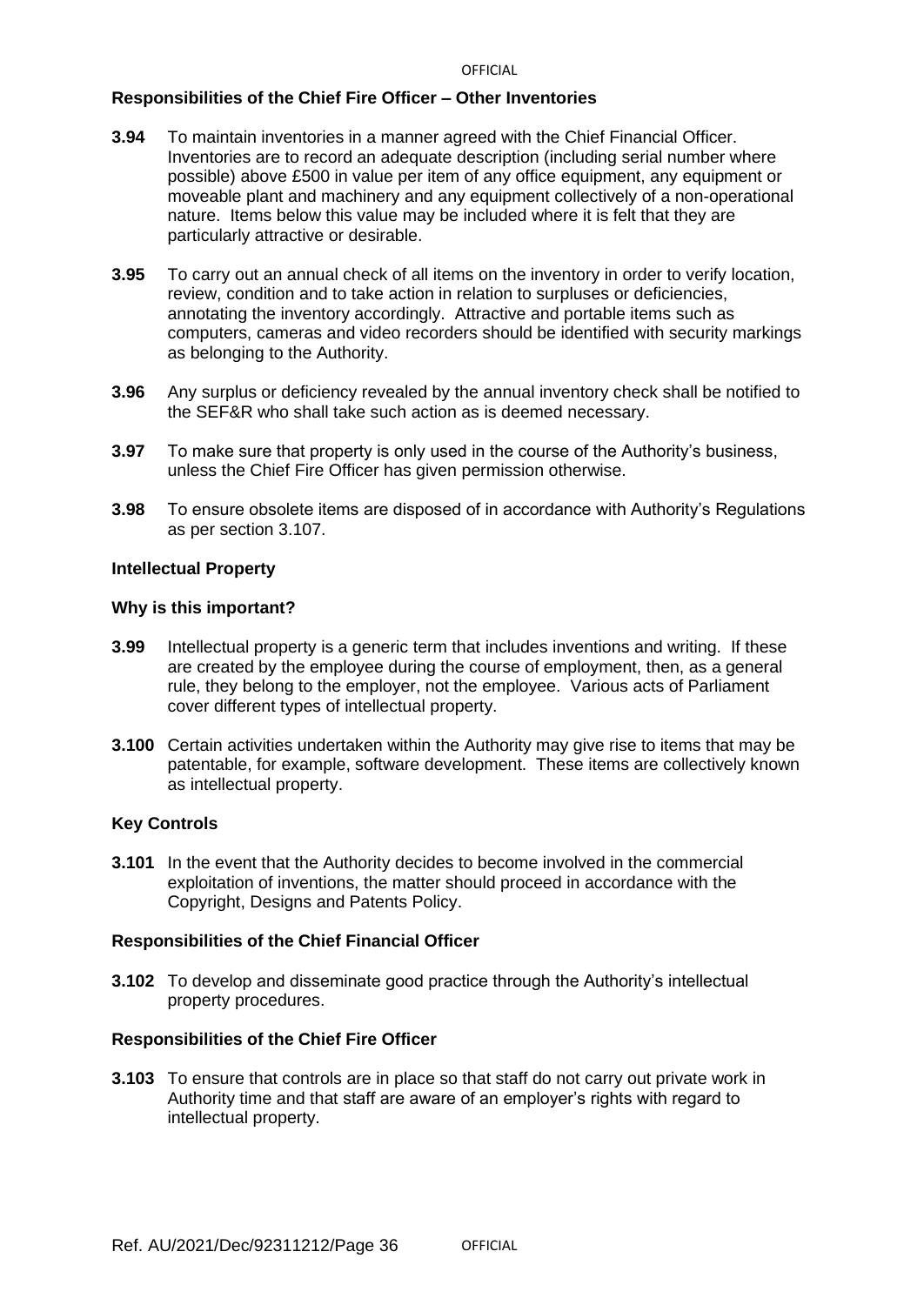## **ASSET DISPOSAL**

### **Why is this important?**

**3.104** It would be uneconomic and inefficient for the cost of assets to outweigh their benefits. Obsolete, non-repairable or unnecessary resources should be disposed of in accordance with the law and the regulations of the Authority.

## **Key Controls**

- **3.105** Assets for disposal are identified and are disposed of at the most appropriate time, and only when it is in the best interests of the Authority, and best price is obtained.
- **3.106** Procedures protect staff involved in the disposal from accusations of personal gain.

## **Responsibilities of the Chief Financial Officer**

- **3.107** To issue advice/guidelines representing best practice for disposal of assets.
- **3.108** To ensure appropriate accounting entries are made to remove the value of disposed assets from the Authority's records and to include the sale proceeds if appropriate.

## **Responsibilities of the Chief Fire Officer**

- **3.109** Assets that are no longer required should be disposed of to avoid unnecessary maintenance, risk and insurance costs. Before disposal the Budget Manager must make a judgement as to whether the asset can be reused elsewhere in the Service. Assets that are no longer functional, are not fit for purpose or are beyond economical repair must be disposed of in accordance with the disposal of goods procurement policy. All sales must be reported to the Chief Financial Officer to enable an invoice to be raised.
- **3.110** To ensure that income received for the disposal of an asset is properly banked and coded.

#### Trust Funds and Funds held for Third Parties

- **3.111** To have overall responsibility for the financial management and investment of all monies of Trust Funds in the name of the Authority, including instances where the day to day management of a fund is devolved to other Brigade Managers or SEF&R.
- **3.112** To maintain the accounting records of all Trust Funds in the name of the Authority and make arrangements for the safe custody of cash, stock certificates and other documents of title issued in connection with the investment of funds.
- **3.113** To ensure that trust funds are operated within any relevant legislation and the specific requirements for each trust.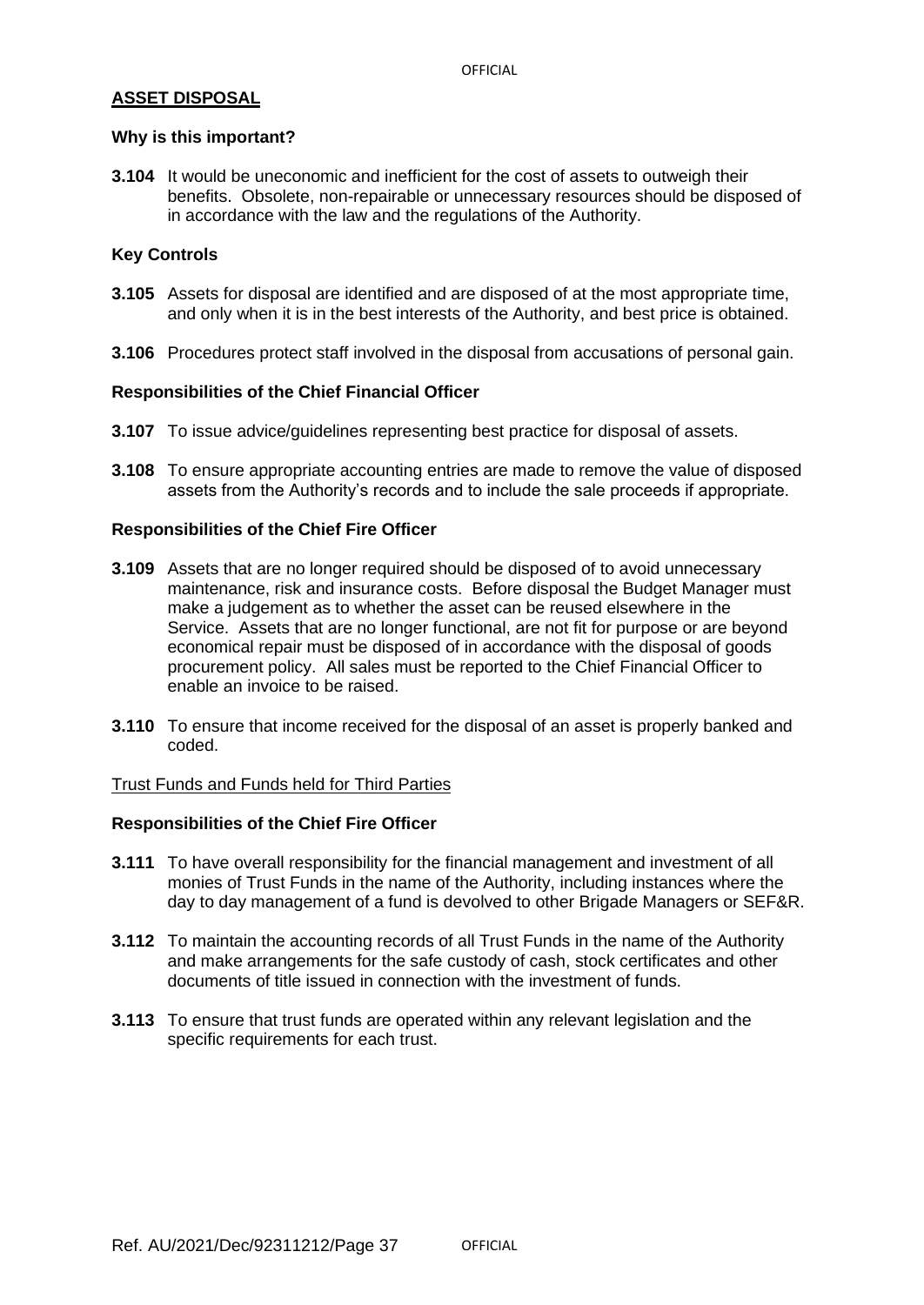## **Imprest Accounts**

## **Responsibilities of the Chief Financial Officer**

- **3.114** To provide employees of the Authority with cash or bank imprest accounts to meet minor expenditure on behalf of the Authority and to prescribe rules for operating these accounts.
- **3.115** To determine the petty cash limit and to maintain a record of imprests issued, and periodically to review the arrangements for the safe custody and control of these imprests.
- **3.116** To reimburse imprest holders as often as considered appropriate to restore the imprests.

- **3.117** To ensure that employees operating an imprest account:
	- (a) limit payments from the account to such minor items of expenditure as the Chief Financial Officer may approve and obtain and retain receipted vouchers to support each payment from the imprest account. Where appropriate, an official receipted VAT invoice must be obtained;
	- (b) make adequate arrangements for the safe custody of the account (cash and records);
	- (c) produce upon demand by the Chief Financial Officer cash and all vouchers to the total value of the imprest amount;
	- (d) record transactions promptly;
	- (e) reconcile and balance the account at least monthly; reconciliation sheets to be signed and retained by the imprest holder;
	- (f) provide the Chief Financial Officer with a certificate of the value of the account held at 31st March each year;
	- (g) ensure that the float is never used to cash personal cheques or to make personal loans and that the only payments into the account are the reimbursement of the float and change relating to purchases where an advance has been made;
	- (h) on leaving the Authority's employment or otherwise ceasing to be entitled to hold an imprest advance, an employee shall account to the Chief Financial Officer for the amount advanced to him or her;
	- (i) no income received on behalf of the Authority is to be paid into the imprest without the specific authorisation of the Chief Financial Officer; and
	- (j) statement of imprest account shall be certified as correct and forwarded with all vouchers to the Chief Financial Officer with a claim for reimbursement.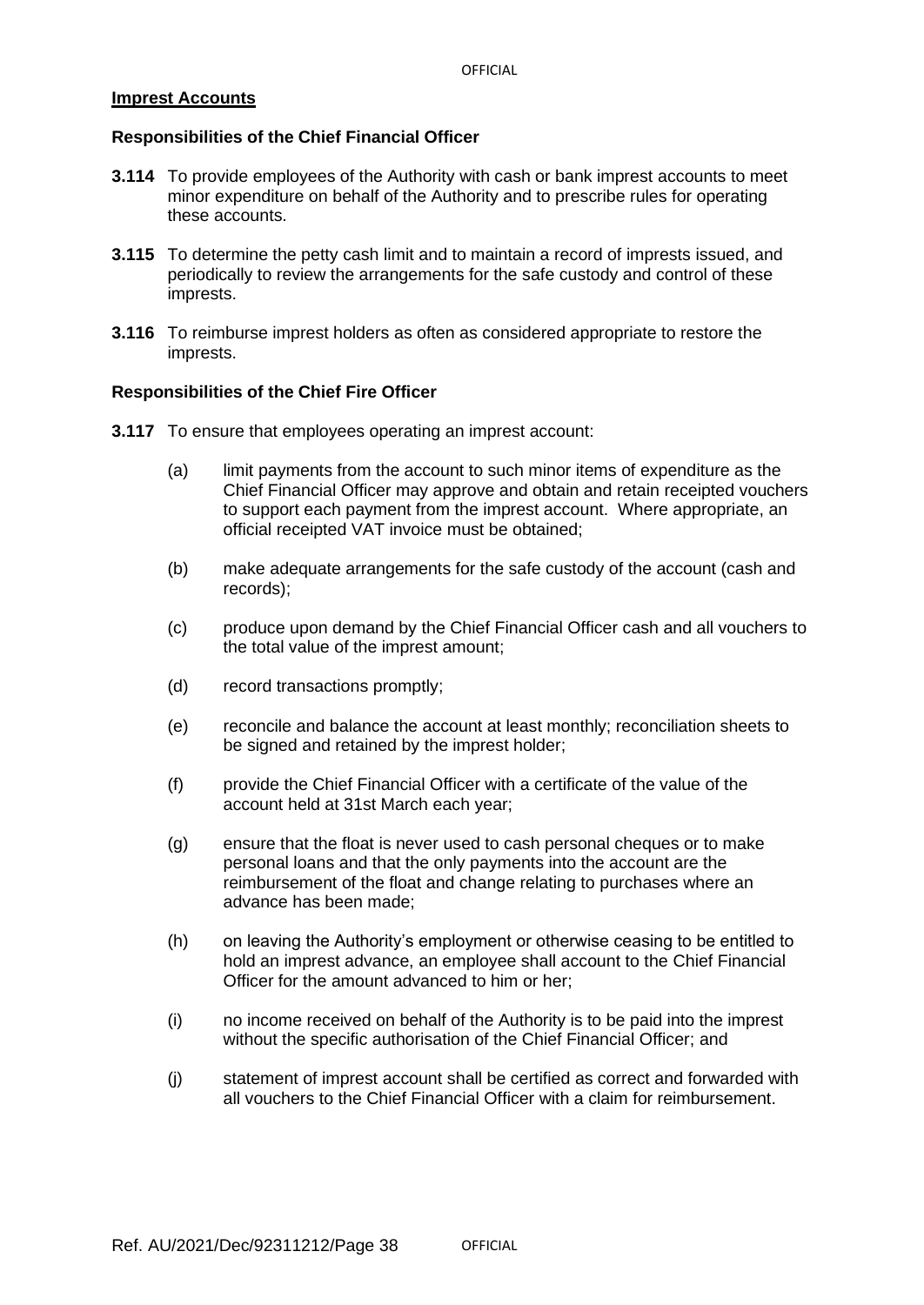**3.118** Where the Chief Financial Officer considers it appropriate, an account shall be opened with the Authority's bankers or suitable alternative Bank/Building Society for use by an imprest holder who shall not cause such an account to be overdrawn.

## Treasury Management

**3.119** Investments and borrowing shall be made by the Fire Authority in accordance with the approved Treasury Management Strategy and Service Level Agreement with Sandwell MBC.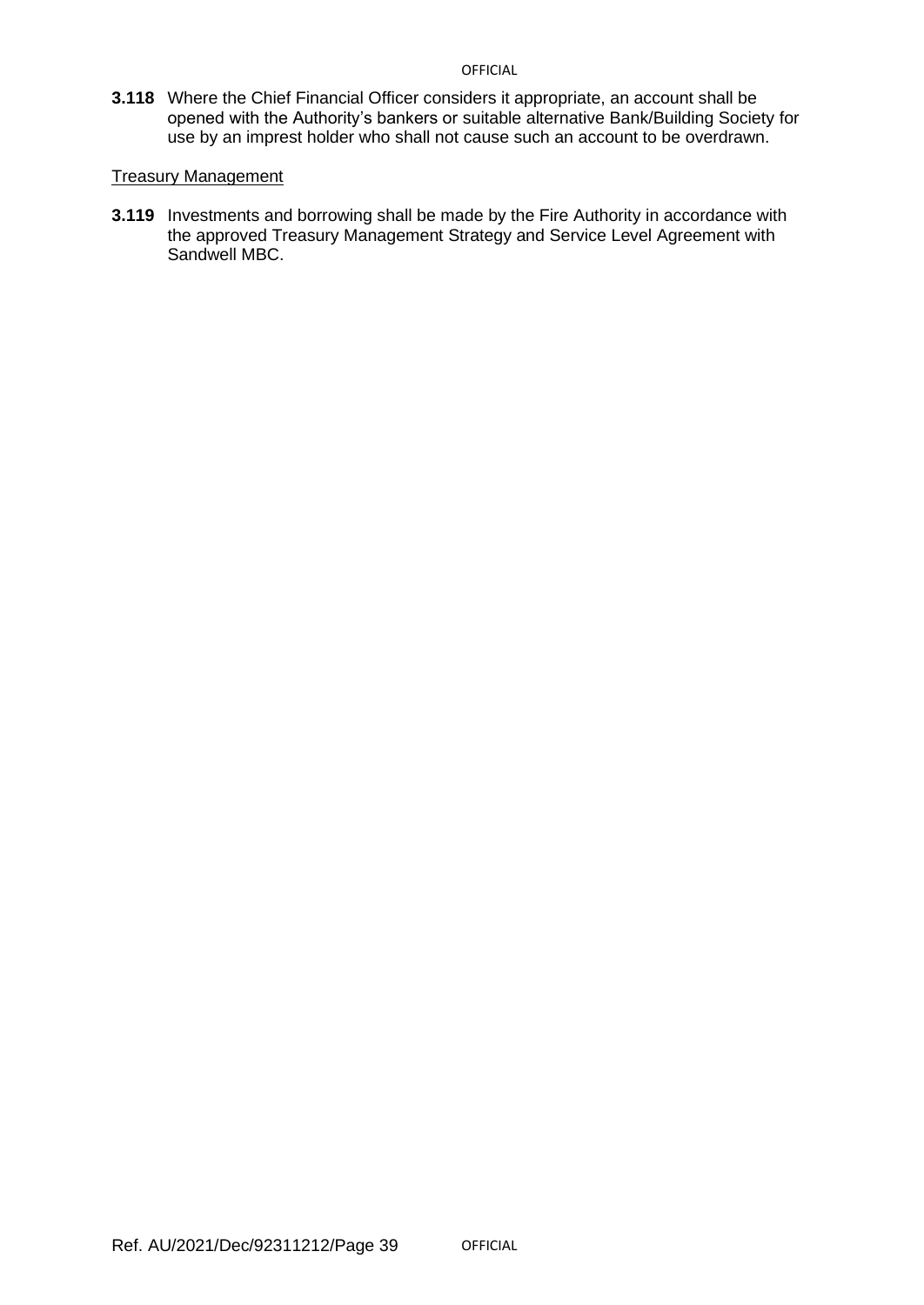## *Financial Systems and Procedures*

## **GENERAL**

## **Why is this important?**

- **4.01** The Fire Service has many systems and procedures relating to the control of the Authority's assets, including purchasing, costing and management systems. The Service is increasingly reliant on computers for its financial management information. The information must therefore be accurate and the systems and procedures sound and well administered. They should contain controls to ensure that transactions are properly processed and errors detected promptly.
- **4.02** The Chief Financial Officer has a professional responsibility to ensure that the Authority's financial systems are sound and should therefore be notified of any new developments or changes.

## **Key Controls**

- **4.03** The key controls for systems and procedures are:
	- (a) basic data exists to enable the Authority's objectives, targets, budgets and plans to be formulated;
	- (b) performance is communicated to the appropriate managers on an accurate, complete and timely basis;
	- (c) early warning is provided of deviations from target, plans and budgets that require management attention:
	- (d) operating systems and procedures are secure; and
	- (e) appropriate division of duties.

- **4.04** To make arrangements for the proper administration of the Authority's financial affairs, including to:
	- (a) issue advice, guidance and procedures for officers and others acting on the Authority's behalf;
	- (b) determine the accounting systems, form of accounts and supporting financial records;
	- (c) establish arrangements for audit of the Authority's financial affairs;
	- (d) approve any new financial systems to be introduced; and
	- (e) approve any changes to be made to existing financial systems.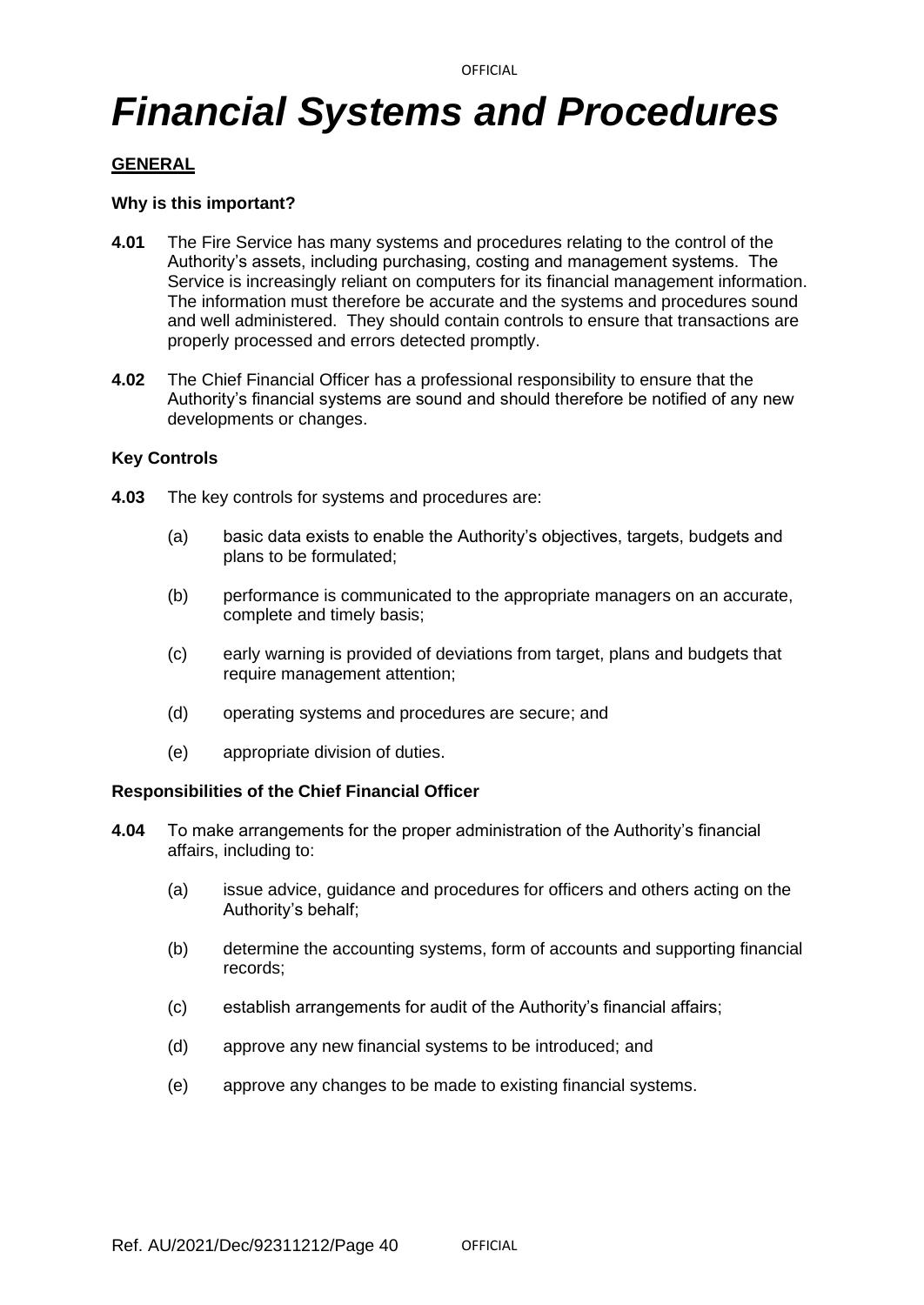#### **Responsibilities of the Chief Fire Officer**

- **4.05** To ensure that financial and accounting records are properly maintained and held securely in accordance with arrangements approved by the Chief Financial Officer.
- **4.06** To ensure that vouchers and documents with financial implications are not destroyed, except in accordance with arrangements approved by the Chief Financial Officer. No prime documents or records should be disposed of until the completion of the audit of the Authority's accounts by the external auditor for the year to which the records relate.

Generally, all accounting and financial records shall be retained for 6 complete financial years.

These arrangements are subject to any overriding statutory or government requirement and any alternative arrangements agreed with the Chief Financial Officer.

- **4.07** To ensure that a complete management trail, allowing financial transactions to be traced from the accounting records to the original document, and vice versa, is maintained.
- **4.08** To incorporate appropriate controls to ensure that, where relevant:
	- (a) all input is genuine, complete, accurate, timely and not previously processed;
	- (b) all processing is carried out in an accurate, complete and timely manner; and
	- (c) output from the system is complete, accurate and timely.
- **4.09** To ensure that the organisational structure provides an appropriate division of duties to provide adequate internal controls and to minimise the risk of fraud or other malpractice.
- **4.10** To ensure there is a documented and tested disaster recovery plan to allow information system processing to resume quickly in the event of an interruption.
- **4.11** To ensure that systems are documented and staff trained in operations.
- **4.12** To consult with the Chief Financial Officer before changing any existing system or introducing new systems.
- **4.13** To establish a scheme of delegation identifying officers authorised to act upon the Chief Fire Officer's behalf in respect of payments, income collection and placing orders, including variations, and showing the limits of their authority.
- **4.14** To ensure that effective contingency arrangements, including back-up procedures, exist for computer systems. Wherever possible, back-up information should be securely retained in a fireproof location, preferably off site or at an alternative location within the building.
- **4.15** To ensure that, where appropriate, computer systems are registered in accordance with data protection legislation and that staff are aware of their responsibilities under the legislation.
- **4.16** To ensure that relevant standards and guidelines for computer systems issued by the Chief Fire Officer are observed.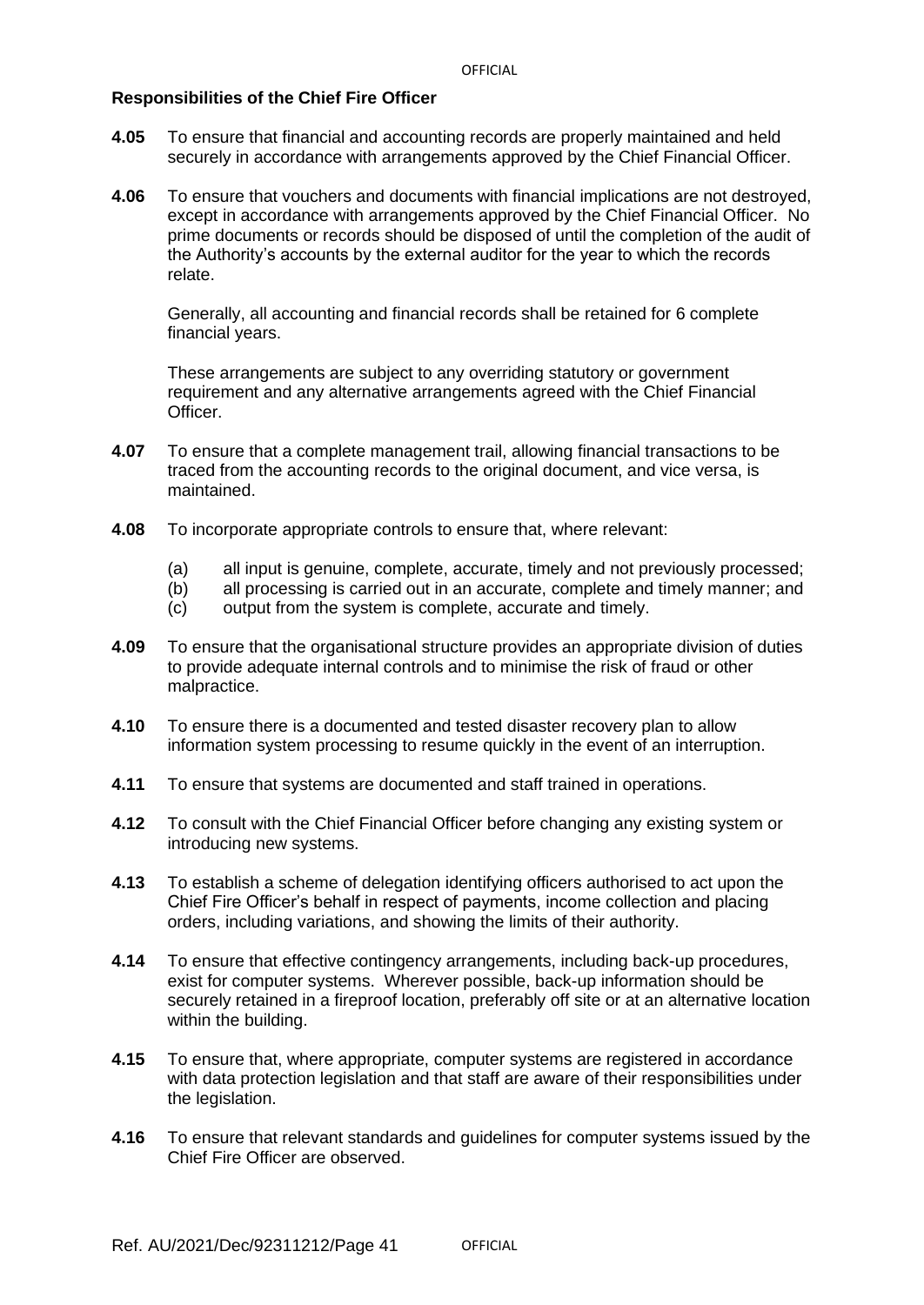- **4.17** To ensure that computer equipment and software are protected from loss and damage through theft, vandalism, etc.
- **4.18** To comply with the copyright, designs and patents legislation and, in particular, to ensure that:
	- (a) only software legally acquired and installed by the authority is used on its computers;
	- (b) staff are aware of legislative provisions; and
	- (c) in developing systems, due regard is given to the issue of intellectual property rights.
- **4.19** To ensure employees are aware of the national code of conduct for local government employees.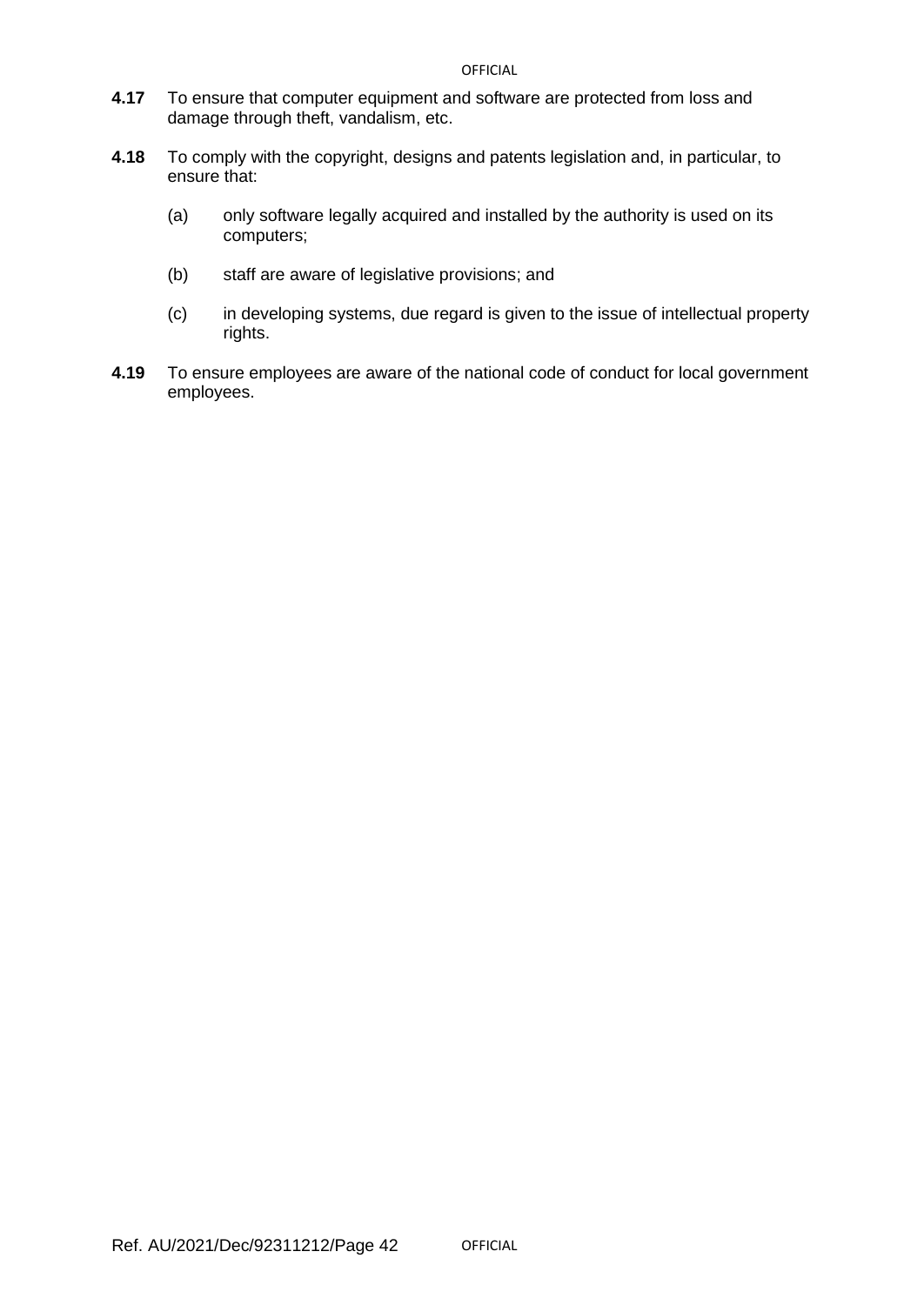## **INCOME AND EXPENDITURE**

#### **Income**

#### **Why is this important?**

**4.20** Income can be a vulnerable asset and effective income collection systems are necessary to ensure that all income due is identified, collected, receipted and banked properly. It is preferable to obtain income in advance of supplying goods or services as this improves the Authority's cashflow and also avoids the time and cost of administering debts.

## **Key Controls**

- **4.21** The key controls for income are:
	- (a) all income due to the Authority is identified and charged correctly, in accordance with an approved charging policy, which is regularly reviewed;
	- (b) all income is collected from the correct person, at the right time, using the correct procedures and the appropriate stationery;
	- (c) all money received by an employee on behalf of the Authority is paid without delay to the Chief Financial Officer or, as he or she directs, to the Authority's bank, and is properly recorded. The responsibility for cash collection should be separated from that:
		- for identifying the amount due; and
		- for reconciling the amount due to the amount received.
	- (d) effective action is taken to pursue non-payment within defined timescales;
	- (e) formal approval for debt write-off is obtained;
	- (f) appropriate write-off action is taken within defined timescales;
	- (g) appropriate accounting adjustments are made following write-off action;
	- (h) all appropriate income documents are retained and stored for the defined period in accordance with the document retention schedule; and
	- (i) money collected and deposited is reconciled to the bank account by a person who is not involved in the collection or banking process.

- **4.22** To agree arrangements for the collection of all income due to the Authority and to approve the procedures, systems and documentation for its collection.
- **4.23** To order and supply to services all receipt forms, books or tickets and similar items and to satisfy himself or herself regarding the arrangements for their control. To approve all other documents which acknowledge the receipt of money.
- **4.24** To arrange for bank reconciliation statements to be regularly prepared for all bank accounts and for all matters arising from the reconciliations to be cleared as soon as practicable.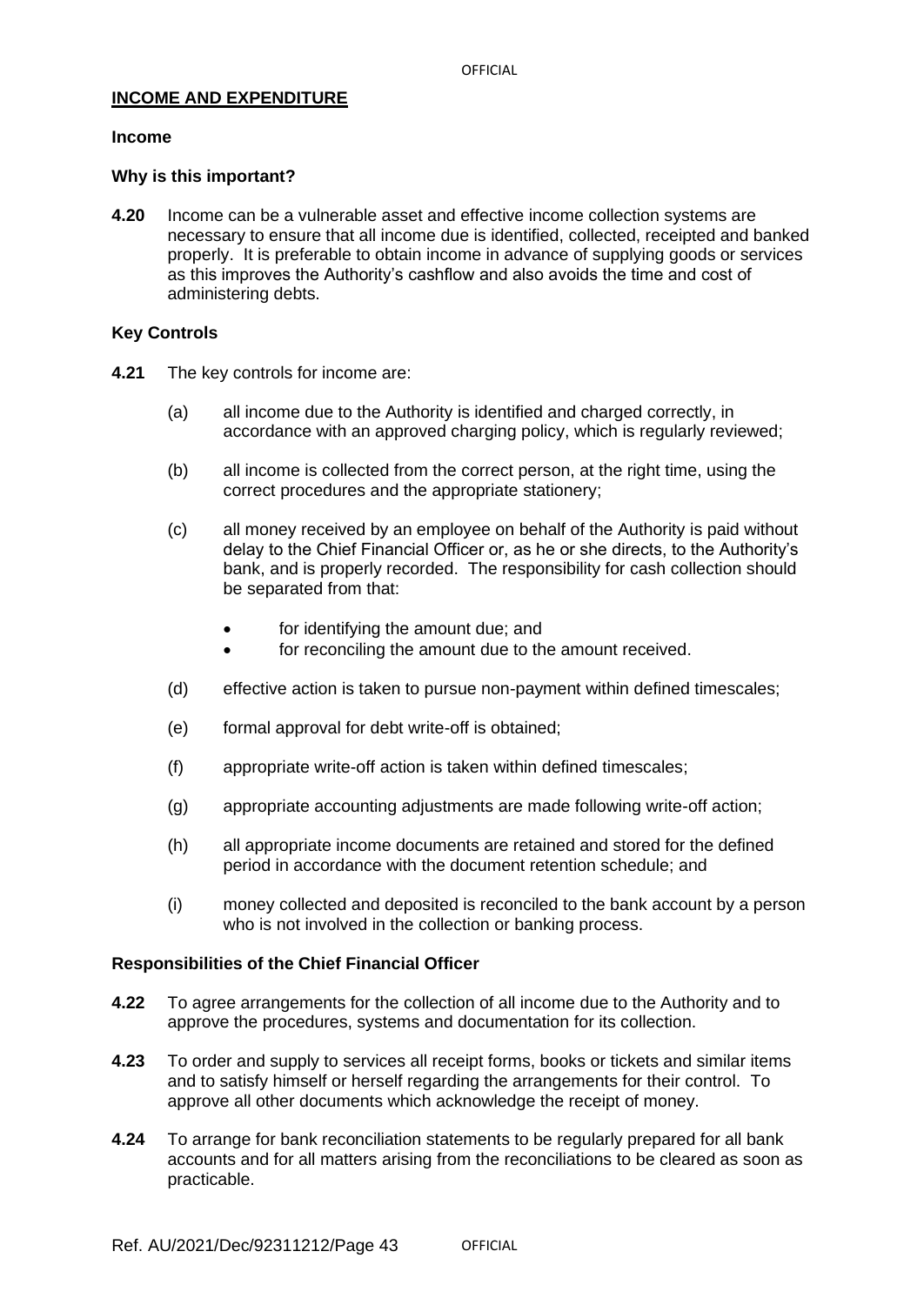- **4.25** To approve all debts to be written off in consultation with the relevant Budget Manager and to keep a record of all sums written off up to the approved limit and to adhere to the requirements of the Accounts and Audit Regulations 2015.
- **4.26** To obtain the approval of the Authority in consultation with the relevant Budget Manager for writing off debts in excess of the approved limit.
- **4.27** To ensure that appropriate accounting adjustments are made following write-off action.
- **4.28** To establish and initiate appropriate recovery procedures, including legal action where necessary, for debts that are not paid promptly.

## **Responsibilities of the Chief Fire Officer**

- **4.29** To establish a charging policy for the supply of goods or services, including the appropriate charging of VAT, and to review it regularly, in line with corporate policies.
- **4.30** To designate, in respect of all income arising from services under his/her control, suitable officers who shall be responsible for:
	- (a) determining and recording all amounts due;
	- (b) the collection, custody and deposit of cash including the preparation of an accurate and chronological account of all monies received and deposited; and
	- (c) the maintenance of accounting records.

Except with the express authority of the Chief Financial Officer, no officer shall be responsible for more than one of the functions, (a), (b) or (c) above.

- **4.31** To establish and initiate where so approved by Chief Financial Officer, appropriate recovery procedures, including legal action where necessary, for debts that are not paid promptly.
- **4.32** To ensure that every sum received by an officer of the Fire Service is immediately acknowledged by the issue of an official receipt or voucher, or other authorised record except where other arrangements are agreed with the Chief Financial Officer. All receipts (other than those issued by receipting machines) shall be signed by the officer issuing them in his/her own name as on behalf of the Chief Financial Officer.
- **4.33** Where payment is received by cheque and the payer does not require a receipt, such special arrangements as are approved by the Chief Financial Officer shall operate.
- **4.34** To hold securely receipts, tickets and other records of income for the appropriate period.
- **4.35** To lock away all income to safeguard against loss or theft, and to ensure the security of cash handling.
- **4.36** To ensure that income is paid fully and promptly into the appropriate Authority bank account in the form in which it is received. To provide an audit trail each officer who banks cheques shall record name of debtor, cheque number, amount and appropriate details. Money collected and deposited must be reconciled to the bank account on a regular basis.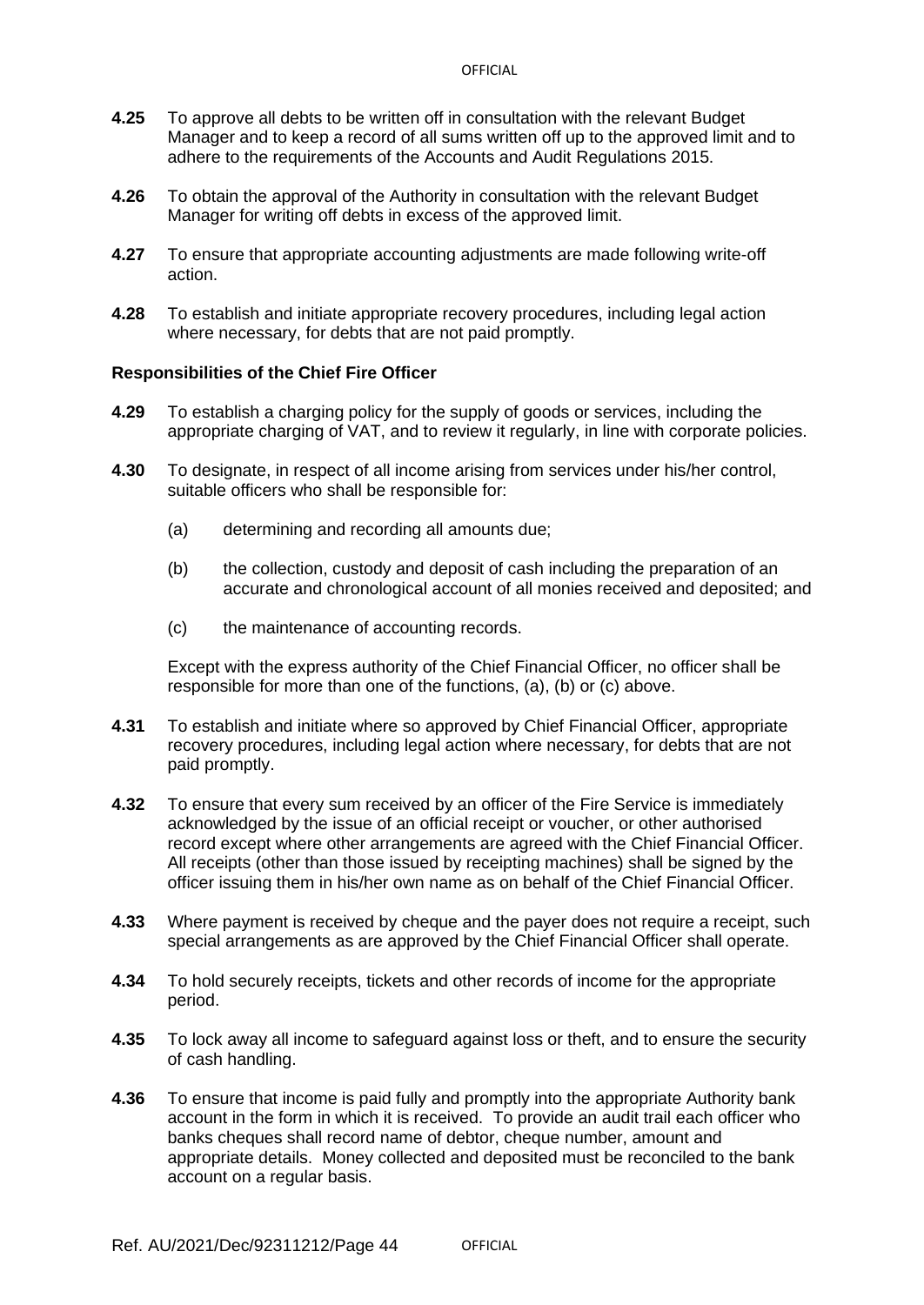- **4.37** To ensure income is not used to cash personal cheques or other payments.
- **4.38** To supply the Chief Financial Officer with details relating to work done, goods supplied, services rendered or other amounts due, to enable the Chief Financial Officer to record correctly the sums due to the Authority and to ensure accounts are sent out promptly. The Chief Fire Officer has a responsibility to assist the Chief Financial Officer in collecting debts that they have originated*,* by providing any further information requested by the debtor, and in pursuing the matter on the Authority's behalf. Only up to approved levels of cash can be held on the premises.
- **4.39** To keep a record of every transfer of money between employees of the Authority. The receiving officer must sign for the transfer and the transferor must retain a copy.
- **4.40** To recommend to the Chief Financial Officer all debts to be written off and to keep a record of all sums written off up to the approved limit. Once raised, no bona fide debt may be cancelled, except by full payment or by its formal writing off. A credit note to replace a debt can only be issued to correct a factual inaccuracy or administrative error in the calculation and/or billing of the original debt.
- **4.41** To ensure that income and Value Added Tax are correctly coded to the appropriate head of account in accordance with arrangements approved by the Chief Financial Officer.
- **4.42** To notify the Chief Financial Officer of outstanding income relating to the previous financial year as soon as possible after  $31<sup>st</sup>$  March in line with the timetable determined by the Chief Financial Officer and not later than 30<sup>th</sup> April.

#### Ordering and Paying for Work, Goods and Services

#### **Why is this important?**

**4.43** Public money should be spent with demonstrable probity and in accordance with the Authority's policies. The Authority has a statutory duty to achieve best value in part through economy and efficiency. The Authority's procedures should help to ensure that services obtain value for money from their purchasing arrangements. These procedures should be read in conjunction with the Authority's code of practice on tenders and contracts as specified in Brigade Procurement Policies.

#### **General**

- **4.44** Every officer and Member of the Authority has a responsibility to declare any links or personal interests that they may have with purchasers, suppliers and/or contractors if they are engaged in contractual or purchasing decisions on behalf of the Authority, in accordance with appropriate codes of conduct.
- **4.45** Official Orders must be in a form approved by the Chief Financial Officer. Official orders must be issued for all work, goods or services to be supplied to the Authority, except for supplies of utilities, periodic payments such as rent or rates, petty cash purchases or other exceptions specified by the Chief Financial Officer. Orders shall show the quantities and terms of the transaction. Copy Orders shall also show quoted or estimated prices and details of any discounts available. Copy orders shall be retained in safe custody and kept available for audit and record purposes. Goods and services obtained urgently by telephone or verbal Orders shall be confirmed by an Official Order marked "confirmation" within four working days.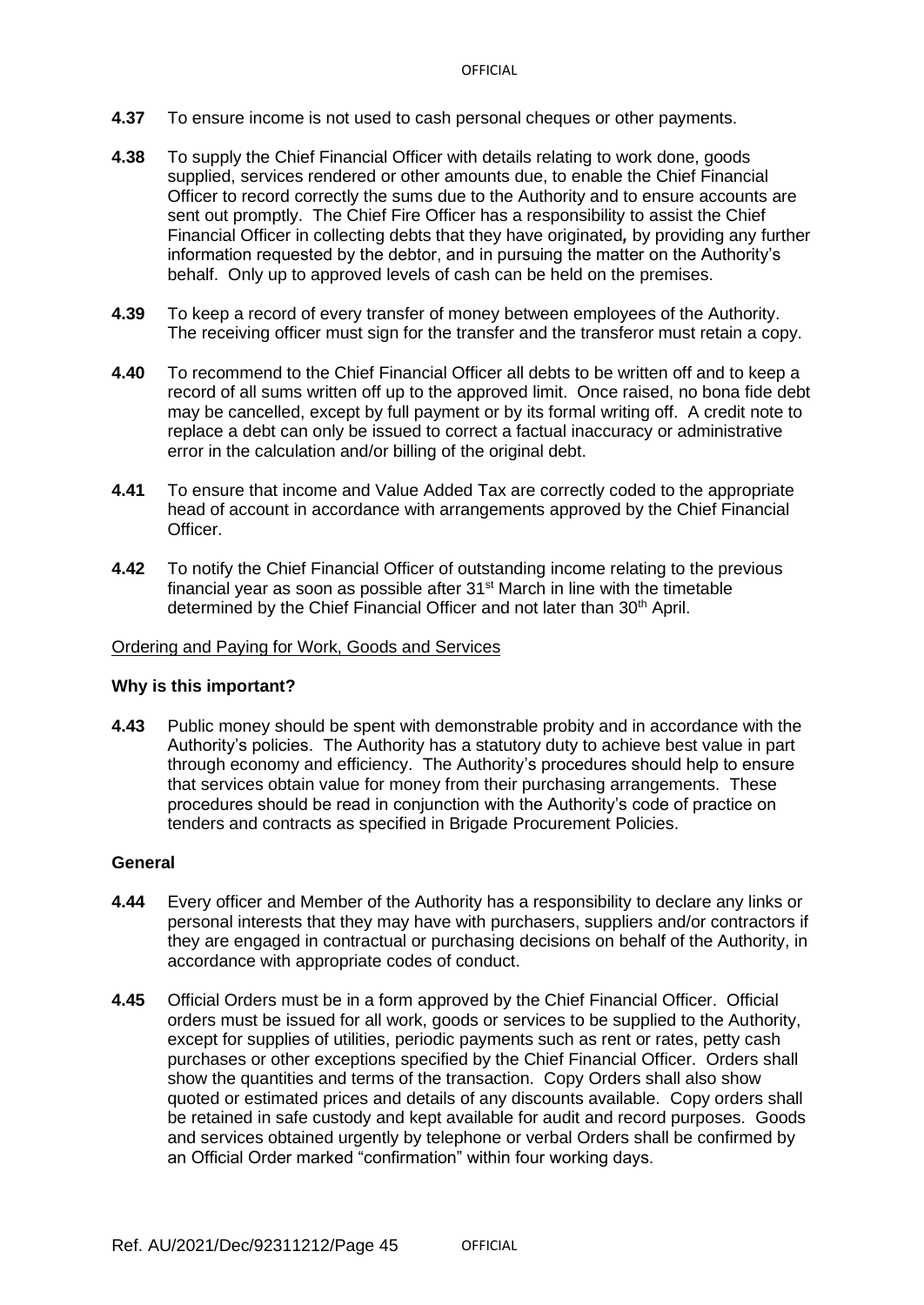- **4.46** Each order must conform to the guidelines approved by the Authority on central purchasing and the standardisation of supplies and materials. Standard terms and conditions must not be varied without the prior approval of the Chief Financial Officer.
- **4.47** Apart from petty cash, the normal method of payment from the Authority shall be by BACS Transfer, cheque or other instrument or approved method, drawn on the Authority's bank account by the Chief Financial Officer. The use of direct debit shall require the prior agreement of the Chief Financial Officer.
- **4.48** Official Orders must not be raised for any personal or private purchases, nor must personal or private use be made of Authority contracts.

## **Key Controls**

- **4.49** The key controls for ordering and paying for work, goods and services are:
	- (a) all goods and services are ordered only by appropriate persons and are correctly recorded;
	- (b) all goods and services shall be ordered in accordance with the Authority's code of practice for tenders and contracts unless they are purchased from sources within the Authority;
	- (c) goods and services received are checked to ensure they are in accordance with the Order. Goods should not be received by the person who placed the Order;
	- (d) payments are not made unless goods have been received by the Authority to the correct price, quantity and quality standards;
	- (e) all payments are made to the correct person, for the correct amount and are properly recorded, regardless of the payment method;
	- (f) all appropriate evidence of the transaction and payment documents are retained and stored for the defined period, in accordance with the document retention schedule;
	- (g) all expenditure, including VAT, is accurately recorded against the right budget and any exceptions are corrected; and
	- (h) in addition, the effect of e-business/e-commerce and electronic purchasing requires that processes are in place to maintain the security and integrity of data for transacting business electronically.

- **4.50** To ensure that all the Authority's financial systems and procedures are sound and properly administered.
- **4.51** To approve any changes to existing financial systems and to approve any new systems before they are introduced.
- **4.52** To approve the form of Official Orders and associated terms and conditions.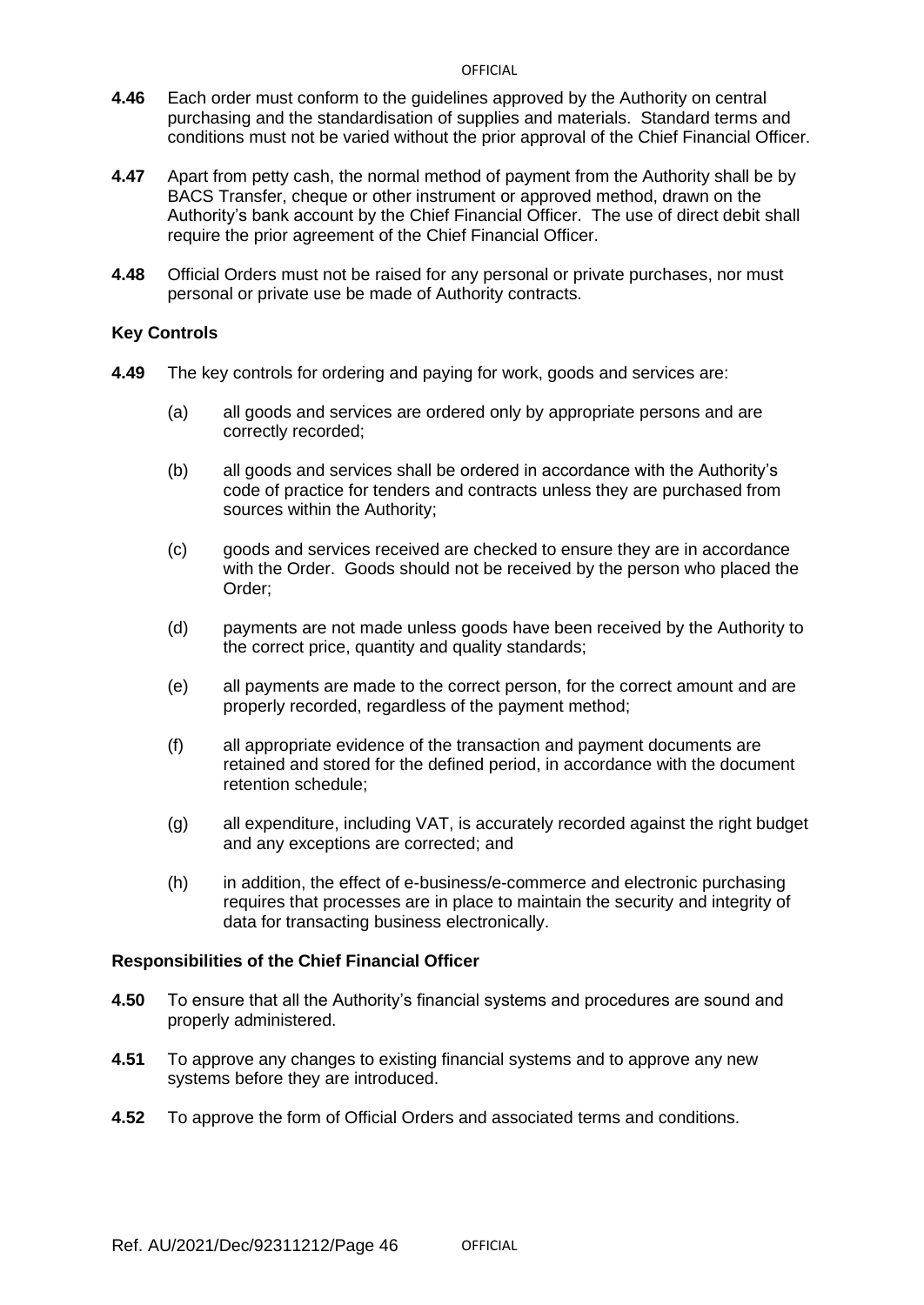- **4.53** To make payments from the Authority's funds on the Chief Fire Officer's authorisation that the expenditure has been duly incurred in accordance with financial regulations and procedures.
- **4.54** To make payments, whether or not provision exists within the estimates, where the payment is specifically required by statute or is made under a court order.
- **4.55** To make payments to contractors on the certificate of the appropriate Budget Manager which must include details of the value of work, retention money, amounts previously certified and amounts now certified.
- **4.56** To provide advice on making payments by the most economical means to ensure that all payments are despatched direct to creditors unless specific alternative arrangements are agreed by an authorised officer.
- **4.57** To ensure that a budgetary control system is established that enables commitments incurred by placing orders to be shown against the appropriate budget allocation so that they can be taken into account in budget monitoring reports.

## **Responsibilities of the Chief Fire Officer**

#### **Ordering**

- **4.58** To ensure the requirements of the Policy for Contracts shall be observed in respect of all orders. Competitive tenders or quotations are to be obtained for goods and services in accordance with the Authority's Procurement Procedures.
- **4.59** To utilise the services provided by central purchasing that have been established by the Chief Financial Officer in putting purchases out to competitive tender/quotations.
- **4.60** To ensure that uniquely pre-numbered Official Orders are used for all goods and services, other than the exceptions specified in 4.45.
- **4.61** To ensure that orders are only used for goods and services provided to the service. Individuals must not use Official Orders to obtain goods or services for private use.
- **4.62** To ensure that only those staff authorised by the Chief Fire Officer authorises orders in line with the Authority's Procurement procedures. The authoriser of the order should be satisfied that the goods and services ordered are appropriate and needed, that there is adequate budgetary provision and that quotations or tenders have been obtained if necessary.
- **4.63** Orders are to be approved by an authorised officer on behalf of the Chief Fire Officer. Facsimile signature stamps should not be used on Official Orders.

#### **Delivery**

**4.64** To ensure that a delivery note is obtained for every delivery of goods, wherever possible, and all practical steps are taken to ensure that the delivery note is available at the time of delivery. All goods are checked as regards quantity at the time of delivery and goods are inspected as regards quality and compliance with specification as soon as practicable after delivery. Non-delivery, shortages, or damage to goods listed on a delivery note must be reported in writing to the appropriate supplier as soon as practicable. This check is to be carried out by a different officer from the person who authorised the order. Goods received records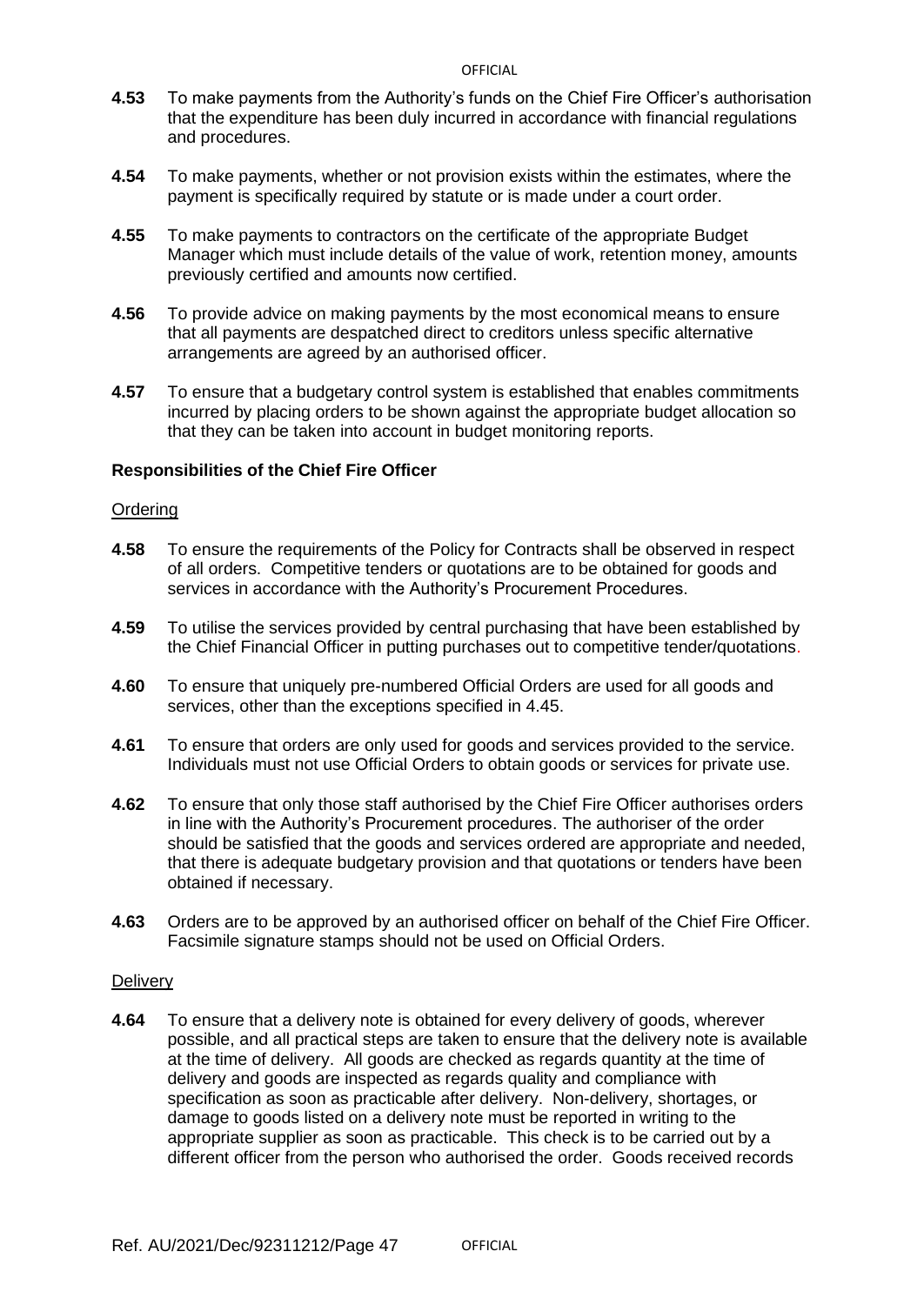should be maintained where considered appropriate by Chief Financial Officer and entries made in inventory records.

### Payment

- **4.65** To ensure that the service maintains and reviews periodically staff approved to certify invoices.
- **4.66** To ensure that invoices for payment are approved by an authorised officer on behalf of the Chief Fire Officer.
- **4.67** Before certifying an invoice, the certifying officer shall, save to the extent the Chief Financial Officer may otherwise determine, have satisfied himself or herself that:
	- (a) the goods have been received and are satisfactory in respect of quantity, quality and compliance with specification;
	- (b) the work done or services rendered have been satisfactorily performed and comply with specification;
	- (c) grants, awards, allowances and gratuitous payments are in accordance with official scales and the authority for payment given by the Authority;
	- (d) the prices, extensions, totals, calculations, trade discounts, other allowances, credits and value added tax are correct;
	- (e) the expenditure has been properly incurred and is within the estimated provision;
	- (f) appropriate entries have been made in inventories, stores records or stock books as required;
	- (g) the invoice has been cross-referenced to the Official Order and has not previously been passed for payment and is a proper legal liability of the Authority;
	- (h) the expenditure and value added tax have been correctly coded to the appropriate head of account; and
	- (i) all payments to sub-contractors in the construction industry have the appropriate category for Income Tax indicated on the purchase order and the income tax deduction shown where appropriate.
- **4.68** To arrange for two separate members of staff to be involved in the ordering, receiving and payment process to ensure an adequate division of duties. If possible, a different officer from the person who authorised the order should authorise the invoice.
- **4.69** To ensure, in collaboration with the Chief Financial Officer, that arrangements are made for the division of duties arising from the certification and processing of invoices to provide an adequate internal check on each payment authorised. In particular:
	- (a) divide between designated officers the responsibilities for the various acts of certification set out in 4.67.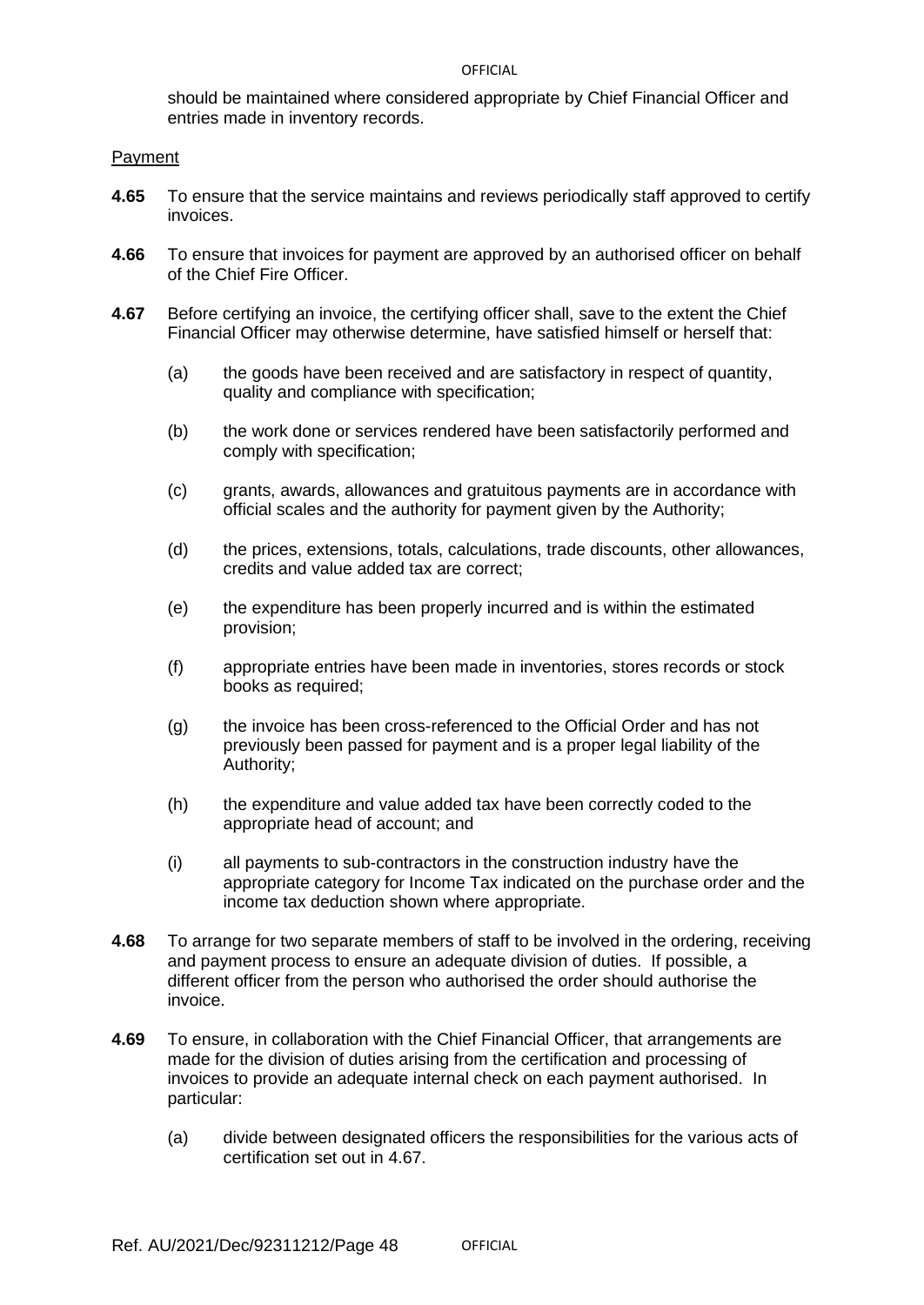- (b) divide between designated officers the following functions of the on-line invoice process:
	- (i) input of invoices; and
	- (ii) creation of creditor reference numbers.
- (c) maintain subsidiary records and retain in safe custody all delivery notes, goods received sheets, etc.
- **4.70** To ensure that all requests for the payment of monies is processed on a form approved by the Chief Financial Officer. The form should contain a standard grid completed to indicate that the various acts of certification set out in 4.67 have been completed. Requests for payment must not be made, otherwise than with the express consent of the Chief Financial Officer, where only one officer has been involved in the acts of certification set out in 4.67. Payment vouchers, costing and authorisation documents shall be obtained from the Chief Financial Officer. All other documents used for the payment of money shall be in a form approved by the Chief Financial Officer.
- **4.71** Under no circumstances should the amount of VAT be altered on an invoice. Where the VAT element is incorrect adjusted invoices or credit notes should be obtained from the supplier.
- **4.72** To ensure that where it is necessary to pass a copy invoice for payment a thorough check is carried out to ensure the original invoice has not previously been paid.
- **4.73** To encourage suppliers of goods and services to receive payment by the most economical means for the Authority. It is essential, however, that payments made by direct debit have the prior approval of the Chief Financial Officer.
- **4.74** To ensure that loans, leasing or rental arrangements are not entered into without prior agreement from the Chief Financial Officer. This is because of the potential impact on the Authority's borrowing powers, to protect the Authority against entering into unapproved credit arrangements, correct accounting treatment and to ensure that value for money is being obtained.
- **4.75** To notify the Chief Financial Officer of outstanding expenditure relating to the previous financial year as soon as possible after 31<sup>st</sup> March in line with the timetable determined by the Chief Financial Officer.
- **4.76** To notify the Chief Financial Officer immediately of any expenditure to be incurred as a result of statute/court order where there is no budgetary provision.
- **4.77** To arrange for all payment documents, once processed, to be securely retained to prevent re-use. Payment records are to be retained and stored for a defined period, in accordance with legislative and operations requirements.
- **4.78** To maintain, in a form agreed by the Chief Financial Officer:
	- (a) a Periodical Payments Register recording the amounts paid by the Authority at recurring intervals under contracts, leases and other agreements; and
	- (b) a Property Payments Register recording the amounts paid by the Authority for gas, electricity and water.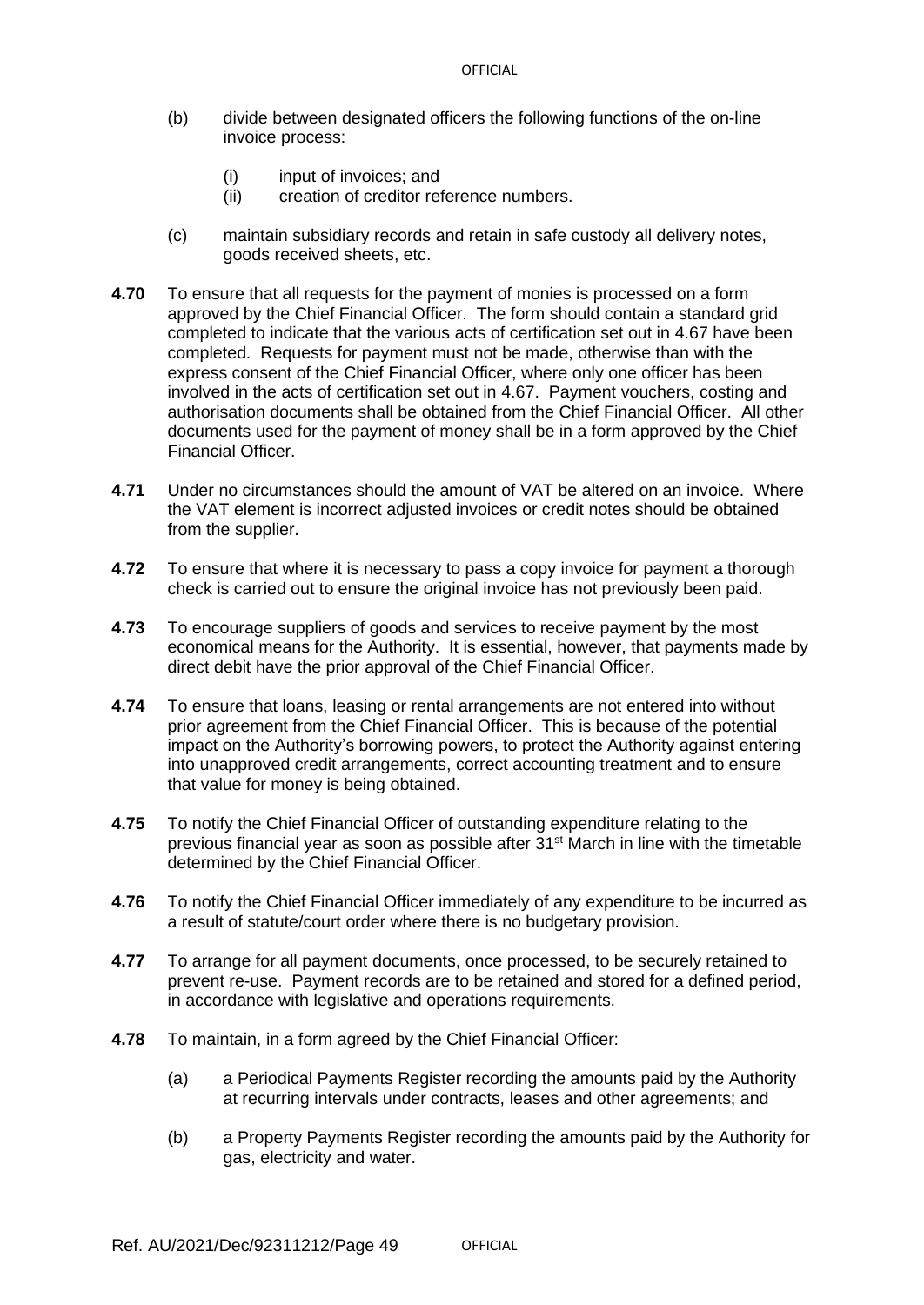**4.79** To arrange after certification for the processing of invoices and payment requests online to the creditor payments system on the mainframe computer. In order to take account of the Fire Authority's cashflow needs, invoices should be processed so that payment is made on the contract settlement date. Where no settlement date is stated, it is to be assumed the date is 30 days after the invoice date.

## **Payments to Employees and Members**

## **Why is this important?**

**4.80** Staff costs are the largest item of expenditure for most Authority services. It is therefore important that payments are accurate, timely, made only where they are due for services to the Authority and that payments accord with individuals' conditions of employment. It is also important that all payments are accurately and completely recorded and accounted for and that Members' allowances are authorised in accordance with the scheme adopted by the Authority.

## **Key Controls**

- **4.81** The key controls for payments to employees and Members are:
	- (a) proper authorisation procedures are in place and that there is adherence to corporate timetables in relation to:
		- starters;
		- leavers;
		- variations;
		- enhancements; and
		- and that payments are made on the basis of contracts or claims.
	- (b) frequent reconciliation of payroll expenditure against approved budget and bank account;
	- (c) all appropriate payroll documents are retained and stored for the defined period in accordance with the document retention schedule;
	- (d) that all statutory legislation relating to payroll and pension regulations is complied with; and
	- (e) Proper Division of Duties.

- **4.82** To arrange and control secure and reliable payment of salaries, wages, compensation or other emoluments to existing and former employees, in accordance with procedures prescribed by him/her, on the due date.
- **4.83** To record and make arrangements for the accurate and timely payment of tax, superannuation and other deductions.
- **4.84** To make arrangements for payment of all travel and subsistence claims or financial loss allowance upon receiving the prescribed claim, duly completed and authorised.
- **4.85** To make arrangements for paying Members travel or other allowances upon receiving the prescribed claim, duly completed and authorised.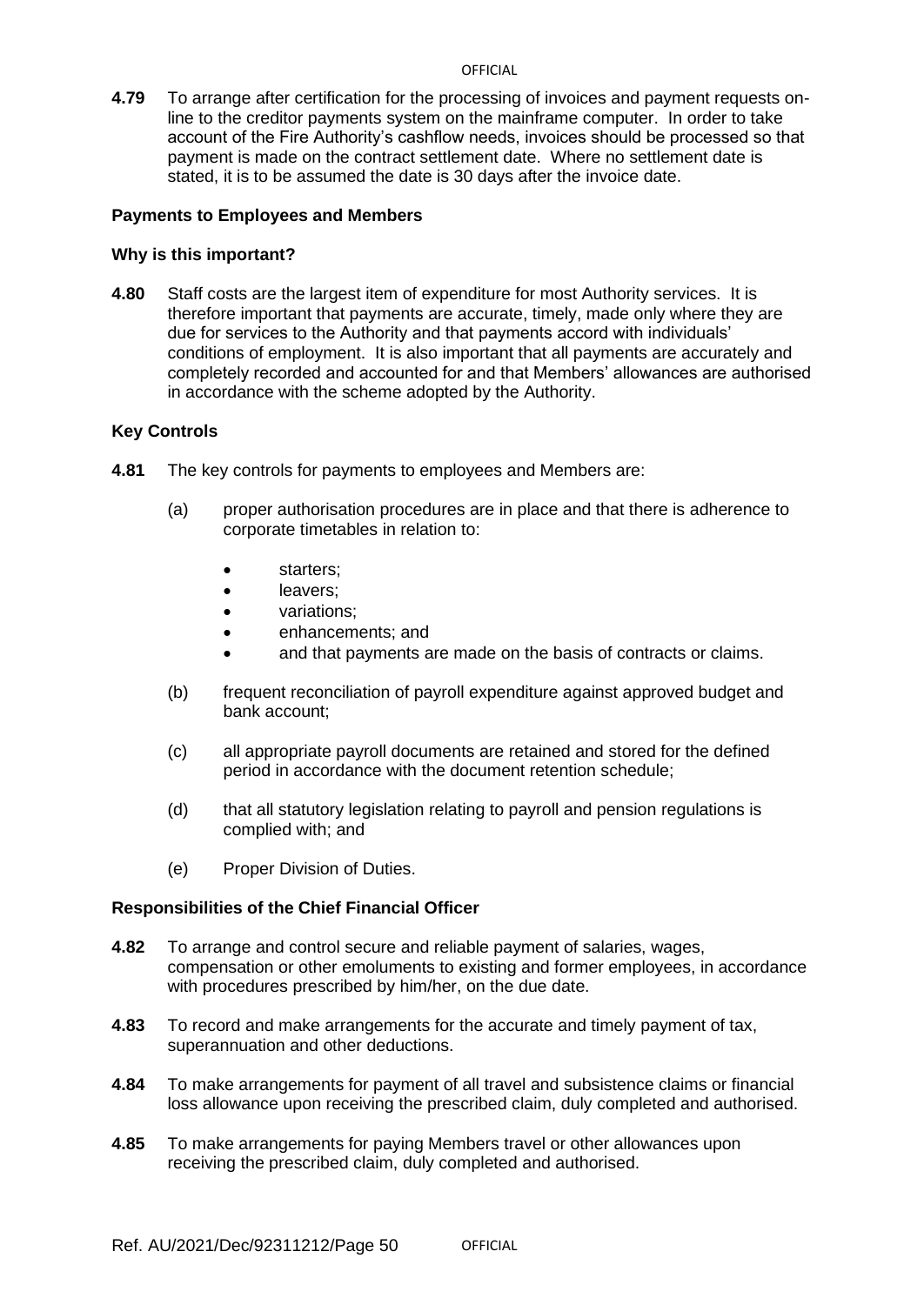- **4.86** To provide advice and encouragement to secure payment of salaries and wages by the most economical means.
- **4.87** To ensure that there are adequate arrangements for administering superannuation matters on a day-to-day basis.

- **4.88** To ensure appointments are made in accordance with the regulations of the Authority and approved establishments, grades and scale of pay and that adequate budget provision is available.
- **4.89** To notify the Chief Financial Officer of all appointments, terminations or variations which may affect the pay or pension of an employee or former employee, in the form and to the timescale required by the Chief Financial Officer.
- **4.90** To ensure that adequate and effective systems and procedures are operated, so that:
	- payments are only authorised to bona fide employees;
	- payments are only made where there is a valid entitlement;
	- conditions and contracts of employment are correctly applied; and
	- employees' records listed on the payroll are checked at regular intervals to verify accuracy and completeness.
- **4.91** Pay claims are to be approved by the authorised officer on behalf of the Chief Fire Officer. The certification of the pay claims shall mean that:
	- the person has worked the period stated on the claims;
	- the rates of pay and other emoluments shown on the claims are correct; and
	- any other matters affecting entitlement to pay is correct.
- **4.92** To ensure that payroll transactions are processed only through the payroll system. Budget Managers should give careful consideration to the employment status of individuals employed on a self-employed consultant or subcontract basis. HM Revenues and Customs applies a tight definition for employee status and, in cases of doubt, advice should be sought from the Chief Financial Officer.
- **4.93** To certify travel and subsistence claims and other allowances. Certification is taken to mean that journeys were authorised and expenses properly and necessarily incurred, and that allowances are properly payable by the Authority, ensuring that cost-effective use of travel arrangements is achieved. Due consideration should be given to tax implications and that the Chief Financial Officer is informed where appropriate.
- **4.94** To ensure that the Chief Financial Officer is notified of the details of any employee benefits in kind, to enable full and complete reporting within the income tax selfassessment system.
- **4.95** To ensure that all appropriate payroll documents are retained and stored for the defined period in accordance with the document retention schedule.
- **4.96** To ensure all pay documents and records are in a form approved by the Chief Financial Officer.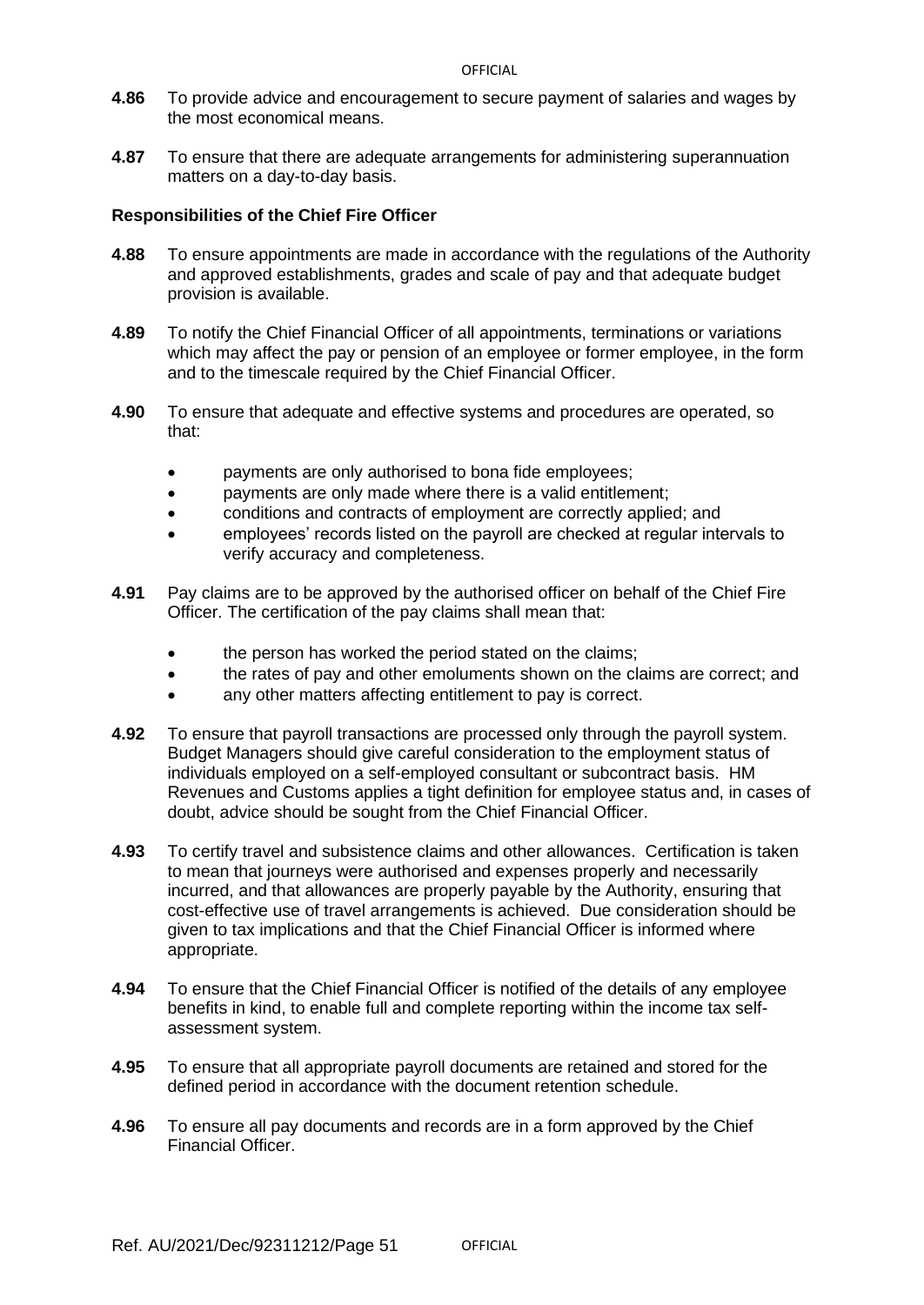- **4.97** To ensure that all staff are aware of procedures and entitlement to payment for subsistence, travelling and incidental expenses. The Chief Fire Officer should ensure that his/her staff have access to personnel policy guidelines and the procedures for the claiming of car allowances etc.
- **4.98** To ensure that all claims for payment of subsistence, travelling and incidental expenses are submitted to the Chief Financial Officer duly certified on Oracle Fusion, except for those categories of officers and types of travelling expenses for which alternative arrangements are approved by the Chief Financial Officer.
- **4.99** To ensure salaries and wages in advance is not made except in the case of persons leaving the service before the day on which their salary or wage is normally paid or at the discretion of the Chief Financial Officer.

## **Responsibilities of Members**

**4.100** To submit claims for Members' travel and subsistence allowances on a monthly basis and, in any event, within one month of the year end.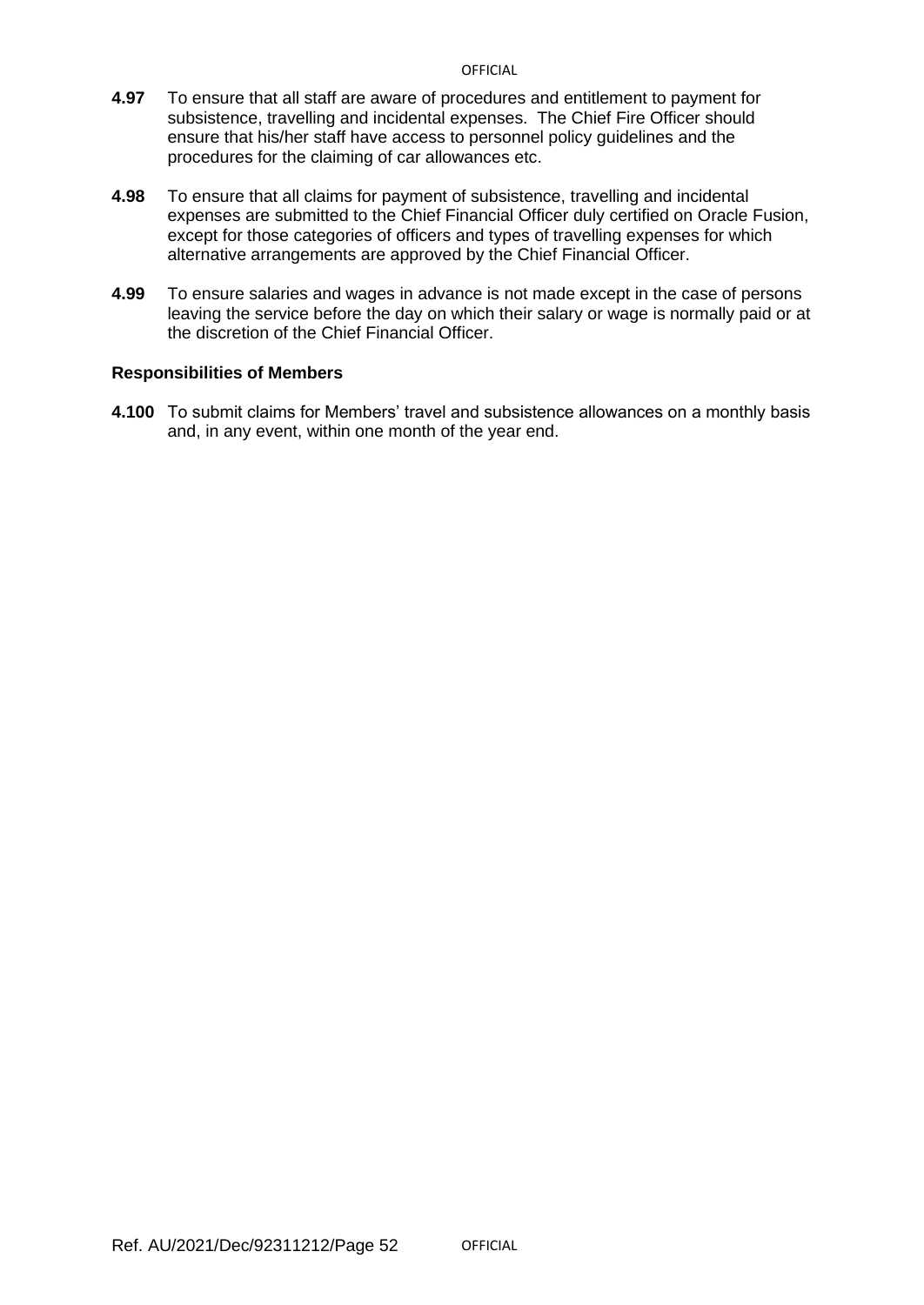## **TAXATION**

## **Why is this important?**

**4.101** Like all organisations, the Fire Authority is responsible for ensuring its tax affairs are in order. Tax issues are often very complex and the penalties for incorrectly accounting for tax are severe. It is therefore very important for all officers to be aware of their role.

## **Key Controls**

- **4.102** The key controls for taxation are:
	- (a) budget managers are provided with relevant information and kept up to date on tax issues;
	- (b) budget managers are instructed on required record keeping;
	- (c) all taxable transactions are identified, properly carried out and accounted for within stipulated timescales:
	- (d) records are maintained in accordance with instructions; and
	- (e) returns are made to the appropriate authorities within the stipulated timescale.

## **Responsibilities of the Chief Financial Officer**

- **4.103** To complete all HM Revenue and Customs returns regarding PAYE and NI.
- **4.104** To complete a monthly return of VAT inputs and outputs to HM Revenue and Customs.
- **4.105** To provide details to HM Revenues and Customs regarding the construction industry tax deduction scheme.

- **4.106** To ensure that the correct VAT liability is attached to all income due and that all VAT recoverable on purchases complies with HM Revenue and Customs regulations.
- **4.107** To ensure that, where construction and maintenance works are undertaken, the contractor fulfils the necessary construction industry tax deduction requirements.
- **4.108** To ensure that all persons employed by the Authority are added to the Authority's payroll and tax deducted from any payments, except where the individuals are bona fide self-employed or are employed by a recognised staff agency.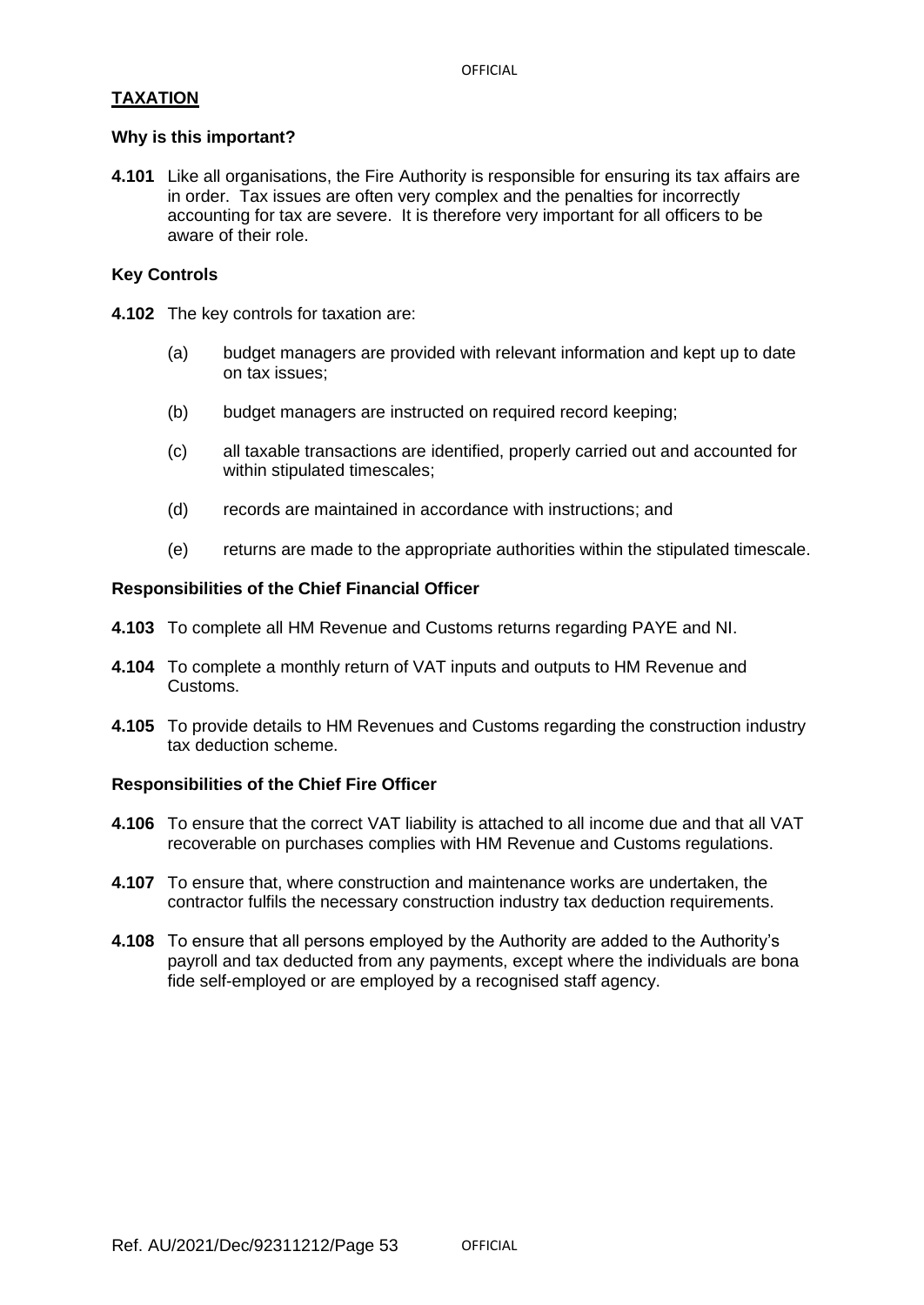## *External Arrangements*

## **PARTNERSHIPS**

### **Why is it important?**

- **5.01** Partnerships are likely to play a key role in delivering community strategies and in helping to promote and improve the well-being of the area. Authorities are working in partnership with others – public agencies, private companies, community groups and voluntary organisations. Authorities still deliver some services, but their distinctive leadership role is to bring together the contributions of the various stakeholders. They therefore need to deliver a shared vision of services based on user wishes.
- **5.02** Authorities will mobilise investment, bid for funds, champion the needs of their areas and harness the energies of local people and community organisations. Authorities will be measured by what they achieve in partnership with others.

#### **General**

- **5.03** The main reasons for entering into a partnership are:
	- (a) to provide new and better ways of delivering services;
	- (b) the desire to find new ways to share risk;
	- (c) the ability to access new resources; and
	- (d) to forge new relationships.
- **5.04** A partner is defined as either:
	- (a) an organisation (private or public) undertaking, part funding or participating as a beneficiary in a project;
	- or
	- (b) a body whose nature or status give it a right or obligation to support the project.
- **5.05** Partners participate in projects by:
	- (a) acting as a project deliverer or sponsor, solely or in concert with others;
	- (b) acting as a project funder or part funder; and
	- (c) being the beneficiary group of the activity undertaken in a project.
- **5.06** Partners have common responsibilities:
	- (a) to be willing to take on a role in the broader programme appropriate to the skills and resources of the partner organisation;
	- (b) to act in good faith at all times and in the best interests of the partnership's aims and objectives;
	- (c) be open about any conflict of interests that might arise;
	- (d) to encourage joint working and promote the sharing of information, resources and skills between public, private and community sectors;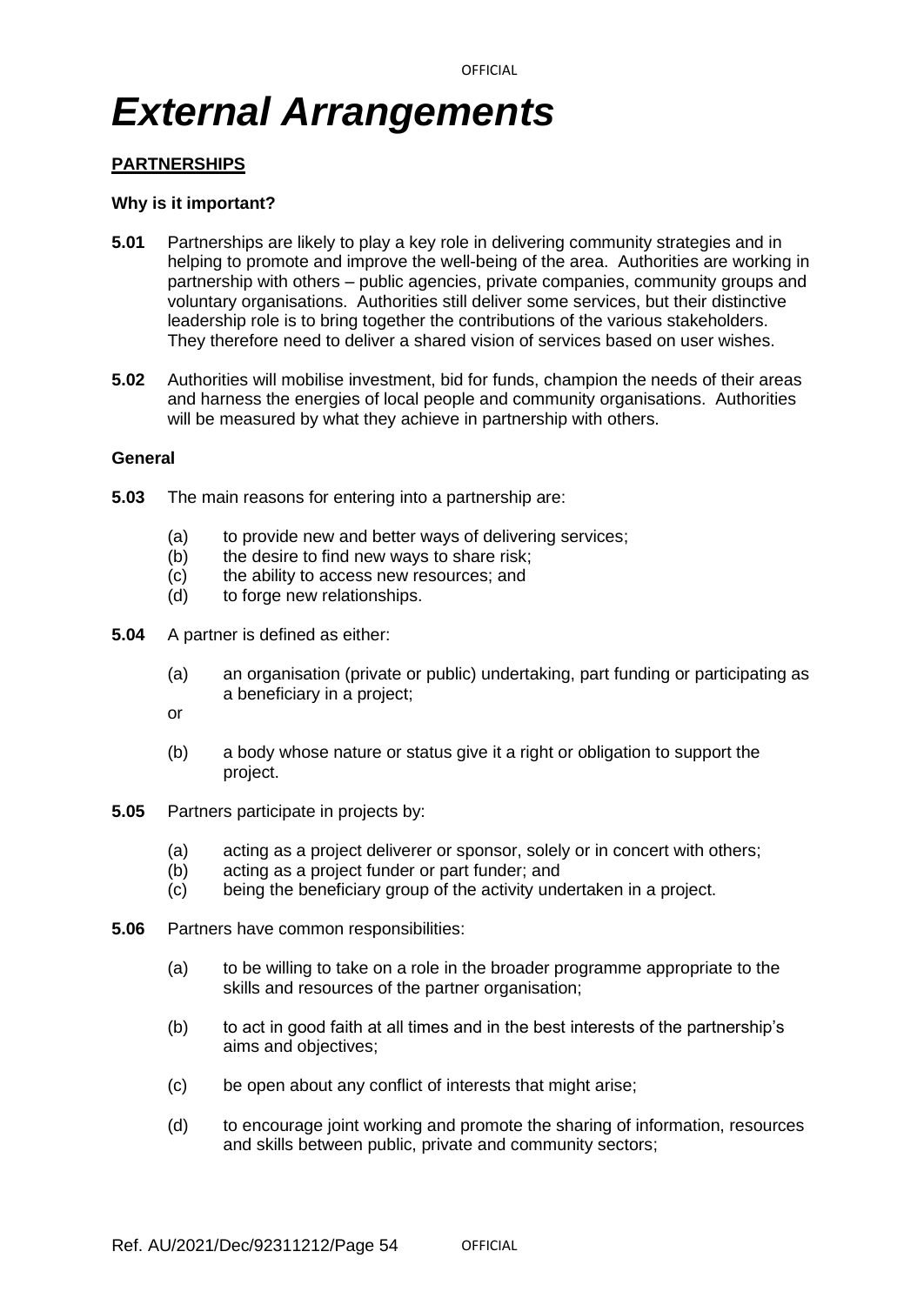- (e) to hold confidentially any information received as a result of partnership activities or duties that is of a confidential or commercially sensitive nature; and
- (f) to act wherever possible as ambassadors for the project.

## **Key Controls**

- **5.07** The key controls for Authority partners are:
	- (a) if appropriate, to be aware of their responsibilities under the Authority's financial regulations and the code of practice on tenders and contracts;
	- (b) to ensure that risk management processes are in place to identify and assess all known risks;
	- (c) to ensure that project appraisal processes are in place to assess the viability of the project in terms of resources, staffing and expertise;
	- (d) to agree and accept formally the roles and responsibilities of each of the partners involved in the project before the project commences;
	- (e) to communicate regularly with other partners throughout the project so that problems can be identified and shared to achieve their successful resolution; and
	- (f) To undertake evaluation to determine the effectiveness of the project.

## **Responsibilities of the Chief Financial Officer**

- **5.08** To advise on effective controls that will ensure that resources are not wasted.
- **5.09** To advise on the key elements of funding a project. They include:
	- (a) a scheme appraisal for financial viability in both the current and future years;
	- (b) risk appraisal and management ;
	- (c) resourcing, including taxation issues;
	- (d) audit, security and control requirements; and
	- (e) carry-forward arrangements.
- **5.10** To ensure that the accounting arrangements are satisfactory.

- **5.11** To maintain a register of all contracts entered into with external bodies in accordance with procedures specified by the Chief Financial Officer.
- **5.12** To ensure that, before entering into agreements with external bodies, a risk management appraisal has been prepared for the Chief Financial Officer.
- **5.13** To ensure that such agreements and arrangements do not impact adversely upon the services provided by the Authority.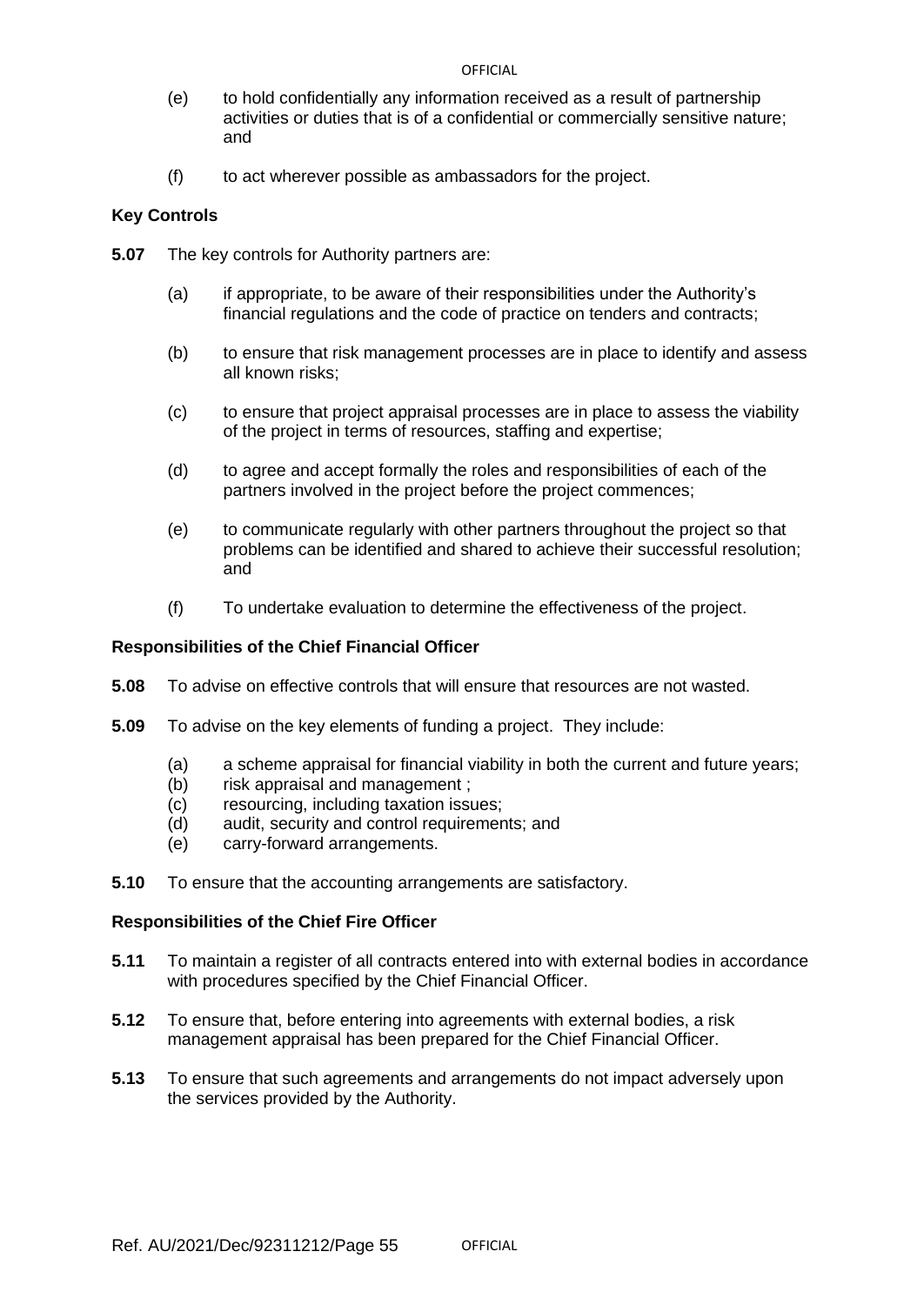- **5.14** To ensure that all agreements and arrangements are properly documented.
- **5.15** To provide appropriate information to the Chief Financial Officer to enable a note to be entered into the Authority's statement of accounts concerning material items.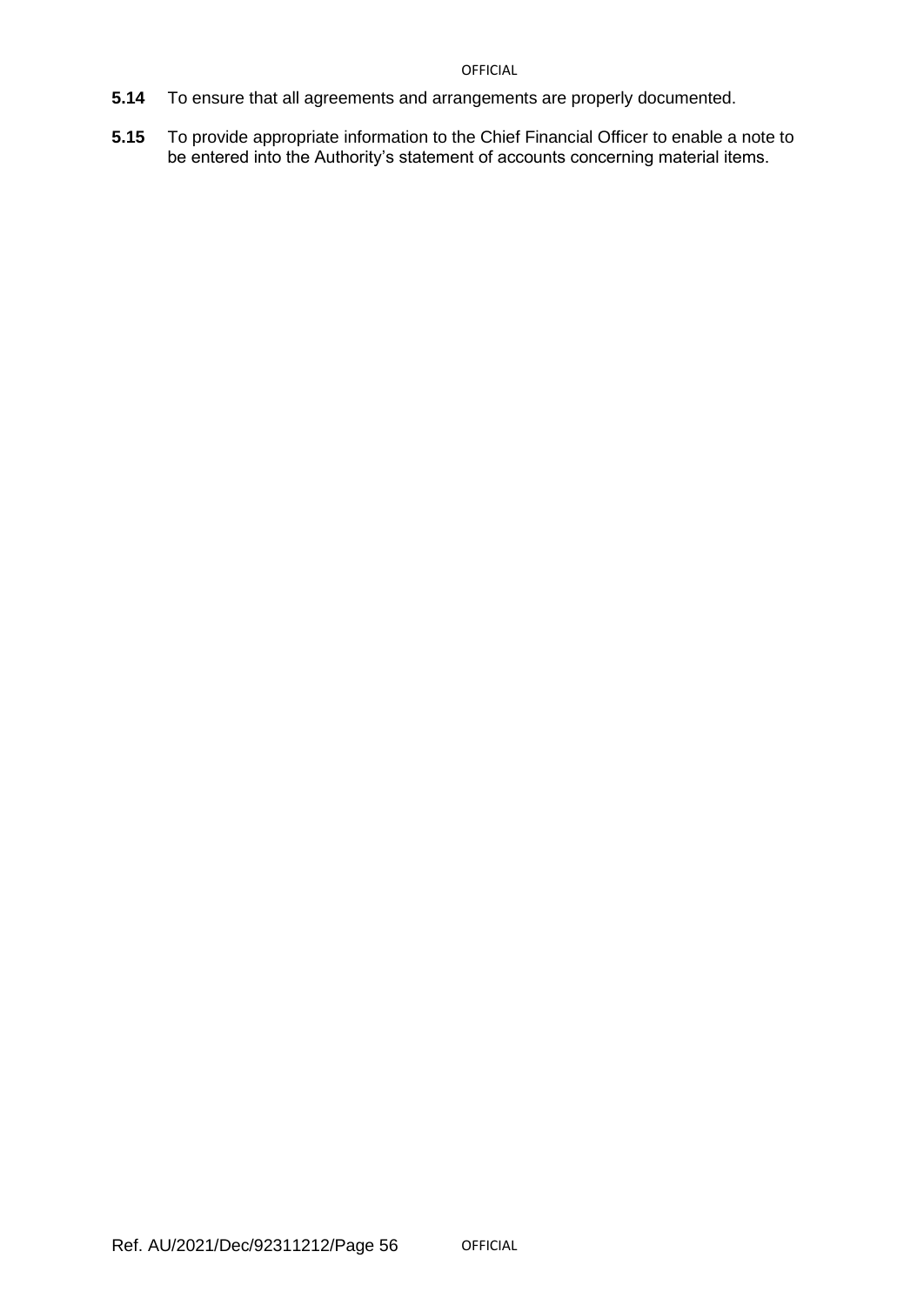## **EXTERNAL FUNDING**

## **Why is this important?**

**5.16** External funding is potentially a very important source of income, but funding conditions need to be carefully considered to ensure that they are compatible with the aims and objectives of the Authority. Fire Authorities are increasingly encouraged to provide seamless service delivery through working closely with other agencies and private service providers. Funds from external agencies such as the National Lottery provide additional resources to enable the Authority to deliver services to the local community.

## **Key Controls**

- **5.17** The key controls for external funding are:
	- (a) to ensure that key conditions of funding and any statutory requirements are complied with and that the responsibilities of the accountable body are clearly understood;
	- (b) to ensure that funds are acquired only to meet the priorities approved in the policy framework by the Authority; and
	- (c) to ensure that any match-funding requirements are given due consideration prior to entering into long-term agreements and that future revenue budgets reflect these requirements.

## **Responsibilities of the Chief Financial Officer**

- **5.18** To ensure that all funding notified by external bodies is received and properly recorded in the Authority's accounts.
- **5.19** To ensure that the match-funding requirements are considered prior to entering into the agreements and that future revenue budgets reflect these requirements.
- **5.20** To ensure that audit requirements are met.

- **5.21** To ensure that all claims for funds are made by the due date.
- **5.22** To ensure that Members are informed how the proposed external funding fulfils the Authority's policies and desires prior to any bid being submitted for external funding.
- **5.23** To ensure that the project progresses in accordance with the agreed project and that all expenditure is properly incurred and recorded.
- **5.24** To comply with the rules of the funding body, especially re documentation of grant claims.